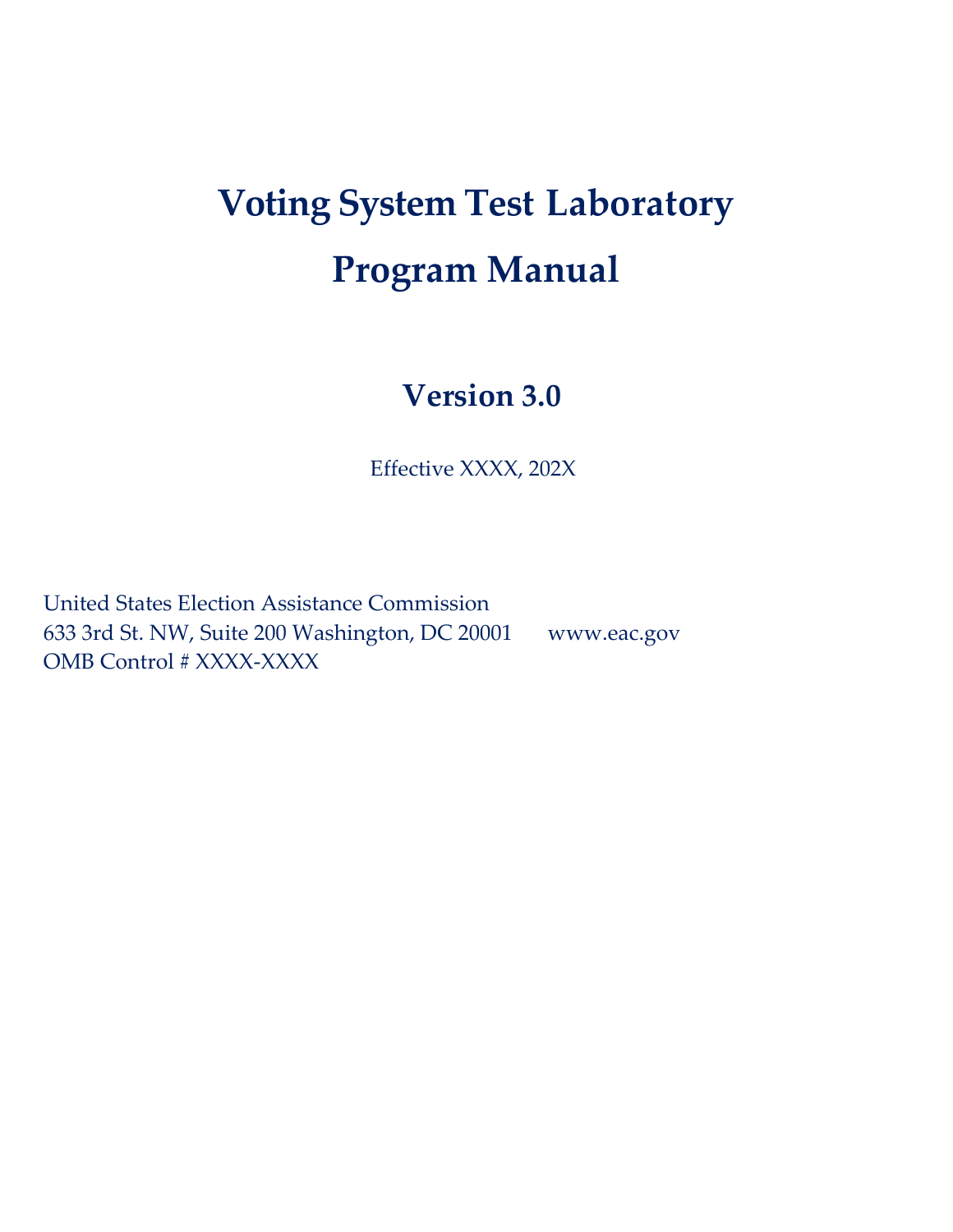*.*

The reporting requirements in this manual have been approved under the Paperwork Reduction Act of 1995, Office of *Management and Budget Control (OMB) Number XXXX-XXXX, expiring XXXX, XXXX. Persons are not required to respond to this collection of information unless it displays a currently valid OMB number. Information gathered pursuant to this document and its forms will be used solely to administer the EAC Testing & Certification and Voting System Test Laboratory Program. This program is voluntary. Individuals who wish to participate in the program must meet its requirements. The estimated total annual hourly burden on the voting system manufacturing industry and election officials is 322 hours. This estimate includes the time required for reviewing the instructions, gathering information, and completing the prescribed forms. Send comments regarding this burden estimate or any other aspect of this collection, including suggestions for reducing this burden to the U.S. Election Assistance Commission, Voting System Testing and Certification Program, Office of the Program Director, 633 3rd Street NW, Suite 200, Washington, DC 20001*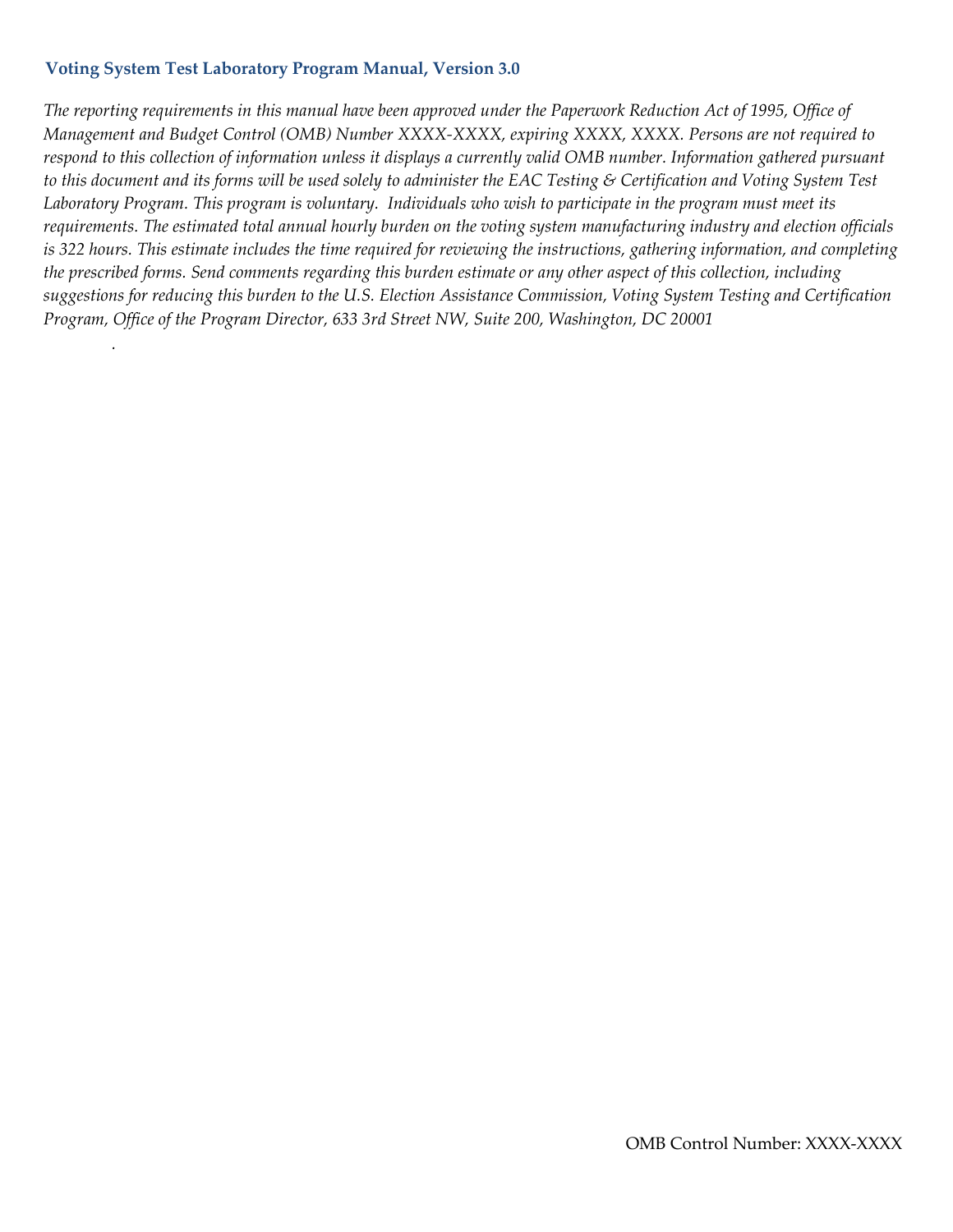### Table of Contents

| 1. |                                                                                                  |  |
|----|--------------------------------------------------------------------------------------------------|--|
| 2. |                                                                                                  |  |
| 3. |                                                                                                  |  |
| 4. |                                                                                                  |  |
| 5. |                                                                                                  |  |
| 6. |                                                                                                  |  |
|    |                                                                                                  |  |
|    |                                                                                                  |  |
|    |                                                                                                  |  |
|    |                                                                                                  |  |
|    |                                                                                                  |  |
|    |                                                                                                  |  |
|    |                                                                                                  |  |
|    | Appendix H - Specification for Reproduction and use of the EAC Laboratory Accreditation Logo  56 |  |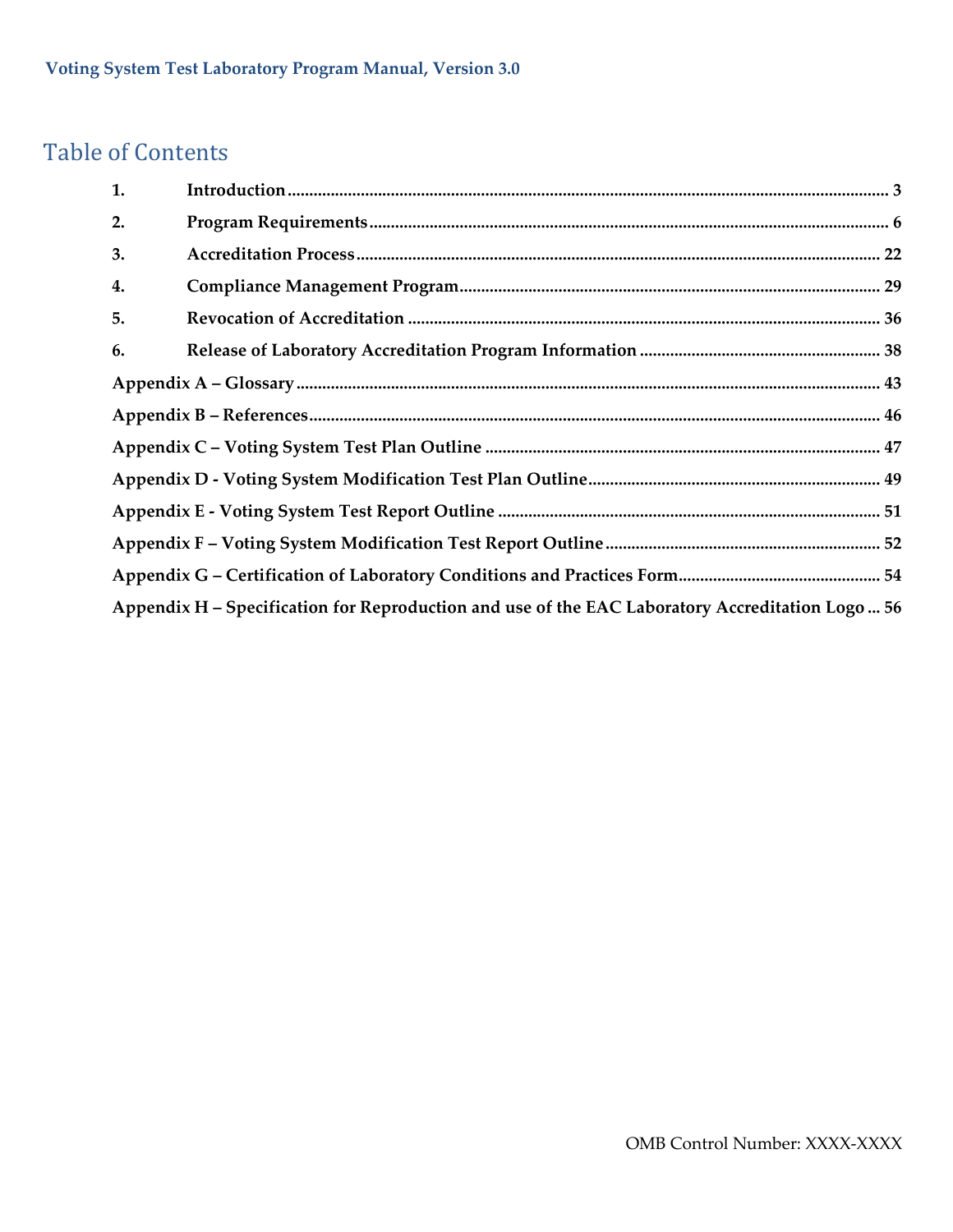### <span id="page-3-0"></span>**1. Introduction**

- **1.1. Background**. In 2002, Congress passed the Help America Vote Act of 2002 (HAVA). HAVA created the U.S. Election Assistance Commission (EAC) and assigned to the EAC the responsibility for both setting voting system standards and providing for the voluntary testing and certification of voting systems. This mandate represented the first time that the Federal government provided for the voluntary testing, certification, and decertification of voting systems nationwide. In response to this HAVA requirement, the EAC has developed the voting system standards in the form of the Voluntary Voting System Guidelines (VVSG), a voting system certification program in the form of the Voting System Testing and Certification Program Manual and this document, the Voting System Test Laboratory Program Manual.
- **1.2. Authority.** HAVA Section 231(b) (42 U.S.C. §15371(b)) requires that the EAC provide for the accreditation and revocation of accreditation of independent, non-federal laboratories qualified to test voting systems to Federal standards. Generally, the EAC considers for accreditation those laboratories evaluated and recommend by the National Institute of Standards and Technology (NIST) pursuant to HAVA Section 231(b)(1). However, consistent with HAVA Section 231(b)(2)(B), the Commission may also vote to accredit laboratories outside of those recommended by NIST upon publication of an explanation of the reason for any such accreditation.
- **1.3. Role of the National Institute of Standards and Technology.** Section 231(b) (1) of HAVA requires that the National Institute of Standards and Technology "conduct an evaluation of independent, non-federal laboratories and shall submit to the Commission a list of those laboratories…to be accredited…." Additionally, HAVA Section 231(c) requires NIST to monitor and review the performance of EAC accredited laboratories. NIST has chosen its National Voluntary Laboratory Accreditation Program (NVLAP) to carry out these duties.

NVLAP conducts a review of applicant laboratories in order to provide a measure of confidence that such laboratories are capable of performing testing of voting systems to Federal standards. Additionally, the NVLAP program monitors laboratories by requiring regular assessments. Laboratories are reviewed one year after their initial accreditation and biennially thereafter. The EAC has made NVLAP accreditation a requirement of its Voting System Test Laboratory (VSTL) Program. However, a NVLAP accreditation is not an EAC accreditation. The EAC is the sole Federal authority for the accreditation and revocation of accreditation of Voting System Test Laboratories.

**1.4. Scope.** This manual provides the procedural requirements of the EAC Voting System Laboratory Program. Although participation in the program is voluntary, adherence to the program's procedural requirements is mandatory if VSTLs choose to participate. The procedural requirements of this manual supersede any prior laboratory accreditation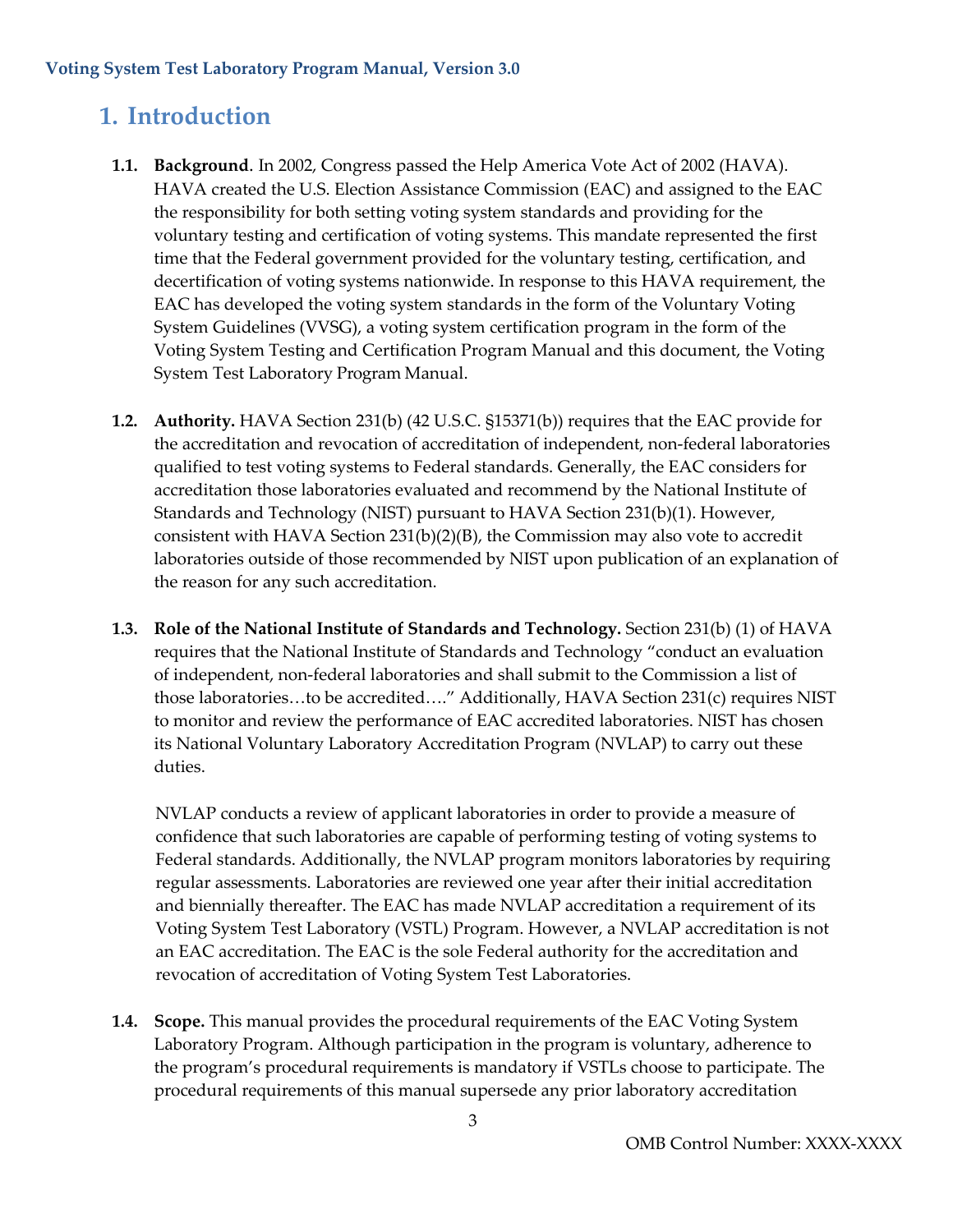requirements issued by the EAC. This manual is intended to be read in conjunction with the Voting System Testing and Certification Program Manual.

- **1.5. Manual Maintenance and Revision.** The manual will be reviewed periodically and updated to meet the needs of the EAC, VSTLs, voting system manufacturers, election officials, and public policy. The EAC is responsible for revising this document. All revisions will be made consistent with federal law. Substantive input from stakeholders and the public will be sought whenever possible. Changes in policy requiring immediate implementation will be documented via policy memoranda and will be issued to each VSTL and manufacturer. Changes, addendums, or updated versions will also be posted on [www.eac.gov.](http://www.eac.gov/)
- **1.6. Clarification of Program Requirements and Procedures.** VSTLs and manufacturers may request clarification regarding the requirements and procedures set forth in this manual. Requests for interpretation must be based upon ambiguity arising from the application of this manual. Hypothetical questions will not be considered. Requests must be submitted to the Program Director in writing as described in Chapter 9 of the Voting System Testing and Certification Program Manual. The request must clearly identify the section of the manual and issue to be clarified, a proposed interpretation and all relevant facts. Clarifications issued by the EAC will be provided to all VSTLs and manufacturers and published on [www.eac.gov.](http://www.eac.gov/)
- **1.7. Program Personnel**. All EAC personnel and contractors associated with this program are held to the highest ethical standards. All agents of the EAC involved in the VSTL Program are subject to conflict-of-interest reporting and ethics review, consistent with federal law and regulation. The term "Program Director" as used throughout this manual refers to the Voting System Testing and Certification Director. In the event of a vacancy in this position, the EAC Executive Director will designate staff to temporarily assume these duties.
- **1.8. Submission of Documents**. Any documents submitted in accordance with the requirements of this manual must be submitted electronically via secure e-mail or physical delivery of digital media. The submitted electronic files must be in PDF format, formatted to protect the document fromalteration. If sent via physical delivery, by certified mail (or similar means that allows tracking) to the following address:

U.S. Election Assistance Commission Attn: Testing and Certification Program Director 633 3rd Street NW, Suite 200 Washington, DC 20001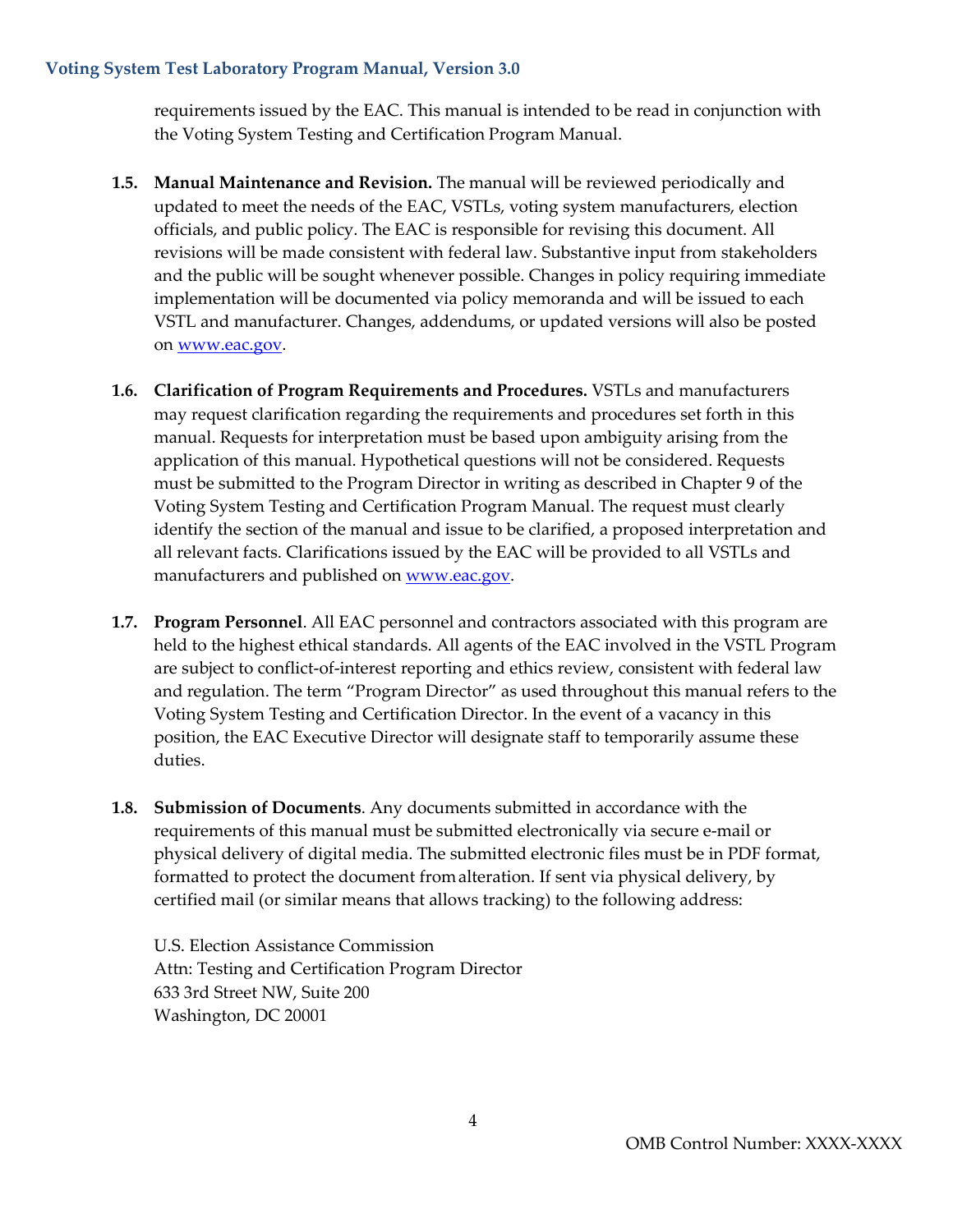- **1.9. Receipt of Documents –VSTL.** For purposes of this manual, a document, notice, or other communication is considered received by a VSTL upon its physical or electronic arrival at the VSTL's main office.
- **1.10. Receipt of Documents – EAC.** For purposes of this manual, a document, notice, or other communication is considered received by the EAC upon its physical or electronic arrival at the agency. All documents received by the agency will be physically or electronically date stamped and this stamp will serve as the date of receipt.
- **1.11. Record Retention**. The EAC retains all records associated with the VSTLs. The records are retained or disposed in accordance with federal law.
- **1.12. Publication and Release of Documents**. The EAC releases documents consistent with the requirements of federal law. It is EAC policy to make the certification process as transparent as possible. Any documents (or portions thereof) submitted under this Program are made available to the public unless specifically protected from release by law. All submitted documentation must utilize the least restrictive markings possible. The primary means for making this information available is through [www.eac.gov.](http://www.eac.gov/)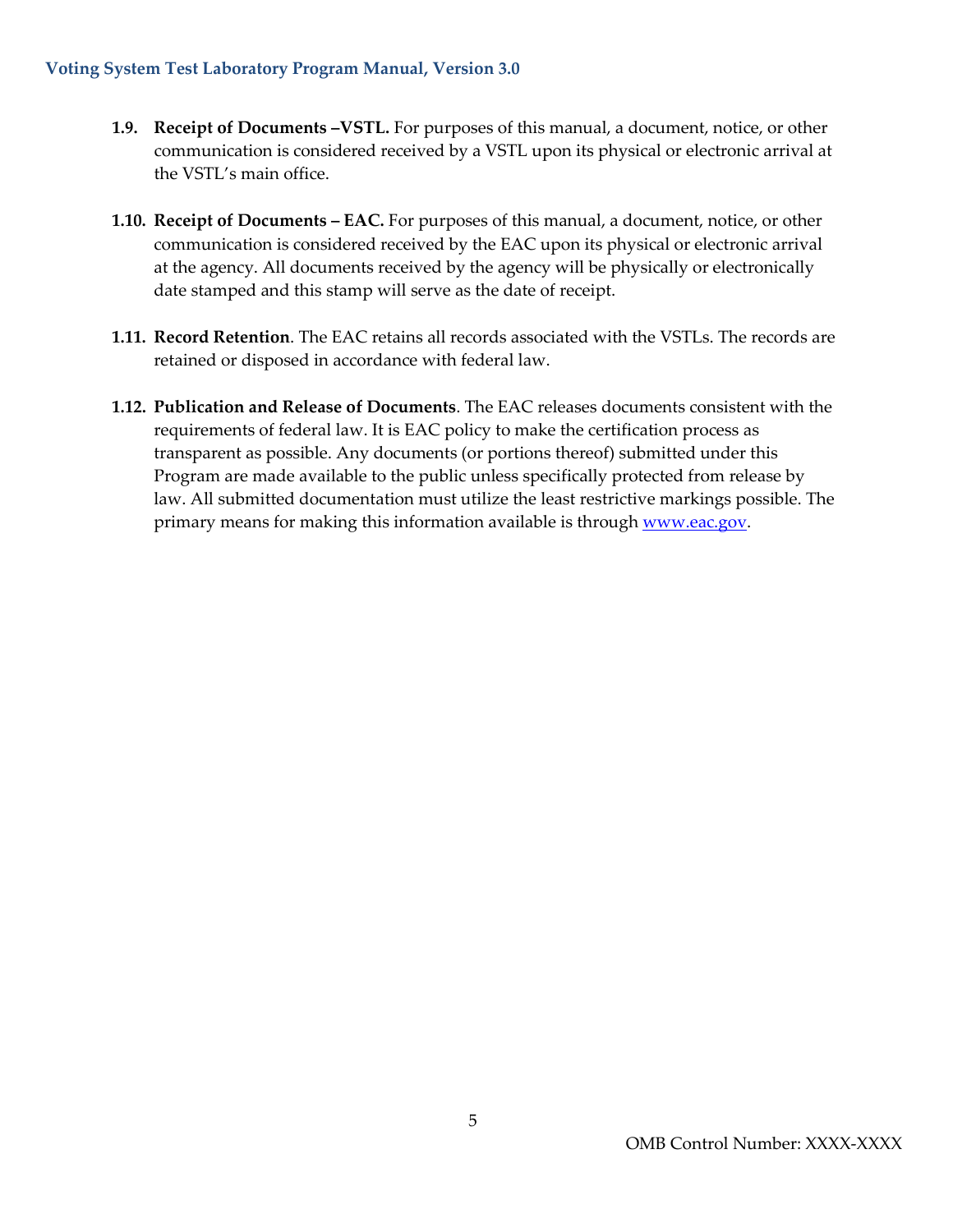### <span id="page-6-0"></span>**2. Program Requirements**

- **2.1. Overview**. This chapter lists the requirements of the VSTL Program. Adherence to these requirements is a condition of accreditation and a continuing obligation. Failure to demonstrate compliance with the requirements of this chapter may result in the denial of an application for accreditation, suspension of accreditation, or revocation of accreditation.
- **2.2. NIST Recommendation**. According to the Help America Vote Act of 2002, Section 231(b), NIST must perform a technical evaluation of VSTLs and identify and recommend those competent to test voting systems to the EAC, unless the emergency provisions of Chapter 3 apply.
- **2.3. NVLAP Accreditation**. All VSTLs must hold a valid accreditation from NIST's National Voluntary Laboratory Accreditation Program (NVLAP), unless the emergency provisions of Chapter 3 apply. NVLAP accreditation is the primary means by which the EAC ensures that each VSTL meets and continues to meet the technical requirements of the EAC program. It sets the standards for each VSTL's technical, physical and personnel resources, as well as its testing, management, and quality assurance policies and protocols. The loss or suspension of a NVLAP accreditation will result in the suspension and possible revocation of any EAC accreditation consistent with the procedures of Chapter 5 of this manual. VSTLs are required to immediately report any change in their NVLAP accreditation status to the EAC.

#### **2.4. Conflict of Interest and Prohibited Practices Program**.

All laboratories must maintain and enforce policies which prohibit and prevent conflicts of interest or the appearance of conflicts of interest. A laboratory must ensure that neither the laboratory, its parent corporation, contracted third-party laboratories, nor any individual staff member involved in the testing of voting systems have any vested interest in the outcome of the test processes. Laboratories must have a written policy in place that, at a minimum, (1) prohibits conflicts of interest and other prohibited practices, and (2) provides for enforcement, consistent with the subsections below.

2.4.1. Prohibited Conflicts of Interest. The purpose of a conflict-of-interest policy is to prevent situations where the exercise of an official duty directly impacts the actor's financial interests. For the purposes of this program, a prohibited conflict of interest exists when the duties and responsibilities of a laboratory, parent corporation, or a laboratory employee involved in the testing of voting systems under EAC's Testing and Certification Program have a direct and predictable effect on the financial interest of that laboratory, parent corporation, or a laboratory employee*.* Agreements with voting system manufactures to provide testing pursuant to the requirements of EAC or a State's certification program do not constitute a prohibited conflict of interest. Certification testing is considered a duty and responsibility of a VSTL, not an outside financial interest.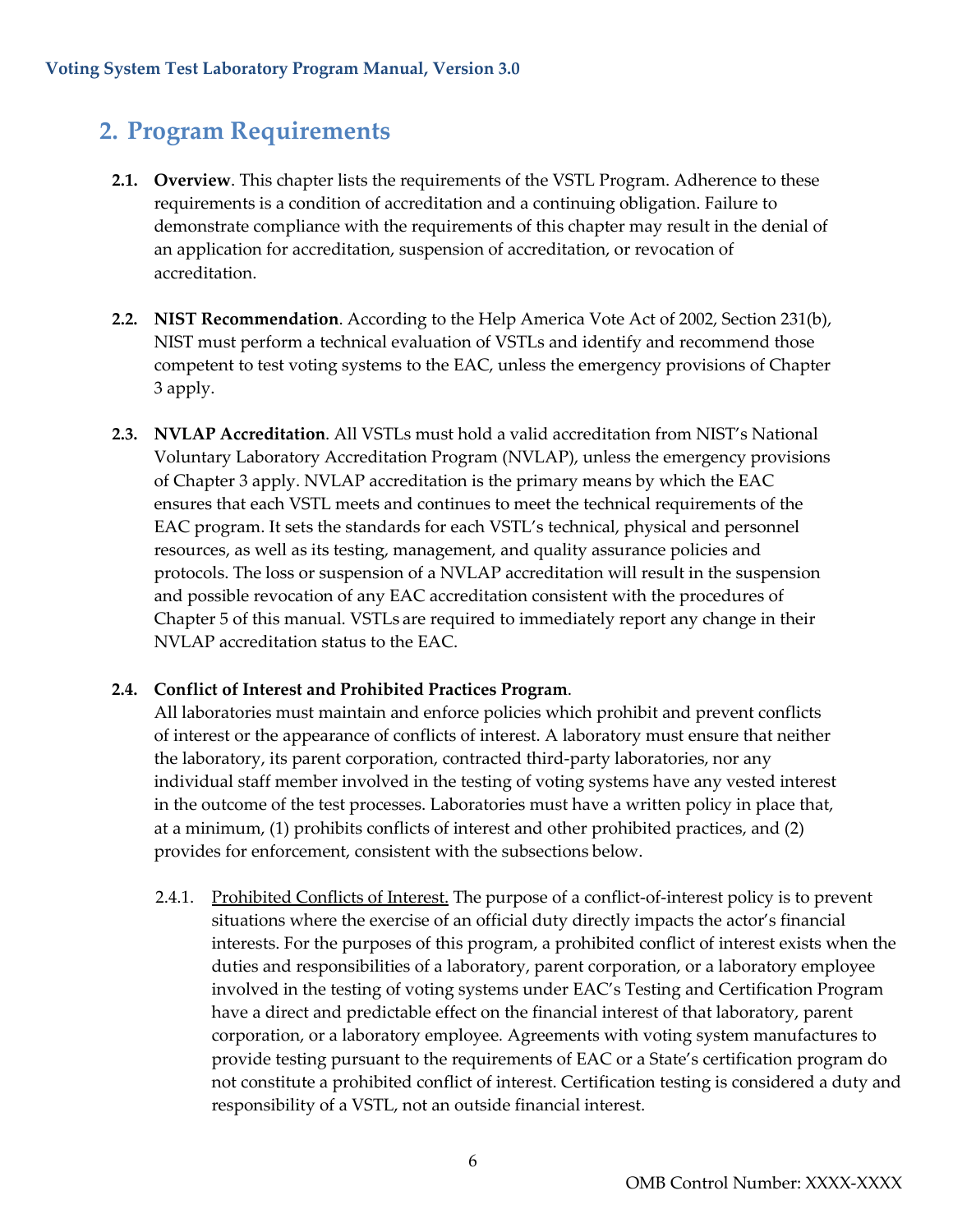For example, an employee who is responsible for testing a voting system on behalf of a VSTL would be prohibited from holding a financial interest in the entity whose product is being tested or a direct competitor of that entity. A prohibited conflict of interest would also include a contractual or other fiduciary relationship between a VSTL or VSTL employee and a manufacturer (outside an agreement for State or Federal certification testing) when that VSTL or VSTL employee is concurrently responsible for conducting certification testing for that manufacturer under this program*.*

Additionally, financial interests may be imputed or attributed to a laboratory, parent corporation, or a laboratory employee through a relationship with a third party.

For example, a VSTL employee responsible for the testing of a voting system would be conflicted from performing his or her duties if his or her spouse owned a financial interest in the manufacture of the voting system.

- *2.4.1.1. Involved in Testing—Defined*. An organization is involved in voting system testing any time it contractually takes on the responsibility for testing a voting system to the VVSG under the EAC's Testing and Certification Program. An employee is involved in voting system testing when the employee performs testing on the system, manages the testing process, or supervises those who perform testing on the system.
- *2.4.1.2. Financial Interest – Defined*. Financial interest means any current or contingent ownership, equity, or security interest in real or personal property or a business and may include indebtedness or compensated employment relationship. It also includes interests in the nature of stocks, bonds, partnership interests, fee and leasehold interests, and other property rights, deeds of trust, and liens, and extends to any right to purchase or acquire any such interest, such as a stock option or commodity future.
- *2.4.1.3. Direct Effect – Defined*. A matter will have a direct effect on a financial interest if there is a close causal link between any decision or action to be taken in the matter and any expected effect of the matter on the financial interest. An effect may be direct even though it does not occur immediately. A matter will not have a direct effect on a financial interest if the chain of causation is attenuated or is contingent upon the occurrence of events that are speculative or that are independent of, and unrelated to, the matter. A matter that influences a financial interest only as a consequence of its effects on the general economy does not have a direct effect within the meaning of this section.
- *2.4.1.4. Predictable Effect – Defined*. A matter will have a predictable effect if there is a real, as opposed to a speculative, possibility that the matter will affect the financial interest. It is not necessary that the magnitude of the gain or loss be known, and the dollar amount ofthe gain or loss is immaterial.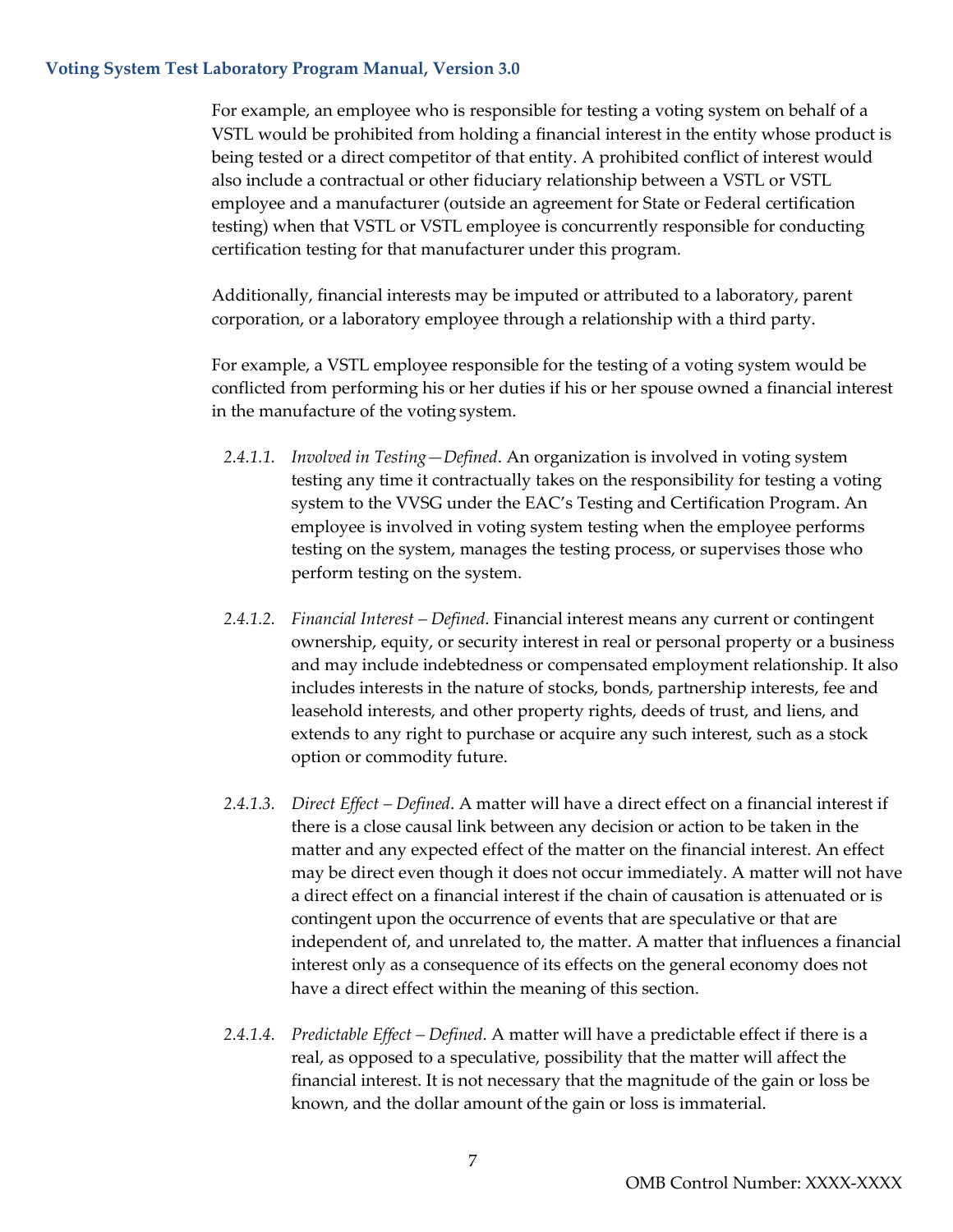*Imputed Interests – Defined*. An imputed interest is a financial interest held by a third-party individual or organization that serves to disqualify an employee or laboratory to the same extent as if they were the employee's or laboratory's own interest. These interests include:

- the financial interests of a spouse or dependent child will be imputed to an employee,
- the financial interest of any organization in which a laboratory, parent corporation, or a laboratory employee serves as an employee, officer, board member, partner, consultant, director, trustee or similar position must be imputed,
- the interests of any contracted third-party laboratory must be imputed to the utilizing VSTL, and
- the financial interest of a person or organization with whom an employee is negotiating or has an arrangement concerning prospective employment must be imputed.
- 2.4.2. Prohibited Practices. Irrespective of the existence of a conflict of interest, it is a prohibited practice for a laboratory, parent corporation, or laboratory employee to be involved in the development of a voting system or to solicit or receive a gift from a voting system manufacturer.

A laboratory or individual may not be involved in both the development of a voting system and the certification of a system. Voting system development includes any testing, consultation, or design work performed in order to ready a specific system for the marketplace or the certification process. Any testing performed on behalf of a voting system manufacturer that was not performed pursuant to a state or federal voting system certification program is considered developmental in nature.

The prohibition barring participation in both development and testing is voting system specific. An employee or laboratory that was previously involvedin product development with a manufacturer is not prohibited from testing all systems produced by that manufacturer, just those systems in which the employee or laboratory participated directly in development. The prohibition relates to a VSTL's prior involvement in system development. Concurrent development work and testing may constitute a prohibited conflict of interested under Section 2.4.1of this manual.

As voting systems are subject to change over time, for the purposes of this prohibition, a voting system is considered altered to the degree that it is a different system when:

• a period of at least three years has passed since the VSTL or employee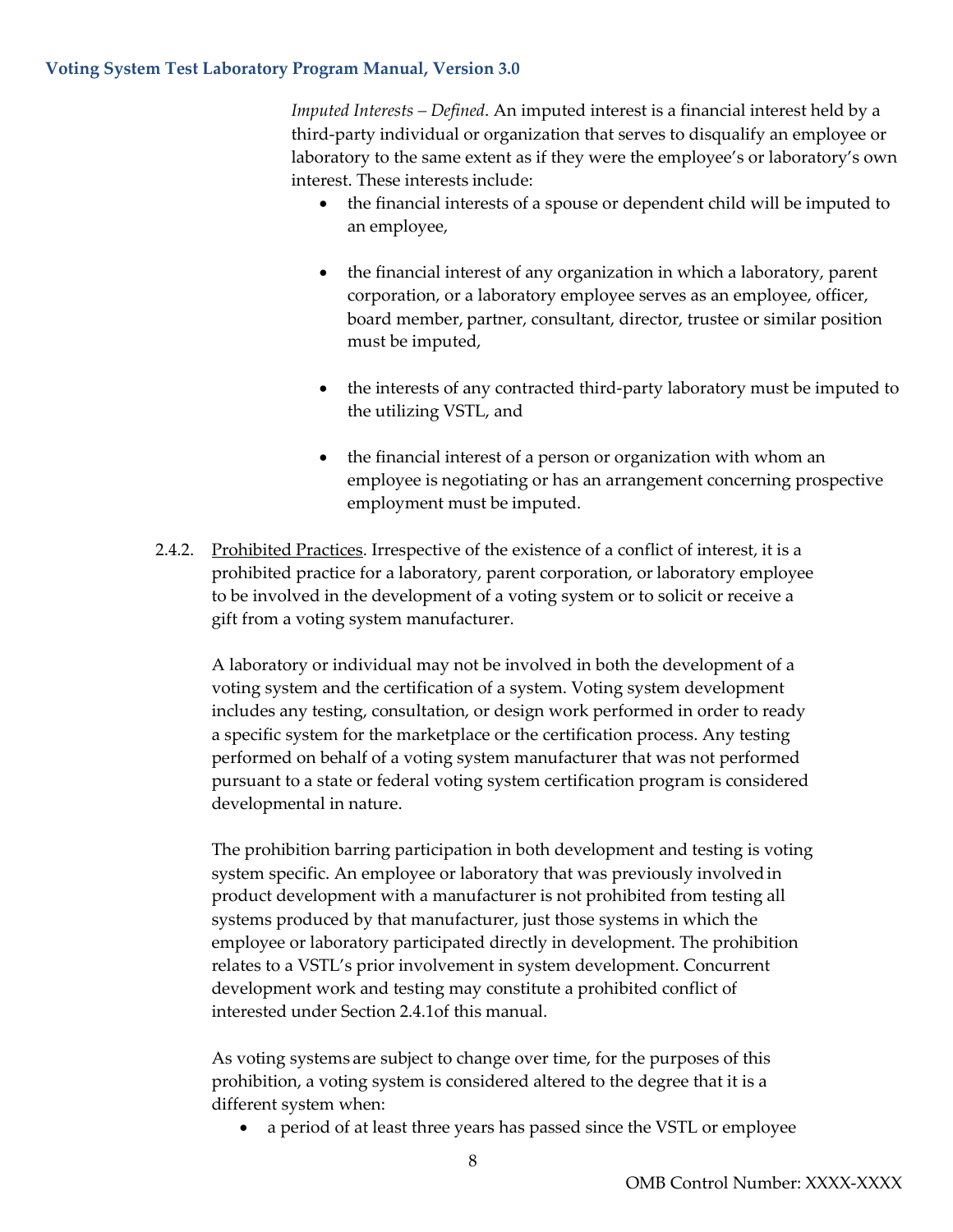was involved in the system's development,

- the system has been subject to both software and hardware modification since the VSTL or employee was involved in the system's development, and
- the system has received a certification after being tested by a different independent laboratory since the VSTL or employee was involved in the system's development.

The prohibition barring participation in both development and testing does not prohibit a VSTL from allowing a manufacturer to perform onsite hardware mitigation on a voting system in response to a minor system failure or anomaly. In such cases the VSTL:

- must suspend all hardware testing,
- must not participate or assist the manufacturer in remediation,
- may provide testing equipment and qualified operators to the manufacturer for its use,
- must monitor and document the manufacturer's access to the system consistent with Section 2.16 of this manual, and
- must document in the test report the failure or anomaly and remedial action taken by the manufacturer consistent with Section 4.8.6.2 of this manual and Chapter 4 of the Voting System Testing and Certification Program Manual.
- *2.4.2.1. Gifts*. Solicit or receive a gift, directly or indirectly, from any entity which holds a financial interest in the development, production, or sale of voting systems, or is otherwise impacted by the testing and certification of voting systems. A "gift" under these policies generally does not include items such as publicly available discounts and prizes, commercial loans, food not part of a meal such as coffee and donuts, and items of little value such as plaques and greeting cards. Relevant factors in making such a determination include the history of the relationship and whether the family member or friend personally pays for the gift.
- 2.4.3. Program Enforcement Elements. Prohibited conflicts and practices are enforced through a written program which:
	- *2.4.3.1. Regarding Employees Involved in the Testing of Voting Systems*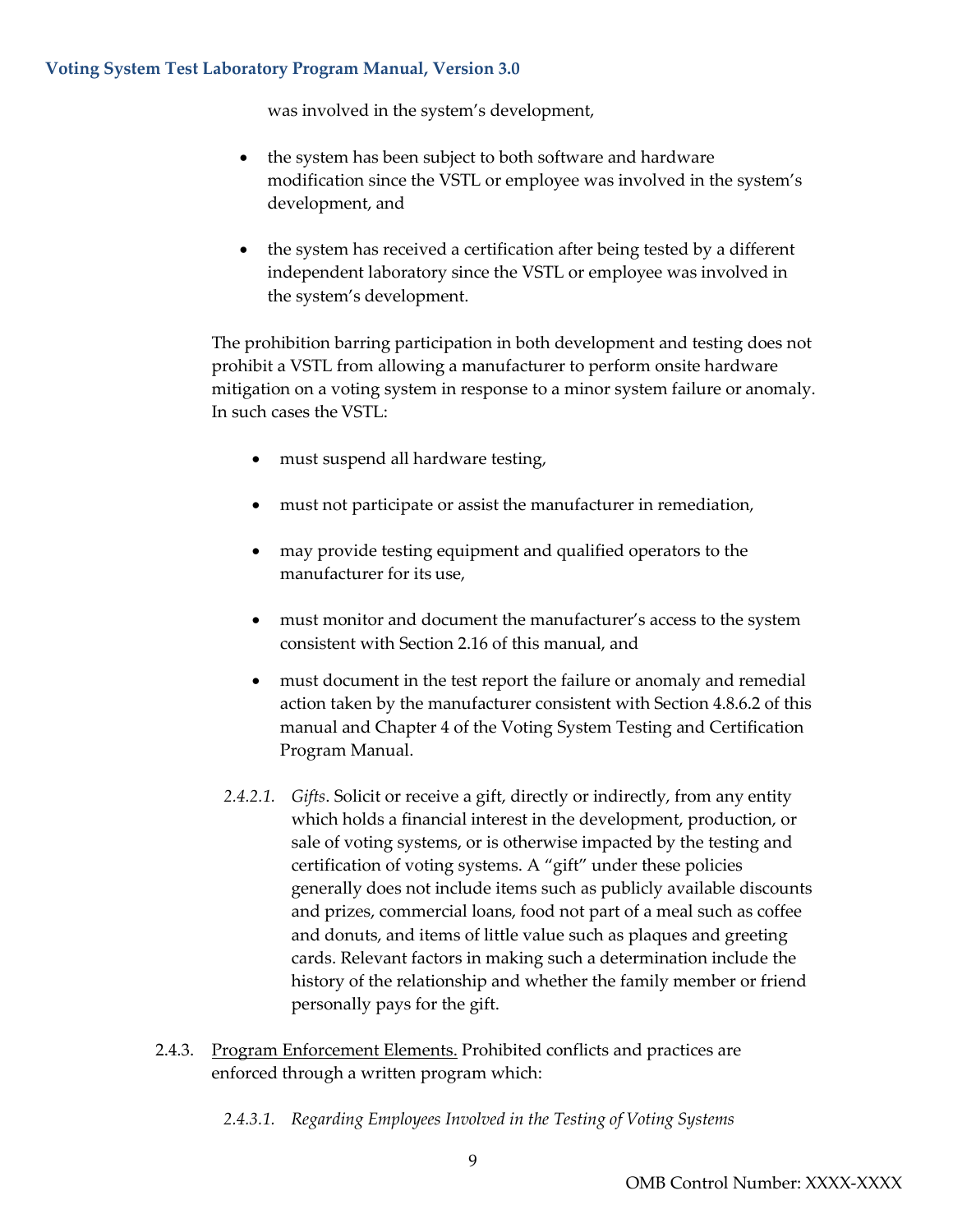- Annually collects standard information from each employee, including assets, debts, outside or prior activities/employment, gifts, and any work on voting system development sufficient to demonstrate compliance with Sections 2.4.1. and 2.4.2. of this manual. The information collection must also reflect the financial interests of those individuals (like spouses and minor children) whose interests are imputed to the employee.
- Requires and documents the review of information collected for potential conflicts and prohibited practices.
- Resolves and documents all identified conflicts of interest or prohibited practices prior to the employee or laboratory's involvement in the testing of any voting system. Resolutions may include the divestiture of assets or gifts, employee resignation from outside organizations, or the altering of an employee's responsibilities by prohibiting participation in voting system testing or the testing of a specific system.

#### *2.4.3.2. Regarding the VSTL or VSTL's Parent Corporation*

- Annually collects information pertaining to the holdings and activities of the VSTL and its parent corporation(s), sufficient to demonstrate compliance with Sections 2.4.1. and 2.4.2. of this manual.
- Requires and documents the review of collected information for potential conflicts and prohibited practices.
- Resolves and documents all identified conflicts of interest or prohibited practices prior to the laboratory's testing of any voting system. Resolutions may include the divestiture of assets or gifts, and the termination or rejection of conflicted or prohibited testing work.
- *2.4.3.3. Regarding Contracted Third-Party Laboratories*. The interest of a contracted third-party laboratory may be imputed to a VSTL. VSTLs may meet and enforce the program requirements of this section regarding this relationship in one of two ways:
	- Collect information pertaining to the holdings and activities of the third-party laboratory and its employees, sufficient to demonstrate compliance with Section 2.4.1. and 2.4.2. of this manual. This includes gathering information concerning any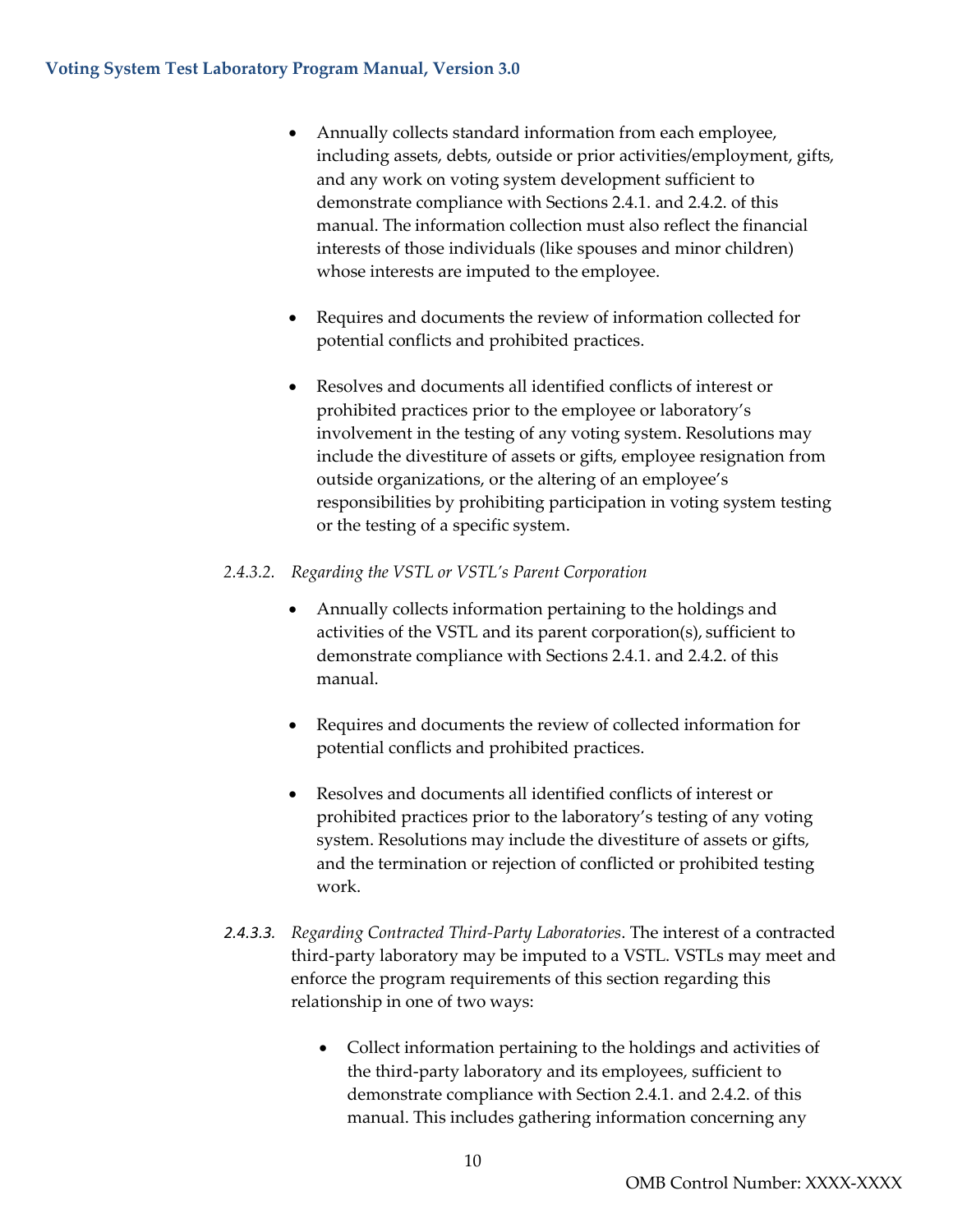involvement by the third-party laboratory or its employees in the development of specific voting systems. This collection of information must be performed prior to the execution of any contract for the testing of voting systems under this program and annually thereafter if the contract exceeds one year in duration. Require and document the review of collected information for potential conflicts. Resolve all identified conflicts of interest prior to the laboratory's testing of any voting system.

- VSTL supervision of third-party laboratories performing noncore testing. Where a third-party laboratory is subject to direct VSTL supervision and observation, the third-party laboratory's conflicts of interest or prohibited practices will not be imputed to the lead VSTL. Direct VSTL supervision under this section requires that a VSTL employee is physically present during the third-party testing and directly observes and supervises the testing. This VSTL employee must: (1) have been properly vetted for conflict of interest and prohibited practices pursuant to Section 2.4 of this manual, (2) be competent to supervise the testing being performed and (3) have no financial interest in the third-party laboratory they are supervising.
- 2.4.4. Waivers. In rare circumstances, prohibited practices or conflicts of interest may be waived by the EAC after the conflict or prohibited practice is properly disclosed to the agency. Waivers may be granted at the sole discretion of the Program Director.
	- *2.4.4.1. Requesting a Waiver*. A request for a waiver must be made in writing to the Program Director. The request must fully disclose the conflict of interest or prohibited practice for which the waiver is sought, describe all steps taken to resolve the conflict or prohibited practice, and the reasons why such attempts were unsuccessful or otherwise untenable. The request must also state why the waiver should be granted.
	- *2.4.4.2. Waiver Standard*. A disqualifying conflict of interest or prohibited practice is subject to waiver when the issuance of a waiver is in the best interest of the EAC's Testing and Certification Program, and the identified conflict or practice is unlikely to affect the integrity or impartiality of the VSTL or VSTL employee's services under the EAC's Testing and Certification Program. The Program Director may consider the following factors in making a waiver determination:
		- The value of any disqualifying financial interest.
		- The nature and impact of any prohibited practice.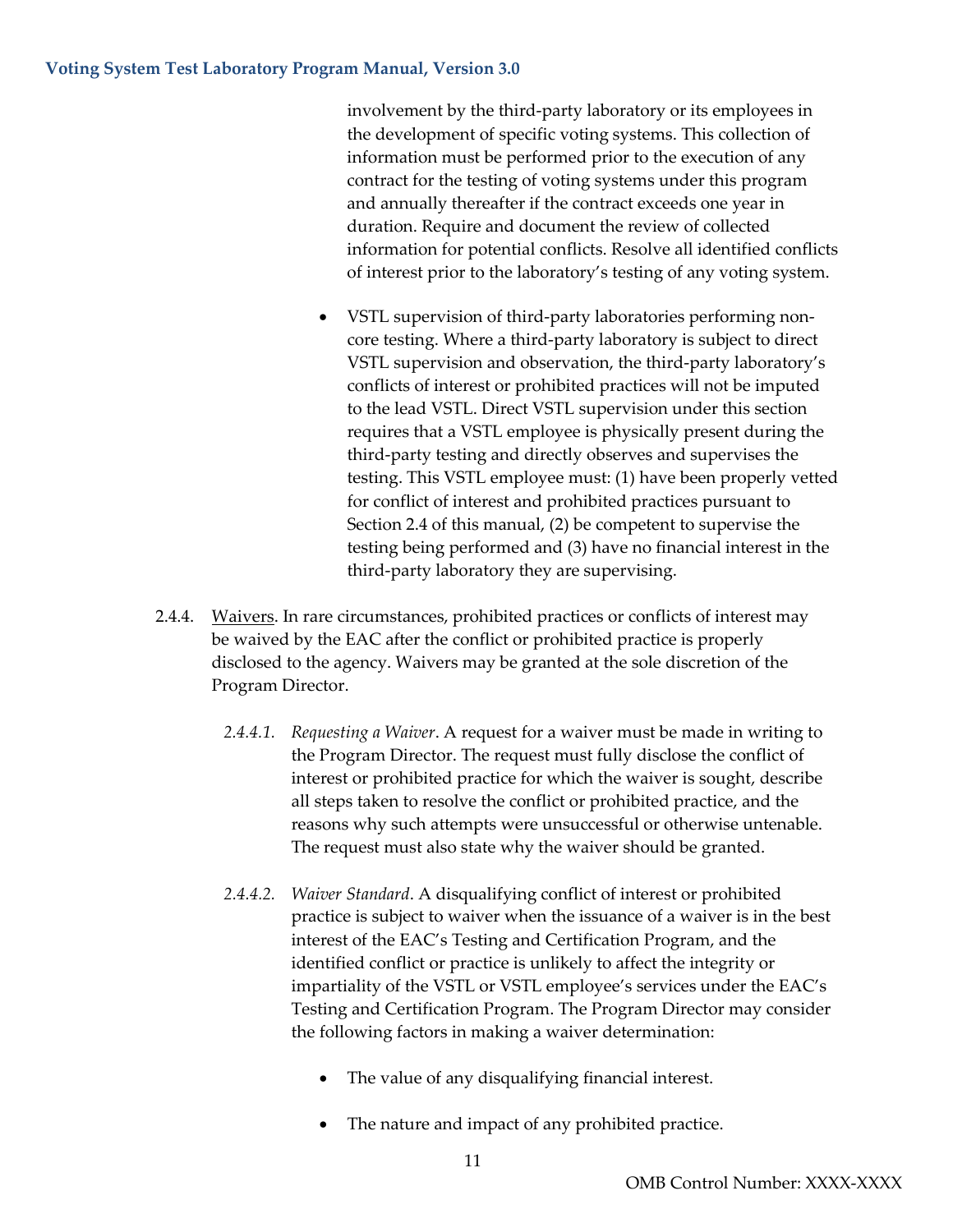- The role and responsibility of the employee subject to the conflict of interest or prohibited practice.
- The availability of other employees, VSTLs or laboratories to conduct the testing without a conflict or prohibited practice.
- The level of discretion or sensitivity required to perform the conflicted or prohibited duties under the certification program.
- The ability of an EAC waiver to adjust a VSTL or VSTL employee's testing process and duties or otherwise mandate additional safeguards which would limit or abrogate the impact of the conflict of interest or prohibited practice.
- *2.4.4.3. Issuing a Waiver*. Any waiver issued by the Program Director must be made in writing to the requestor. The waiver must state with specificity the conflict of interest or prohibited practice waived, and clearly state any conditions for its issuance, such as mitigating processes, procedures, or safeguards. The VSTL is responsible for meeting all waiver conditions prior to engaging in the waived activity. Failure to meet such condition may result in the revocation of a VSTLs accreditation.
- *2.4.4.4. Denying a Request for a Waiver*. Any decision denying a request for a waiver must be made by the Program Director in writing and provided to the VSTL.
- **2.5. Personnel Policies**. All laboratories must have written policies to ensure that they do not employ individuals, in any capacity related to the testing of voting systems, who have been convicted of a felony offense or any criminal offense involving fraud, misrepresentation, or deception under either Federal or state law. The VSTL must have a program in place to enforce this policy and document such enforcement.
- **2.6. Notification of Changes**. All laboratories must notify the EAC in writing within 15 calendar days of any significant changes in laboratory operations from what the laboratory described in any assertion that served as the basis for its EAC accreditation, including any assertions made to NIST's NVLAP or to the EAC. Examples of events that require written notification include, but are not limited to:
	- a laboratory's decision to withdraw from the EAC's program,
	- changes in ownership of the laboratory,
	- a change in location of the laboratory facility, or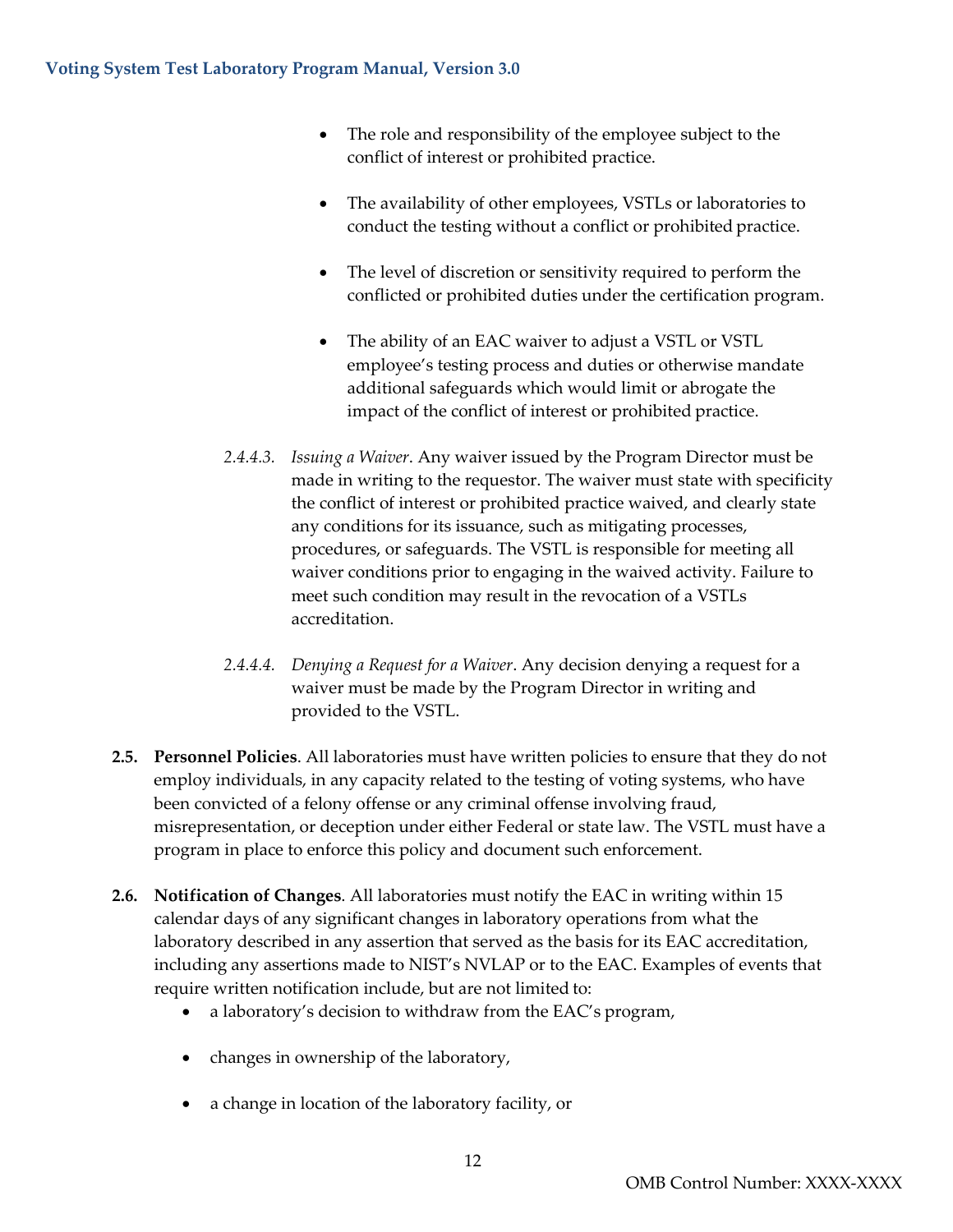- personnel changes in key staff positions.
- **2.7. Site Visits**. All laboratories must allow EAC representatives to enter their voting system testing facilities pursuant to the procedures and requirements of this manual.
- **2.8. Notice of Lawsuits.** All laboratories must notify the EAC of any lawsuits or claims filed against it, its subcontractors, subsidiaries, employees, officers, owners, operators, or insurers while the laboratory holds an EAC accreditation and which relate to the work performed in, or management of, the laboratory's voting system testing program.
- **2.9. Testing, Technical Practices, and Reporting**. All laboratories must conduct testing in conformance with the applicable requirements of the VVSG. Additionally, the VSTL must create written reports of such testing in accordance with the Voting System Testing and Certification Program Manual, any applicable test assertions or test suites mandated by the EAC, and any other written guidance published by the EAC.
	- 2.9.1. Test Readiness Notification. Upon completion of the TRR, the VSTL must submit written statement to the EAC confirming that the voting system completed the TRR and that the system is ready for certification testing to the applicable VVSG requirements.
	- 2.9.2. Test Readiness Acknowledgement. Upon receipt of the test readiness notification from the VSTL, the EAC must issue written acknowledgement within three business days of receipt of the notification.
	- **2.10. Test Plan**. The VSTL must submit a test plan directly to the EAC consistent with the requirements of the Voting System Testing and Certification Program Manual, the applicable VVSG, this manual, and any other written guidance from the EAC.
		- 2.10.1. Test Case. After approval of the VSTL's test plan, the VSTL must develop test cases. A test case is a system-specific, step-by-step test procedure or testing process that provides detailed test operation procedures sufficient for trained laboratory personnel to fully conduct a given test and produce repeatable results. If test assertions exist for a specific requirement, the assertions will provide details about the requirement making it easier to create the test case. Additionally, if all VSTLs use the test assertions, this will help ensure that test cases are uniform across all accredited VSTLs. The VSTL must provide all test cases to the EAC upon testing completion.
- **2.11. Testing**. VSTLs must conduct testing in conformance with the applicable VVSG requirements and consistent with any written EAC interpretations of theserequirements. VSTLs must test system identification tools during the test campaign to ensure they function properly and as intended. The laboratory must maintain its technical practices consistent with the standards which served as the basis for its NVLAP accreditation. These standards include International Standard ISO/IEC 17025, *General Requirements for the*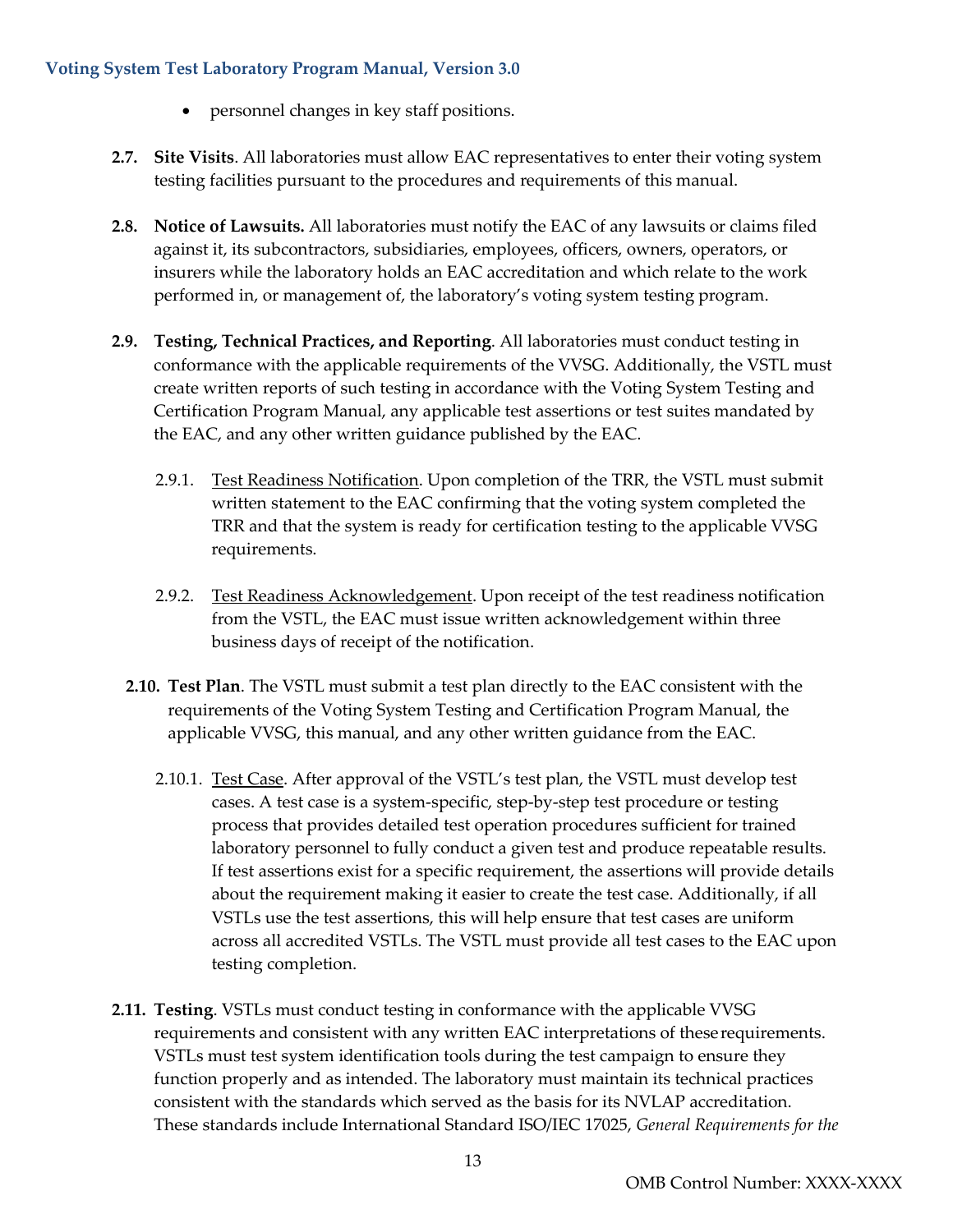*Competence of Testing and Calibration Laboratories*; NIST Handbook 150, *Procedures and General Requirement;* NIST Handbook 150-22, *Voting System Testing;* any documents supplementing, updating or replacing these standards or handbooks; and any pertinent EAC guidance. When conducting testing under EAC's program, VSTLs must only conduct testing of voting systems consistent with the scope of their accreditation.

- 2.11.1. Third-Party Testing. VSTLs may contract or provide for the testing of voting systems by third parties under this program. However, the VSTL is responsible for the accuracy, quality assurance, and results of all tests conducted. VSTLs must not perform, or contract for the performance of, testing outside the scope of its accreditation. Testing performed directly by VSTL personnel using third-party contractor equipment and facilities are not considered third-party testing.
	- *2.11.1.1. Core Testing*. Core voting system testing must only be performed by VSTLs. Core testing includes Technical Data Package review, physical configuration audit, source code review, functional configuration audit, system integration testing, volume testing, and security testing (not including cryptographic testing).

*Non-Core Testing*. Non-core testing may be performed by non-VSTLs if they hold an EAC recognized accreditation to perform the relevant testing. The EAC recognizes two national accreditation bodies, NIST's NVLAP program and the American Association of Laboratory Accreditation (A2LA). Generally, a VSTL may only contract or otherwise provide for the non-core testing of voting systems if it uses a NVLAP or A2LA laboratory accredited to the specific scope of testing necessary. Non-core testing includes electromagnetic compatibility testing, telecommunications testing, environmental testing, electrical testing, acoustical testing, accessibility testing, usability testing, and cryptographic testing.

In limited circumstances, laboratories not holding a recognized accreditation may be used by VSTLs for non-core testing only after approval by the Program Director. Requests for such approval must be made in writing and demonstrate:

(1) That there is no recognized laboratory available within a reasonable window of availability and geographic proximity (generally within the continental United States), and (2) that the VSTL has conducted a thorough assessment of the thirdparty laboratory's capabilities, quality system, management system, and/or alternative accreditations and have determined and documented that the laboratory is qualified to perform testing.

The EAC may visit, interview or audit any non-accredited laboratory at any time before, during, or after the testing has occurred to verify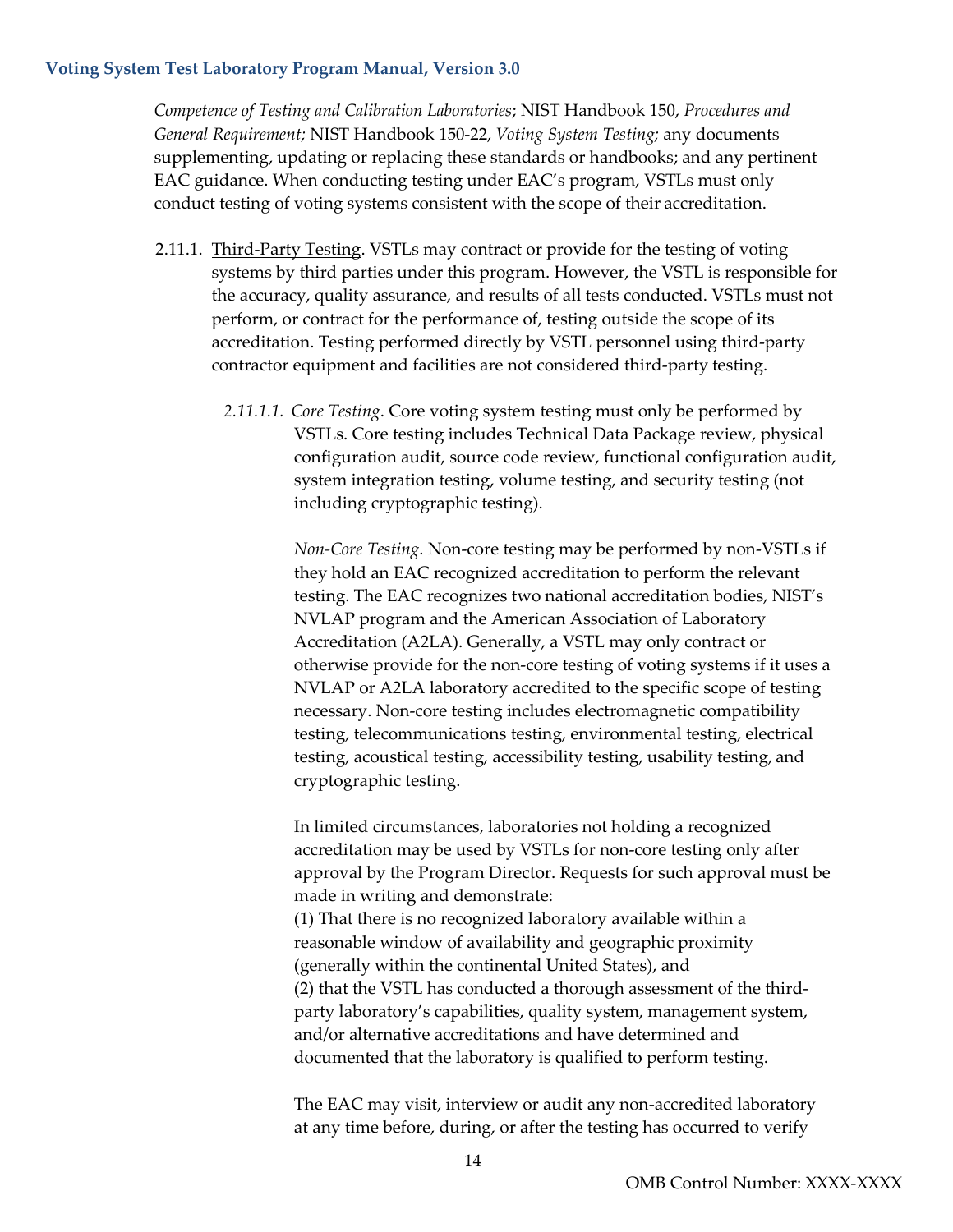their qualifications.

- *2.11.1.2. VSTL Responsibilities*. VSTLs are responsible for all tests performed on voting systems submitted to them by manufacturers under EAC's Testing and Certification Program including testing performed by third-party laboratories under their direction. Any procedural or substantive irregularities or errors which occur during the third-party testing process will be imputed to the VSTL. Such failures may serve as a basis for the revocation of accreditation. VSTLs using third-party laboratories must take steps to ensure that the third-party laboratories they employ meet the standards of this program. At a minimum, the lead VSTLs must ensure:
	- The third-party laboratory provides the VSTL verifiable documentation regarding its relevant accreditation.
	- Any hardware tested by the qualified third-party laboratory is first validated by the VSTL as the same hardware presented for certification.
	- The third-party laboratory provides the VSTL with evidence that it directs its activities in compliance with any and all relevant VVSG requirements for testing and that the testing was, in fact, performed consistent with such specific requirements. Any special procedures, tools, or testing software necessary to meet VVSG requirements must be validated by the VSTL prior to use. For example, the VVSG requires that systems be tested while operating and that such operation be in manner and under conditions that simulate election use. In such cases, the VSTL must ensure that the third-party laboratory properly implements the VVSG requirements, validate its election simulation tools, and properly performed the testing.
	- The VSTL performs all system accuracy, reliability, functionality and integration testing.
	- The third-party laboratory issues a report to the VSTL that fully documents its testing such that the VSTL may demonstrate compliance with this section and produce a report consistent with Section 2.12 of this manual.
- **2.12. Test Report Package.** The test report package represents the culmination of the testing process and must accurately and completely document the testing performed and the results of such testing. VSTLs must submit test report packages directly to the EAC and must include: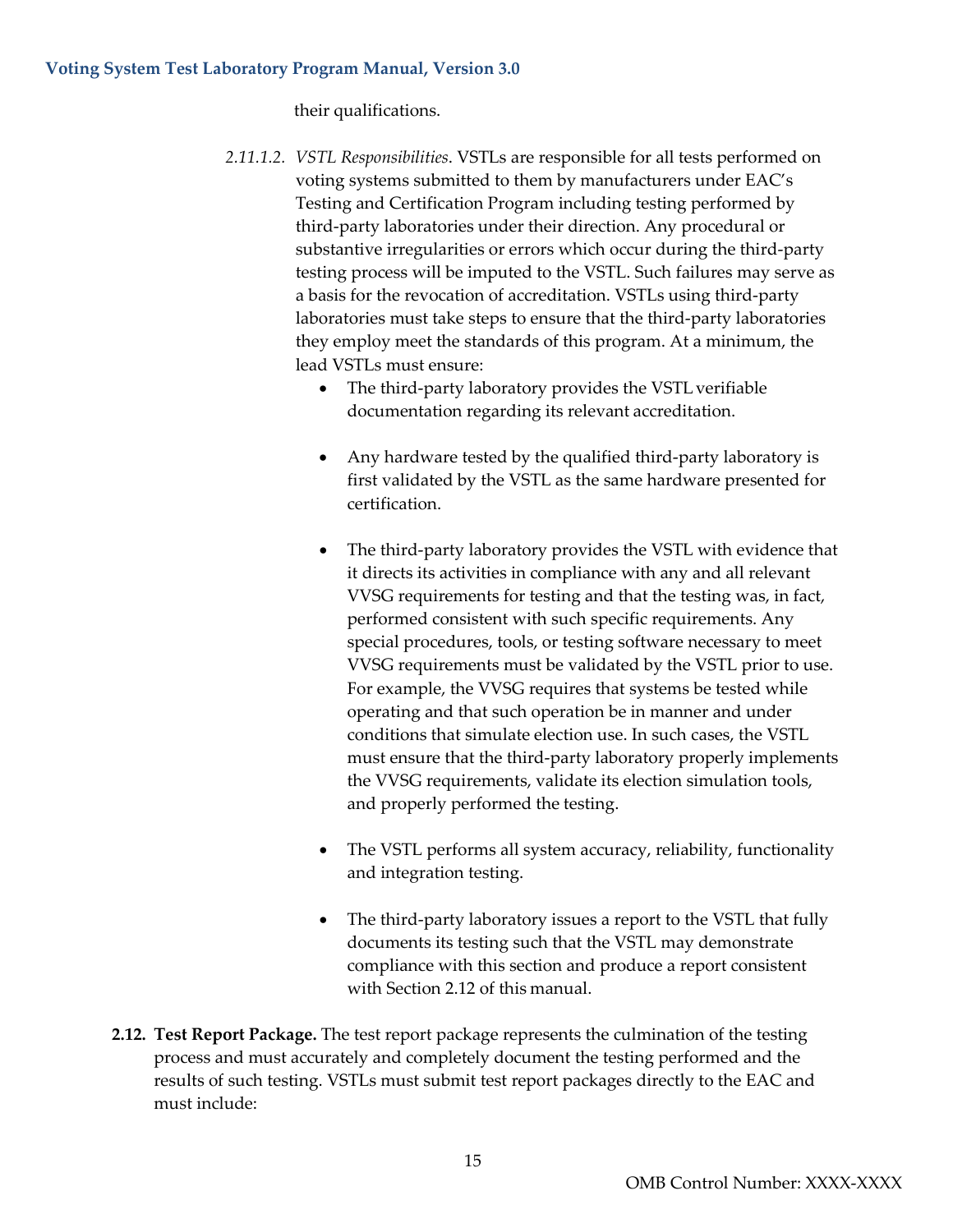- 2.12.1. Test Report. All test reports must document the testing process, including the documentation and justification for any divergence from the EAC-approved test plan, methods, or cases and the identification of all failures and/or anomalies along with any remedial action taken (see Chapter 4 of the Voting System Testing and Certification Program Manual). VSTLs must not include any proprietary test cases in the test report. Test reports must also document any prescribed maintenance or modifications, performed by the manufacturer, to a voting system in testing. Such maintenance or modifications must be monitored by the VSTL consistent with Section 2.11.1 of this manual.
- 2.12.2. Format. To the greatest extent possible, VSTLs must write reports that are understandable to non-technical persons. As the EAC is responsible for publishing these reports (barring portions prohibited by law), VSTLs must refrain from including in them trade secrets or other commercial information protected from release unless substantively required. Where information protected from release may be included, it must be identified consistent with Chapter 7 of this manual. VSTLs must format each test report consistent with the requirements of Appendix E of this manual.
- 2.12.3. VSTL Attestation. The signature page on the VSTL's test report must include an attestation stating that:
	- all testing prescribed by the test plan or amended test plan was performed as identified or the divergence from the test plan was properly documented,
	- all identified voting system anomalies or failures were reported and resolved, and
	- that the test report is accurate and complete.
- **2.13. Acceptance of Prior Testing**. Prior testing of a voting system by a VSTL may be reused at the discretion of the EAC. The EAC encourages VSTLs to use such testing to fulfill certification requirements. The VSTL must obtain written approval from the EAC for all reuse requests. In order for the EAC to accept prior testing, VSTLs must provide evidence that the requirements below are met:
	- 2.13.1.The discrete software or hardware component of the voting system previously tested is demonstrably identical to the voting system presently offered for testing. VSTLs must examine and compare the components and documentation to ensure there is no change in the voting system. When valid prior testing is used, the system must be subject to regression testing, functional testing and system integration testing, and any other testing deemed necessary to ensure compliance with the VVSG and this manual.
		- 2.13.2. The requirements and relevant EAC requests for interpretation applicable to the prior and current testing are identical.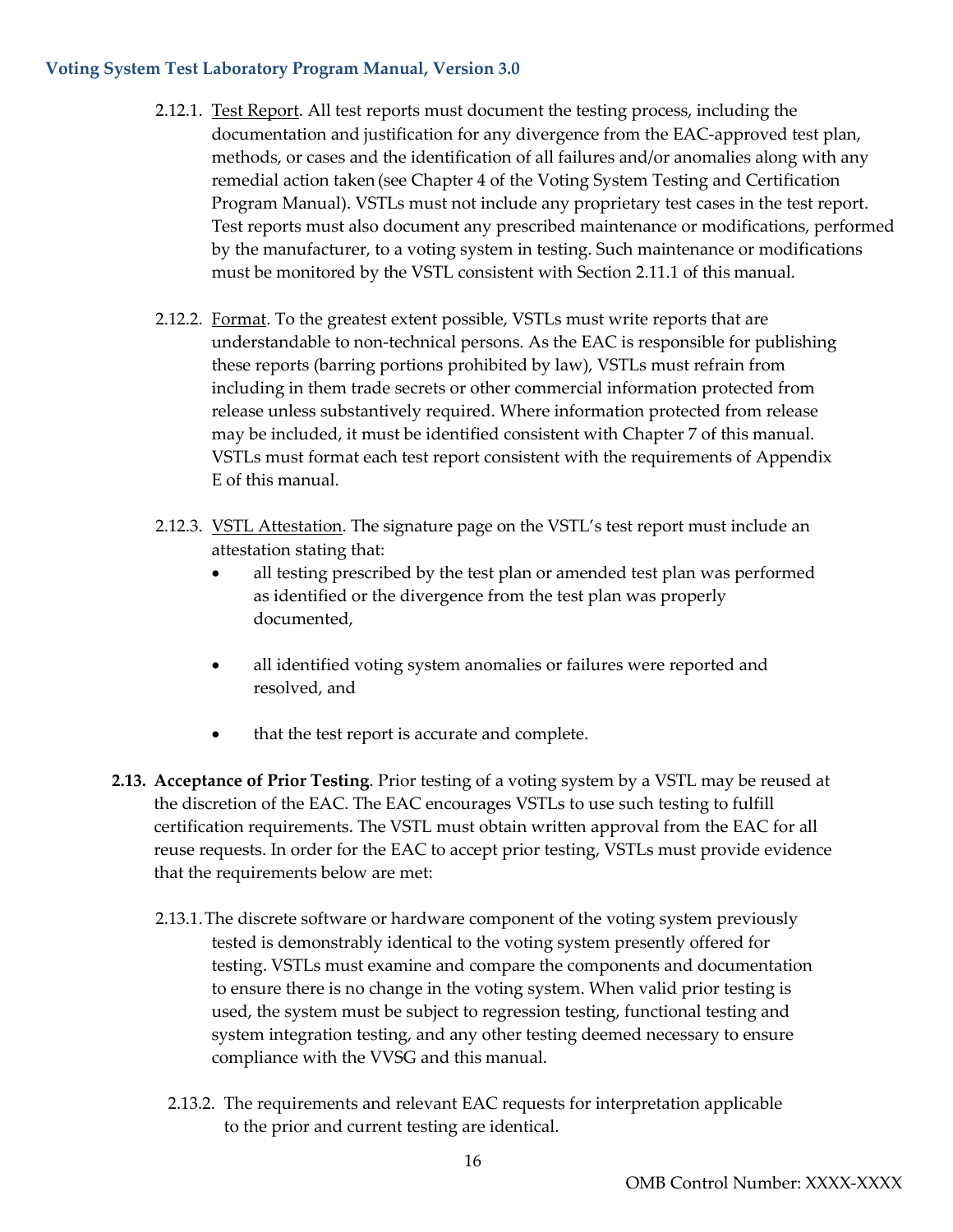- 2.13.3. The test methods used are equivalent or identical to current test methods accepted by the EAC.
- 2.13.4. The prior testing was reviewed by the VSTL with no apparent errors or omissions and fully complies with the VVSG and this manual.
- 2.13.5. Testing from previous EAC test campaigns can only be submitted for reuse if the EAC accepted a final test report for that campaign.
- 2.13.6. The use of prior testing must be noted in the test plan and test report, with test report titles, numbers, and descriptions.
- **2.14. Termination of Testing Prior to Completion**. VSTLs must notify the EAC Program Director if testing is terminated prior to completion. This notification must be in writing and state the reason(s) for termination, provide a list of all testing completed, and produce a report of test anomalies or failures pursuant to Section 4.9.2of the Voting System Testing and Certification Program Manual.
	- 2.14.1. Termination Defined. Voting system testing is considered terminated when the testing process is permanently ended or halted without a specific plan to recommence within 30 calendar days of the last test performed.
	- 2.14.2. Effect of Termination. Notification of termination will result in the suspension of the manufacturer's certification application and will be posted on [www.eac.gov.](http://www.eac.gov/)
	- 2.14.3. Resubmission after Termination. Manufacturers may resubmit a system previously terminated by submitting an updated application consistent with Chapter 4 of the Voting System Testing and Certification Program Manual. A system resubmitted to the EAC after termination must be tested by the VSTL identified on the original application.
- **2.15. VSTL Verification of Trusted Build.** At the conclusion of each test campaign, VSTLs must verify the trusted build and associated materials required to be escrowed in the EAC repository (see Section 5.3 of the Voting System Testing and Certification Program Manual.)
- **2.16. Laboratory Independence**. All laboratories must maintain their independence from voting system manufacturers, consistent with their roles and responsibilities as a key component of the EAC Certification Program. VSTLs must maintain an arm's length relationship with the manufacturers and avoid even the appearance of improper conduct. In order to maintain independence, VSTLs must adhere to the following independence principles and requirements: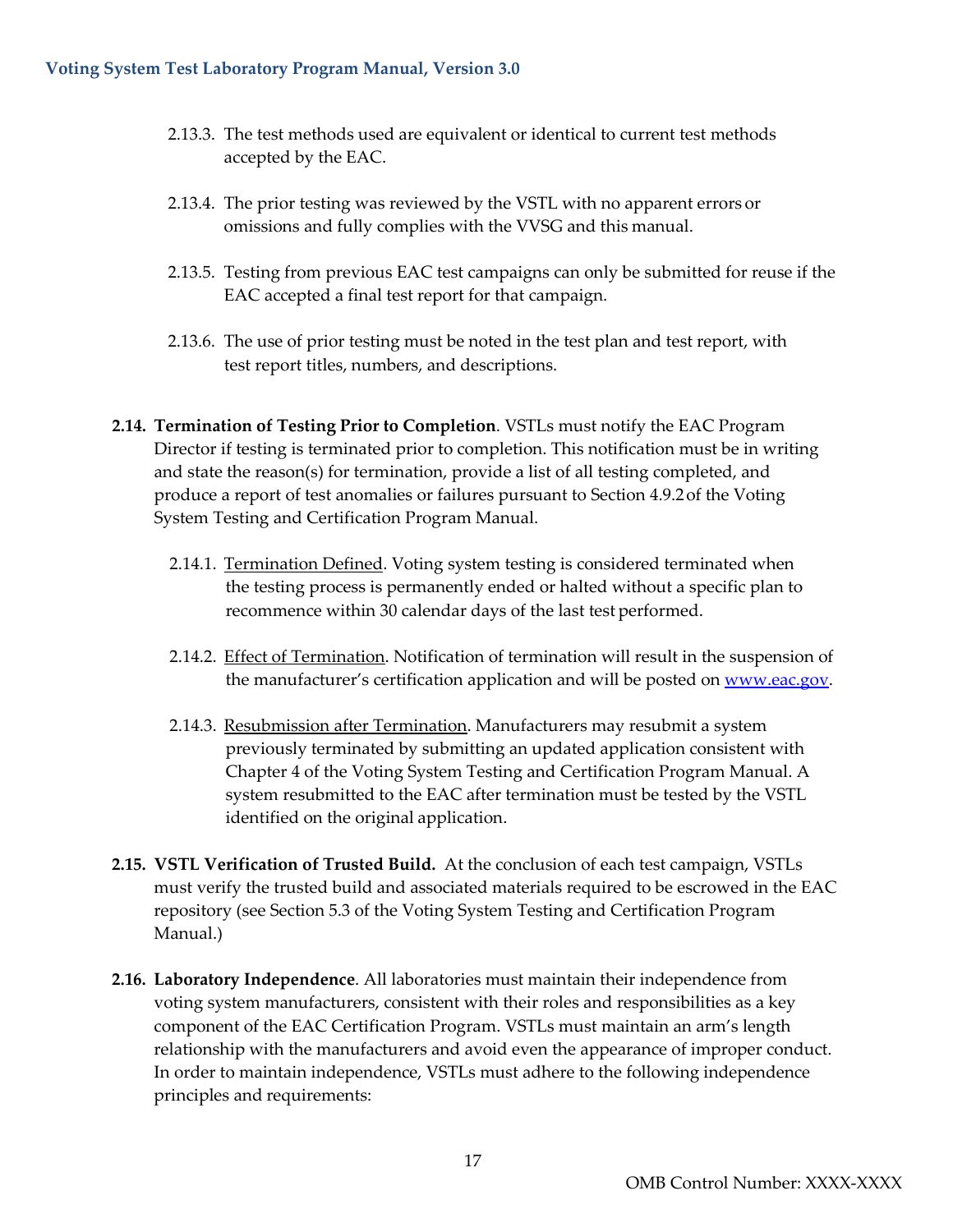- 2.16.1. Testing Independence. Only the VSTL identified on a voting system's application form may test or oversee the testing of that system. A manufacturer must not perform or participate in any testing that will serve as the basis of an EAC certification. Additionally, VSTLs must ensure that manufacturers do not have access to a system under test unless accompanied and monitored by a VSTL representative. The EAC recognizes that in some cases there is value in allowing manufacturers to witness a particular test or a re-creation of a test in order to allow them to comment on the proper system set up or operation. Such participation must be (1) at the discretion of the VSTL, (2) supervised by the VSTL, and (3) clearly documented in order to maintain laboratory independence.
	- *2.16.1.1.* The VSTL may at any time, and at its own discretion, halt an active certification test and allow the manufacturer into the testing room for a re-creation of the test being performed. If the VSTL chooses to do this, it must:
		- document the time and circumstance that cause a halt in testing,
		- document the reason why the manufacturer's presence is needed,
		- document the result of the test prior to re-creating the test for the manufacturer, and
		- document any re-running of the official EAC Certification Test. This documentation must include any change that occurred to the "as run" test case as a result of the re- creation and the result of the official test.
		- Have the test supervisor in charge of the project present for the recreation of the test. If the tester conducting the test is also the test supervisor in charge of the project, one other VSTL employee must be present in the room during the re-creation of the test. Documentation of the re-creation of the test must include lab personnel present at the time of the re-creation; and
		- All documentation must be retained according to NVLAP and EAC requirements.
	- *2.16.1.2.* The VSTL may, at its own discretion, create a closed-circuit video feed or web cam feed of the testing being conducted and allow for real time correspondence between testers and the manufacturers provided that:
		- All correspondence (i.e., letters, emails, memos, recorded video calls, etc.) between the testers and the manufacturer is documented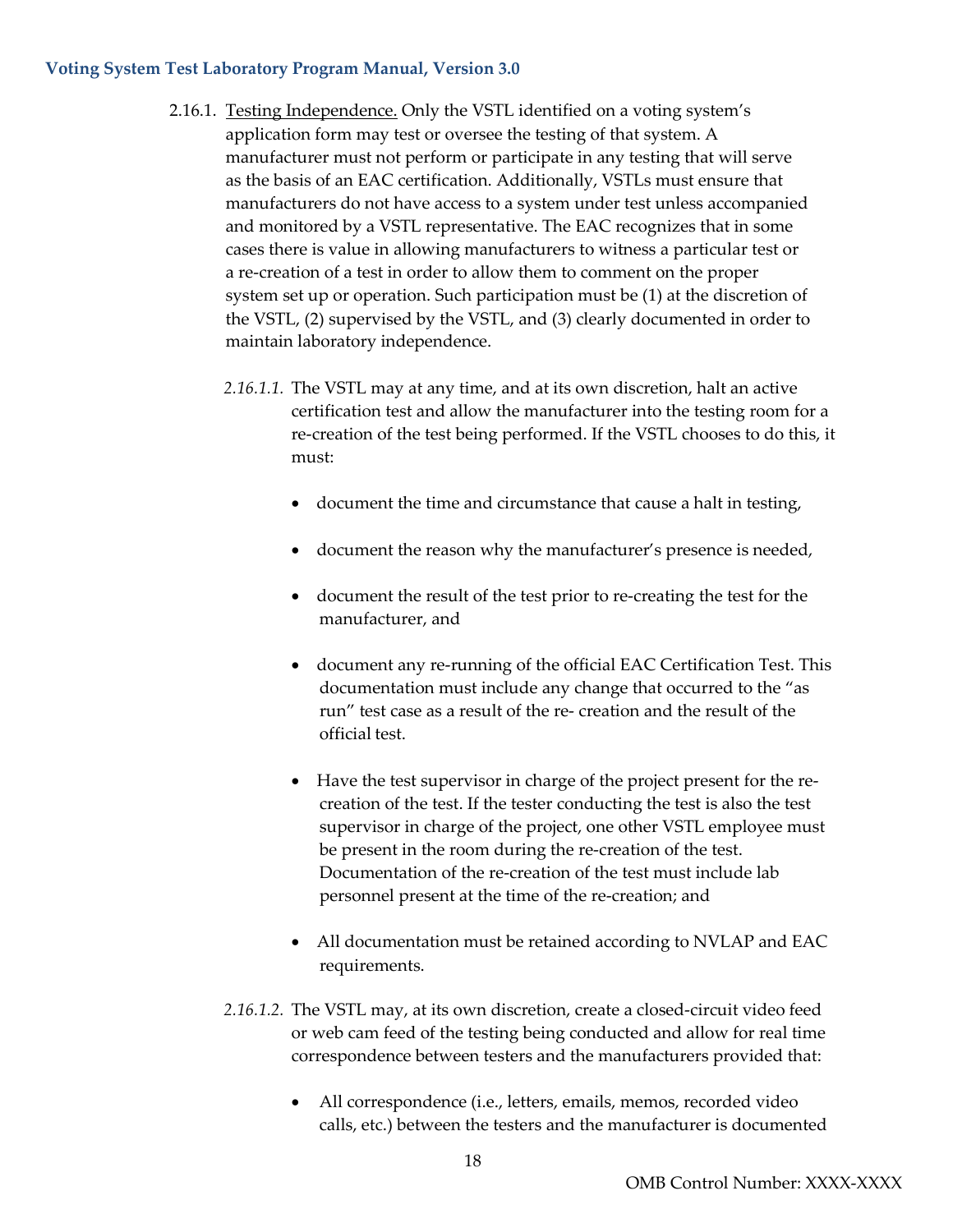and retained, and

- Any changes to the testing that results from correspondence between the manufacturers and the VSTL is signed off by the VSTL project manager and provided to the EAC as part of the test report package.
- *2.16.1.3.* The VSTL may, at its discretion, provide supervised access to the manufacturer prior to and during the testing to perform unscheduled and non-routine maintenance provided that:
	- All documentation related to the maintenance activities is recorded within the "as run" test case, and
	- Any unscheduled maintenance that is performed is documented in the discrepancy report and included as part of the test report materials.
- 2.16.2. Decision Making. Determinations regarding testing, test requirements, and test results must be made on the basis and for the purpose of ensuring that the systems tested meet the VVSG.
- 2.16.3. Single Laboratory Requirement. Manufacturers are prohibited from changing laboratories during the testing process. Once a VSTL is identified by the manufacturer to test a system, a test report will not be accepted by the EAC from any other laboratory unless authorized pursuant to Chapter 4 of the Voting System Testing and Certification Program Manual. This strict policy supports VSTLs in their independent decision-making role. VSTLs must immediately notify the Program Director any time a manufacturer withdraws a product from testing, or the testing is otherwise terminated.
- 2.16.4. Fee for Service. All fees paid by a manufacturer to a VSTL must be solely for services rendered. A VSTL must reject payment that is not directly linked to services necessary to complete system testing and must reject payment that is conditioned or dependent on testing outcome.
- 2.16.5. Communications. All substantive discussions regarding the outcome, cost, payment and testing of a voting system must be documented in writing by the VSTL. This includes, but is not limited to letters, emails, reports, meetings, and telephone calls. These records must be maintained consistent with Section 2.20 of this manual. Examples of substantive discussions between the lead VSTL and a manufacturer include but are not limited to all contracts and amendments, discussions regarding the set up and operation of the voting system during testing, discussions with the manufacturer regarding the test plan, test cases, testing, or the test report; and discussions regarding implementation or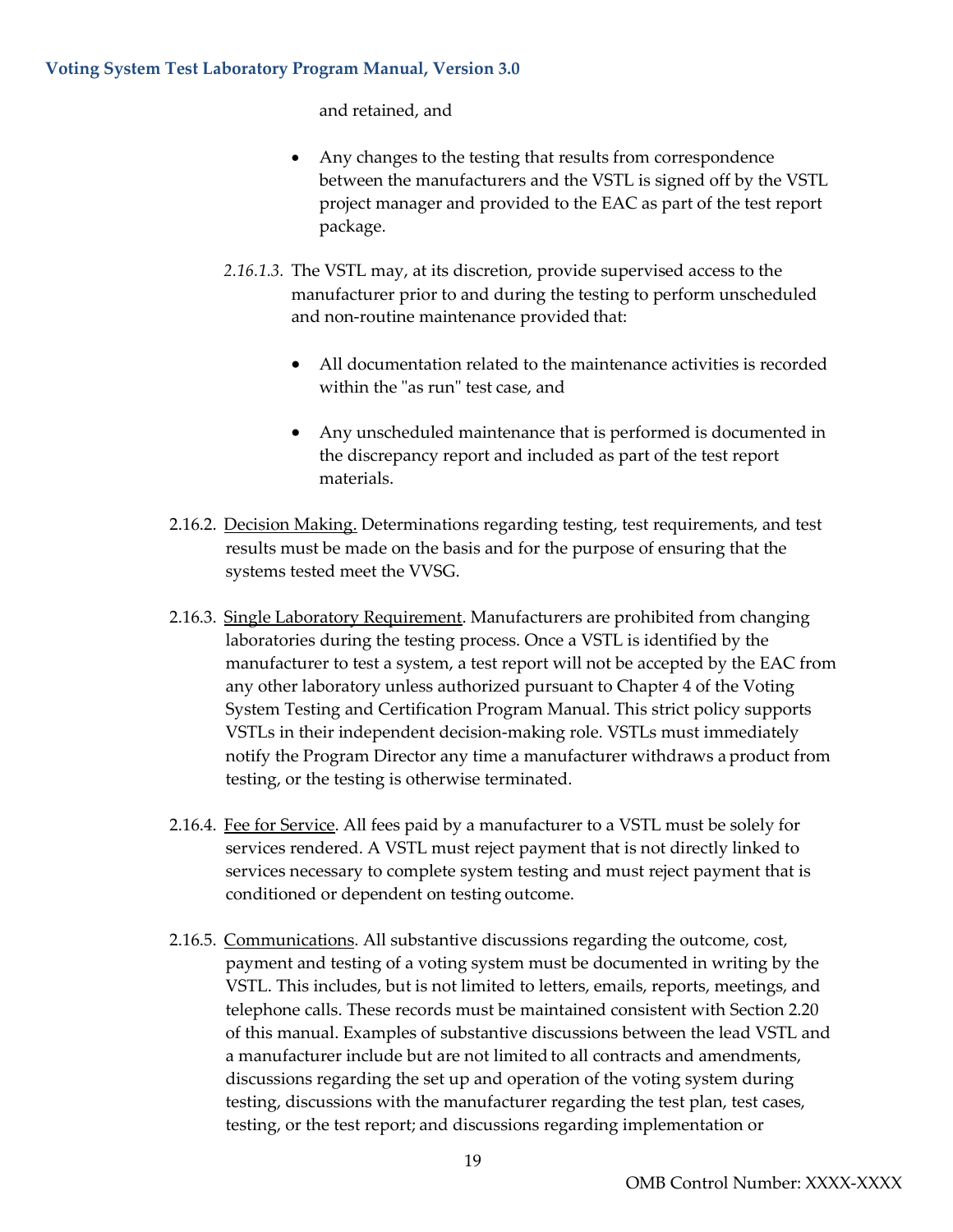interpretation of the standards.

- 2.16.6. Cooperation with EAC. VSTLs must cooperate with any EAC inquiries and investigations into a certified system's compliance with the VVSG and any VSTL testing related to that system consistent with Chapter 7 of the Voting System Testing and Certification Program Manual.
- 2.16.7. Testing Facilities. To avoid the appearance of impropriety and otherwise maintain laboratory independence, VSTLs must not conduct testing at a facility that is owned or controlled by a manufacturer. If exceptional circumstances exist requiring that the VSTL use manufacturer facilities, the VSTL may request a waiver from the EAC. The request must be in writing to the Program Director and clearly state why such testing is necessary. A waiver may be granted at the sole discretion of the Program Director and may impose necessary restrictions, limitations, and requirements on testing. Waivers will be granted only in exceptional circumstances.
- 2.16.8. Improper Influence. Any attempt by a manufacturer to unduly influence the test process must be immediately reported to the Program Director. The EAC will conduct a review of the situation and will terminate the test campaign if it is found that the manufacturer attempted to unduly influence testing.
- **2.17. Authority to do Business in the United States**. All laboratories must be lawfully entitled or otherwise not prohibited from doing business with the United States or its citizens or operating in the United States.
- **2.18. Communications.** All laboratories must designate and identify an individual or individuals who may speak for and act on behalf ofthe VSTL. VSTLs must maintain an open line of communication with EAC and providing prompt response to requests for information regarding the program.
- **2.19. Resources and Financial Stability.** All VSTLs must allocate sufficient resources to enable the laboratory to properly use and maintain its test equipment, personnel, and facility and to satisfactorily perform all required laboratory functions. The laboratory must maintain insurance policies sufficient to indemnify itself against financial liabilities, penalties that may result from its operations, and against the potential losses identified in its liability assessment. VSTLs must document solvency through demonstrating that the laboratory's assets are greater than its liabilities in its audited financial statement.
- **2.20. Recordkeeping**. All laboratories must have a written policy regarding the proper storage, management, and retention of all records relating to the testing of voting systems. At a minimum, this policy must require all forms, reports, test records, observations, calculations, and derived data for all tests performed on a given voting system (or component of said system) be retained for a period of at least five years after the last test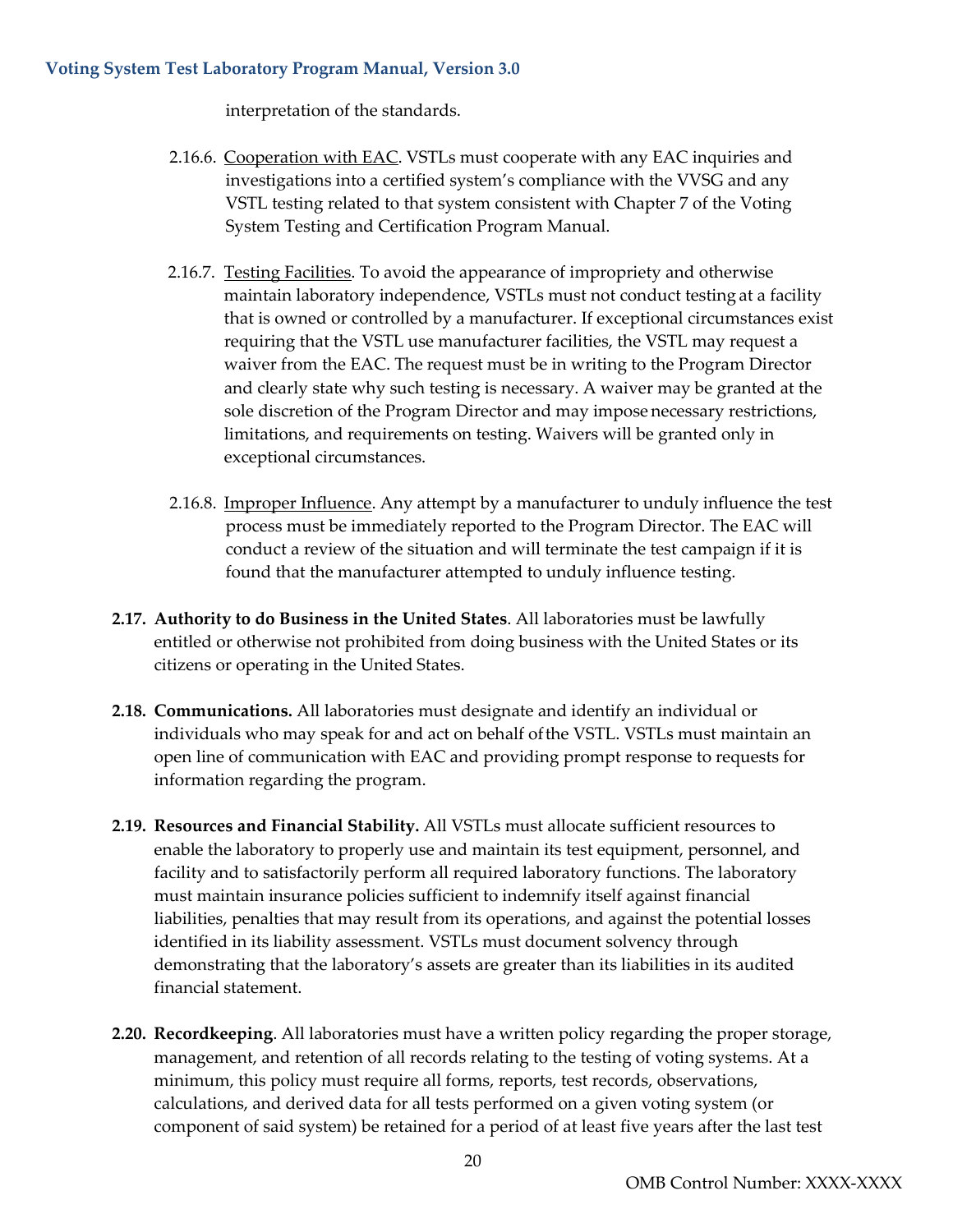performed on that system (or component of any version of said system). The policy must also require that all documents are maintained in a safe and secure environment and stored in a manner that provides for timely identification and retrieval and kept in a data format usable and available to the EAC.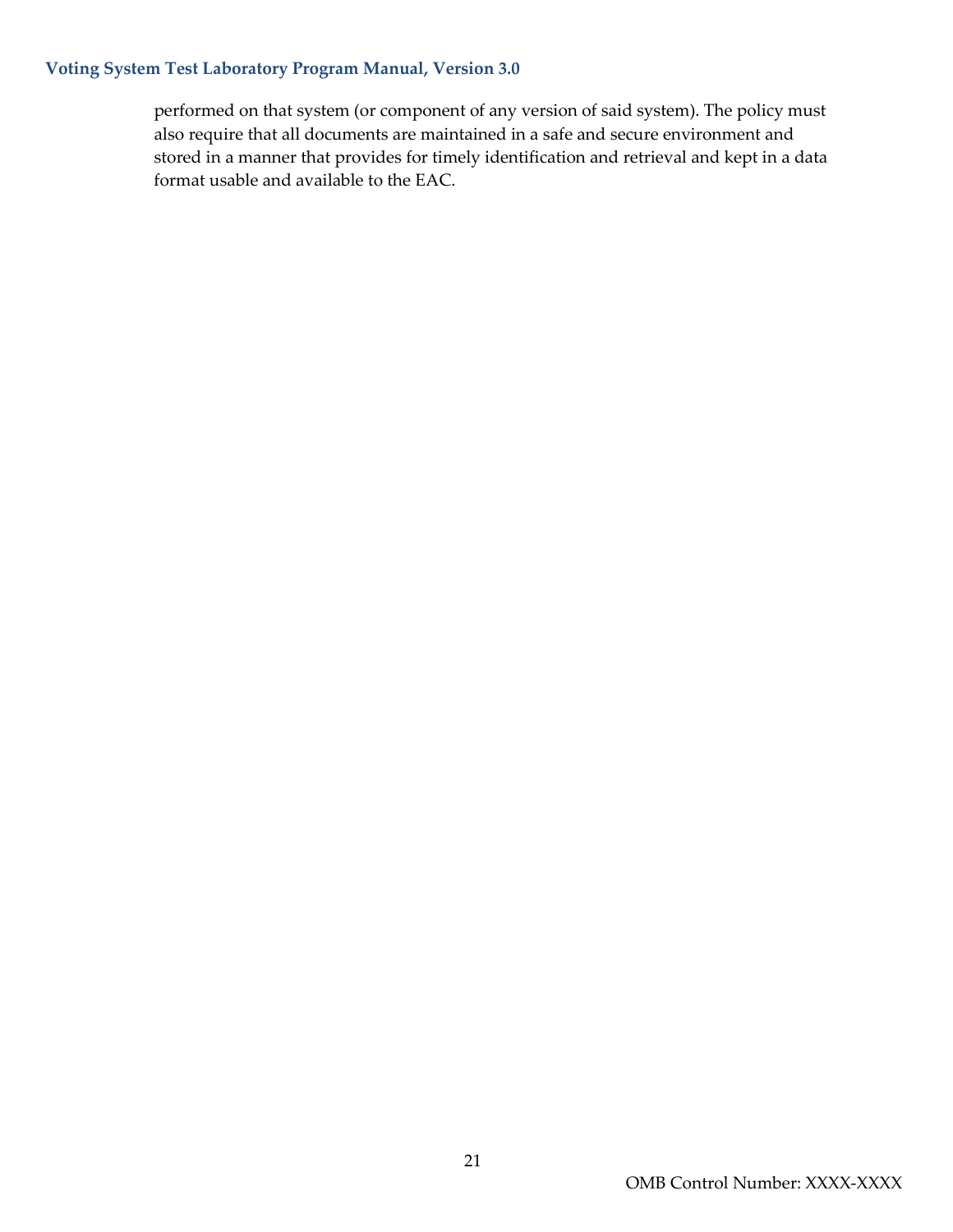## <span id="page-22-0"></span>**3. Accreditation Process**

- **3.1. Overview.** This chapter sets forth the required steps laboratories must perform in order to receive an EAC accreditation. The process generally includes an application for and receipt of a NIST recommendation; receipt of an EAC invitation to apply; and the successful submission, acceptance, and review of an EAC application.
- **3.2. NIST Recommendation**. The EAC is mandated under Section 231 of the Help America Vote Act of 2002 (HAVA) (42 U.S.C. §15371(b)) to "… provide for the certification, decertification and re-certification of voting system hardware and software by accredited laboratories." As part of this process, HAVA requires the NIST to evaluate independent non-Federal test laboratories. NIST selects those laboratories that are technically qualified to test voting systems and recommends them to the EAC for accreditation. A laboratory must have a NIST recommendation before it may be considered for EAC accreditation.
	- 3.2.1. NIST Recommendation Process. NIST utilizes its NVLAP to perform this evaluation. NIST, through the NVLAP process, assesses laboratory technical capabilities, procedures and personnel before recommending a laboratory for EAC accreditation. The requirements, procedures, and application process for requesting consideration by NIST for recommendation to the EAC may be found at [www.nist.gov/NVLAP](http://www.nist.gov/NVLAP).
	- 3.2.2. Emergency EAC Accreditation without NIST Recommendation. HAVA authorizes the EAC to consider and accredit laboratories without a NIST recommendation (42 U.S.C. §15371(b)(2)(B)). The EAC will accredit laboratories without a NIST recommendation only as an emergency action.
		- *Emergency Action – Defined*. The EAC will take emergency action only in instances where (1) there is a significant national need for accredited laboratory testing capacity that cannot be met by existing VSTLs, (2) the shortage of laboratory testing capacity may cause a disruption in the orderly administration of federal elections, and (3) NIST is not capable of timely recommendation of new laboratories to meet needs. Consistent with HAVA, the EAC must publish its basis for emergency action following the above standards.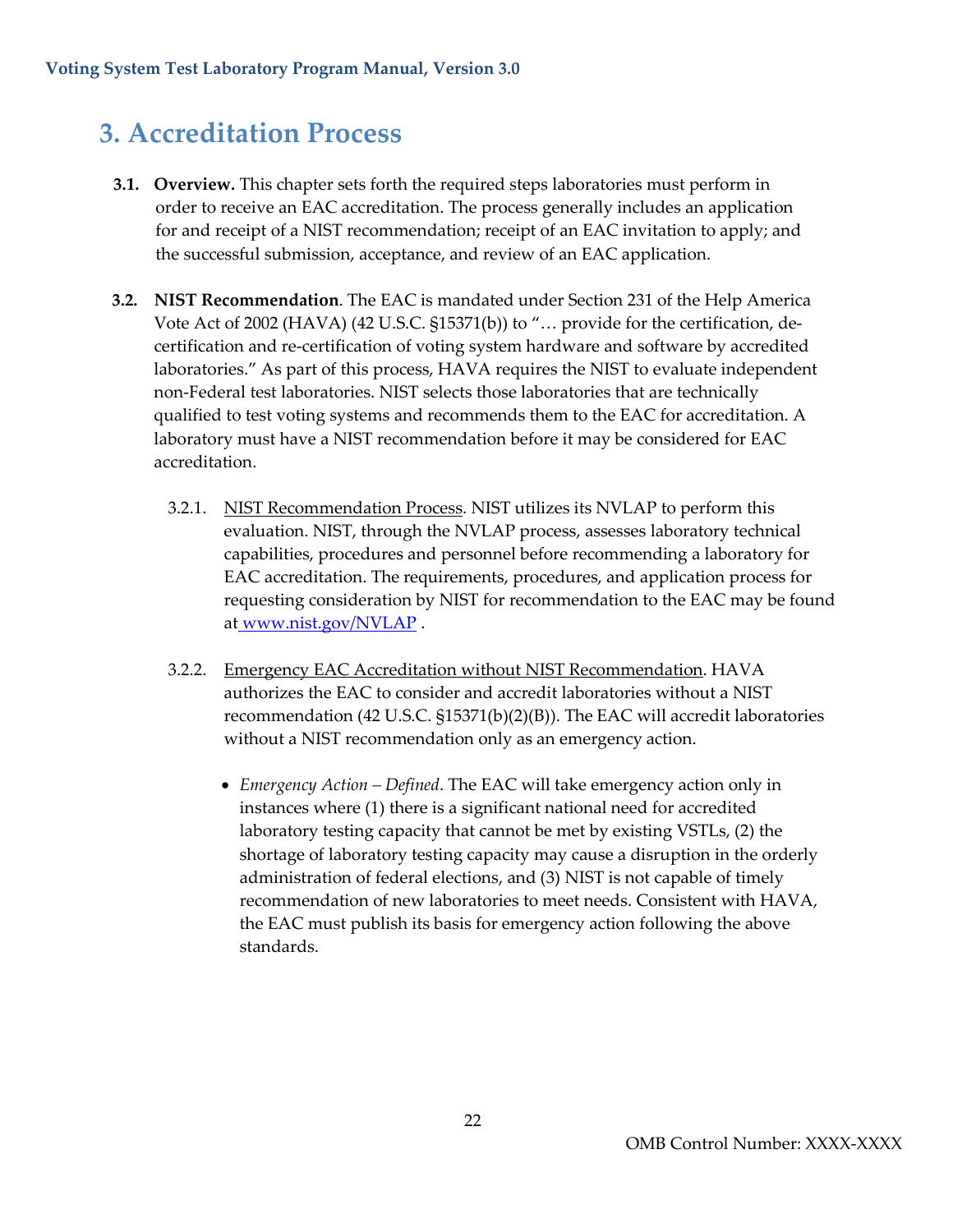- *Emergency Action – Process*. Laboratories will be accredited by the EAC in an emergency action only after they have been properly assessed according to international standards and applicable NIST guidance. These standards include International Standard ISO/IEC 17025, *General Requirements for the Competence of Testing and Calibration Laboratories*; NIST Handbook 150, *Procedures and General Requirement;* NIST Handbook 150-22, *Voting System Testing;* and/or any documents supplementing, updating or replacing these standards or handbooks.
- *Emergency Action – Provisional*. Any accreditation provided by the EAC through its emergency action authority is provisional in nature and limited in scope. All emergency accreditations expire on a date specified by the EAC.
- **3.3. EAC Invitation**. After receipt of a NIST list of recommended laboratories, the EAC will send a letter to the laboratories inviting them to apply for EAC accreditation under the VSTL program. No laboratory may apply for EAC accreditation without an invitation from the Commission. The letter of invitation will identify the scope of accreditation for which the laboratory may apply. The invited laboratories must follow the application procedure noted in Section 3.4, below.
- **3.4. Application**. EAC is the sole authority for VSTL accreditation. While NIST's recommendation serves as a reliable indication of potential technical competency, the EAC must take additional steps to ensure that laboratory policies are in place regarding issues like conflict of interest, record maintenance, and financial stability. Laboratories are required to submit an application requesting accreditation. The application must be addressed to the Program Director and include (1) all required information and documentation; (2) a signed letter of agreement; and (3) a signed certification of conditions and practices.
	- 3.4.1. Information and Documentation. The laboratory must submit the information and documents identified below as a part of its application. These documents must be reviewed by the EAC in order to determine whether the laboratory meets the program requirements identified in Chapter 2. The laboratory must properly label any documents, or portions of documents, it believes are protected from release under federal law.
		- The legal name of the laboratory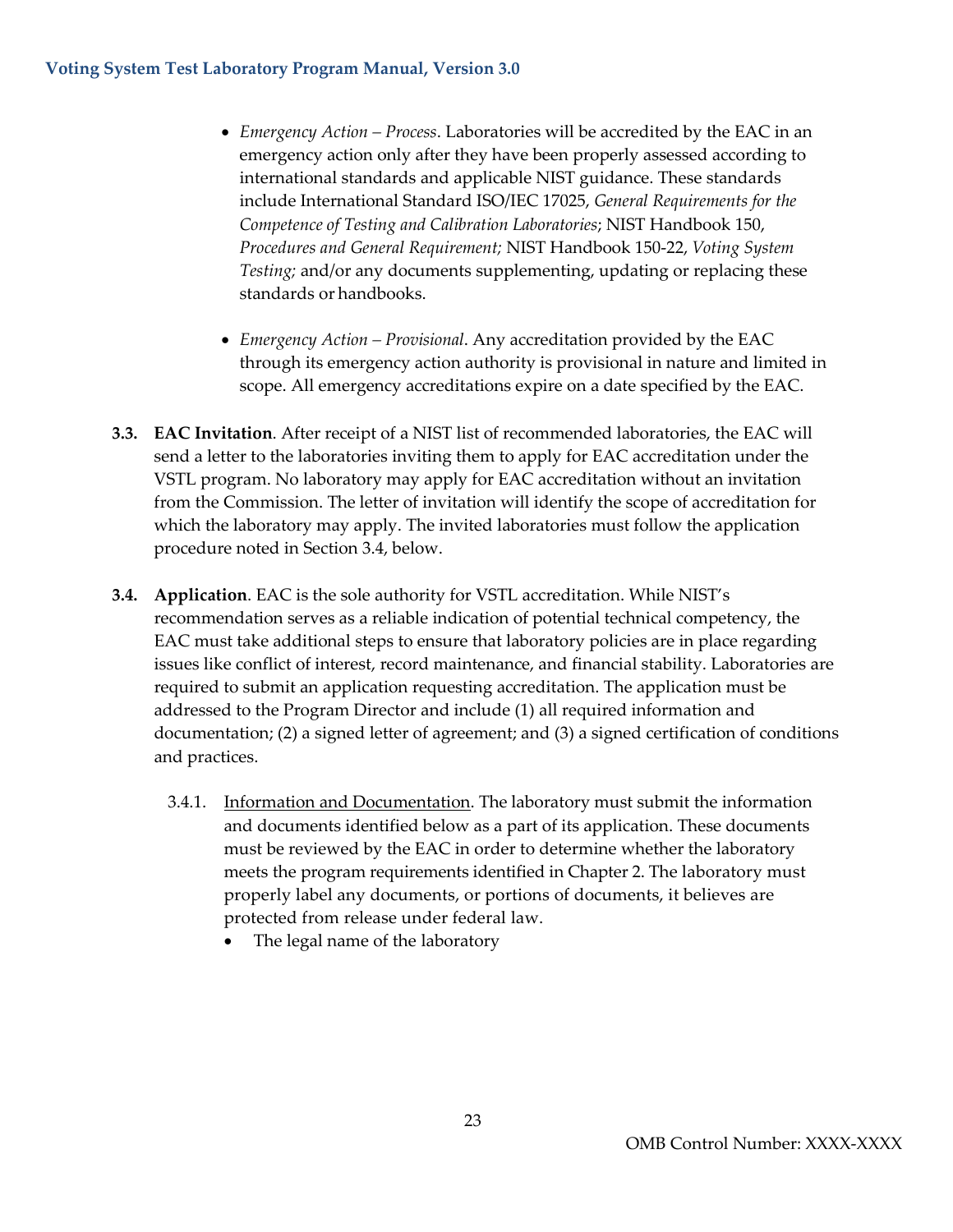- Mailing address of the laboratory
- Physical location of the laboratory (if different than the mailing address)
- Name, phone number, and e-mail address of the voting system testing program manager or individual responsible for the voting system testing program
- Name, phone number, and e-mail address of the titled head of the laboratory (i.e. CEO)
- Name, title, phone number, and e-mail address of the individual or individuals designated to speak for and act on behalf of the laboratory
- The business contact information (such as point of contact, address, Web site, email address) to be posted on [www.eac.gov](http://www.eac.gov/)
- The identity of the laboratory's insurer(s), name of insured, and coverage limits for any comprehensive general liability policies, errors and omissions policies, professional liability policies, and bailee policies
- A written assessment of the laboratory's commercial general liability
- A signed statement certifying that it maintains workman's compensation policy coverage sufficient to meet the applicable state's minimum requirements
- A copy of the laboratory's organizational chart that includes the names of key staff responsible for the testing of voting systems
- A copy of the laboratory's conflict of interest policy which implements the standards of Section 2.4 of this manual
- A copy of the laboratory's personnel policy which implements the standards of Section 2.5 of this manual
- A copy of the laboratory's recordkeeping policy which implements the standards of Section 2.20 of this manual
- A copy of the laboratory facilities brochure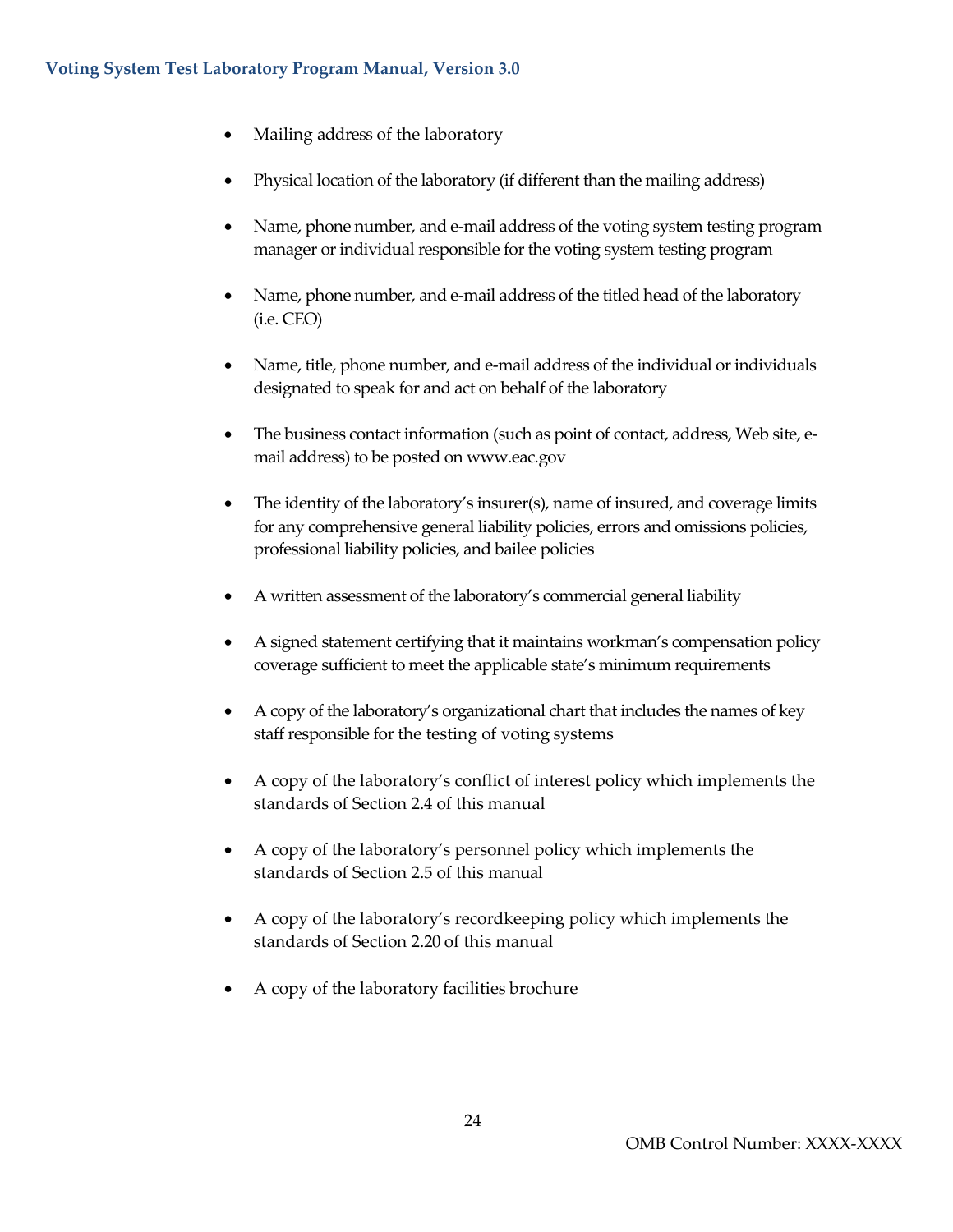- A copy of the most recent annual report, the names of the current board of directors and the previous year's board of directors, the names of any majority shareholders, and audited financial statements of the companies or entities that own and operate the laboratory. Laboratories not incorporated should provide comparable information.
- 3.4.2. Letter of Agreement. The laboratory must submit a signed letter of agreement as a part of its application. This letter must be signed by an official that is vested with the legal authority to speak for, contract on behalf of, or otherwise bind the applicant laboratory. The purpose of this letter is to document that the laboratory is aware of, and agrees to abide by, the requirements of the EAC's Voting System Test Laboratory Program. The letter must unequivocally state the following:

*The undersigned representative of (hereinafter " the laboratory"), being lawfully authorized to bind the laboratory and having read the EAC Voting System Test Laboratory Program Manual, accepts and agrees on behalf of the laboratory to follow the program requirements as laid out in Chapter 2 of this manual. The laboratory will meet all program requirements as they relate to NVLAP accreditation; conflict of interest and prohibited practices; personnel policies; notification of changes; resources; site visits, notice of law suits; testing, technical practices and reporting; laboratory independence; authority to do business in the United States; VSTL communications; financial stability; and recordkeeping. Laboratory recognizes that meeting these program requirements is a continuing responsibility. Failure to meet each of the requirements may result in the denial of an application for accreditation, a suspension of accreditation, or a revocation of accreditation.*

- 3.4.3. Certification of Laboratory Conditions and Practices. The laboratory must submit a signed *Certification of Laboratory Conditions and Practices* as a part of its application. A *Certification of Laboratory Conditions and Practices* form may be found in Appendix G of this manual. By signing the certification, a laboratory affirms that it, in fact, has in place the policies, procedures, practices, resources, and personnel stated in the document. Any false representations made in the certification process may result in the revocation of accreditation and/or criminal prosecution.
- **3.5. EAC Review of Application Package**. The Program Director must review each laboratory's application package to ensure that it is complete, and that the laboratory meets the program requirements. Each package is reviewed to identify all apparent nonconformities or deficiencies. If necessary, the Program Director will notify the laboratory of any such nonconformities or deficiencies and provide an opportunity to cure problems. The Program Director will issue a recommendation to the Commissioners when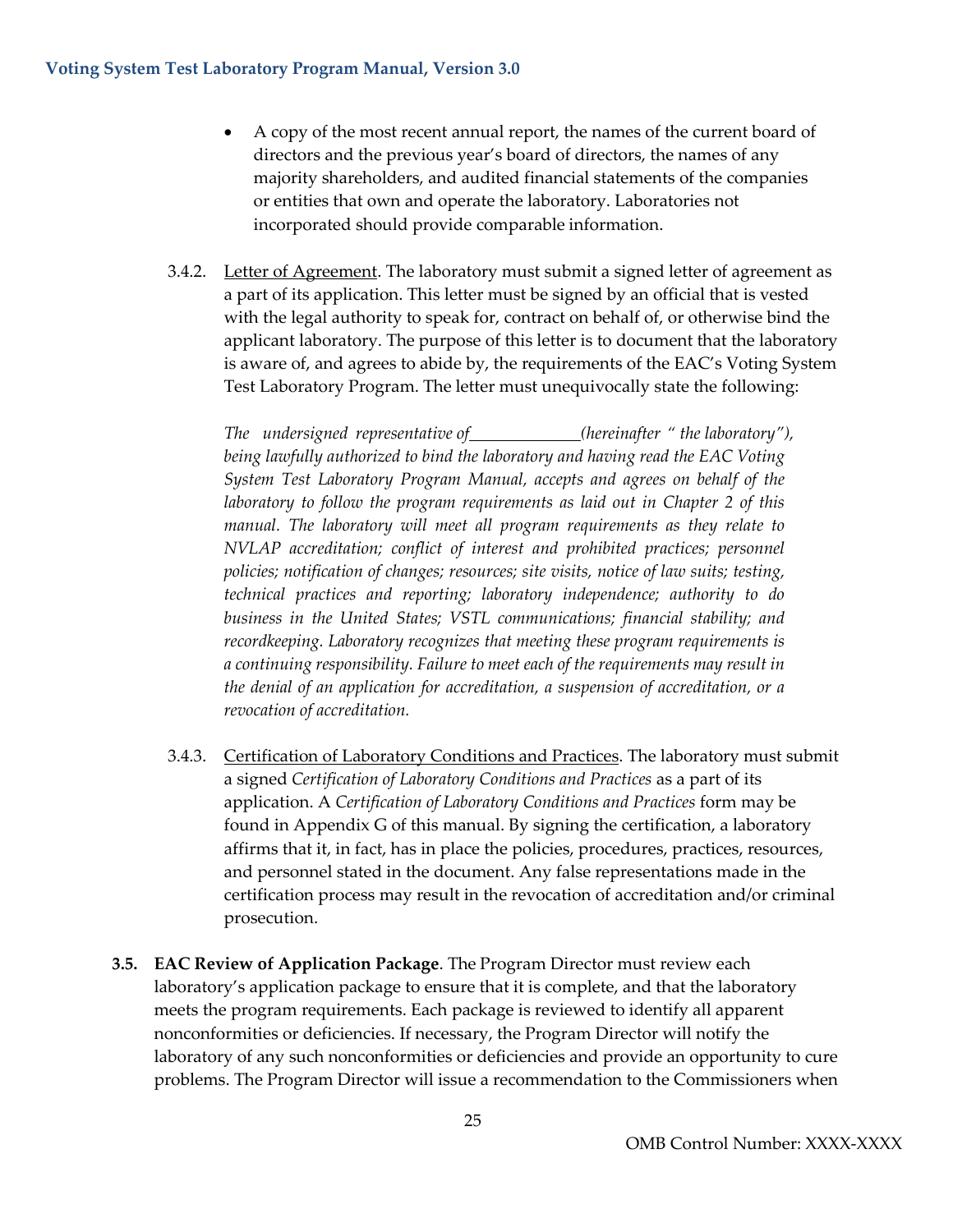forwarding any application package. Consistent with HAVA, a laboratory will receive its initial accreditation upon a vote from the Commissioners.

- 3.5.1. Notice of Nonconformity. In the event the Program Director identifies (1) missing documentation or information and/or (2) issues of noncompliance, the Program Director must notify the laboratory of the deficiencies. The written notice of nonconformity must identify missing documentation or information and issues of noncompliance. The laboratory will have 10 business days to amend the application package or submit additional information in response to identified nonconformities.
- 3.5.2. Action on Notice of Nonconformity. A laboratory's response to a notice of nonconformity must include any missing documents identified in the notice, as well as any additional or clarifying information or documentation responsive to an issue of noncompliance. If a laboratory fails to provide required information or documentation within the required timeframe, the Program Director will reject the application as incomplete and return the package to the laboratory for resubmission consistent with the requirements of this chapter.
- 3.5.3. Recommendation to Commissioners. After final review of the application package, the Program Director must forward the application package to the Chair of the Commission with a recommendation of disposition.
- 3.5.4. Vote by Commissioners. Upon receipt of an application package and recommendation from the Program Director, the Chair of the Commission will forward the information to each EAC Commissioner. The Chair of the Commission will bring the matter to a vote, consistent with the rules of the Commission. The measure presented for a vote will take the form of a written Commissioners' Decision which (1) makes a clear determination as to accreditation and (2) states the basis for the determination.
- **3.6. Grant of Accreditation**. Upon a vote of the EAC Commissioners to accredit a laboratory, the Program Director must inform the laboratory of the decision, issue a Certificate of Accreditation, and post information regarding the laboratory on [www.eac.gov.](http://www.eac.gov/)
	- 3.6.1. Certificate of Accreditation. A Certificate of Accreditation will be issued to each accredited laboratory. The certificate will be signed by the Chair of the Commission and state:
		- The name of the VSTL;
		- The scope of accreditation, by stating the VVSG version(s) to which the VSTL is competent to test;
		- The effective date of the certification; and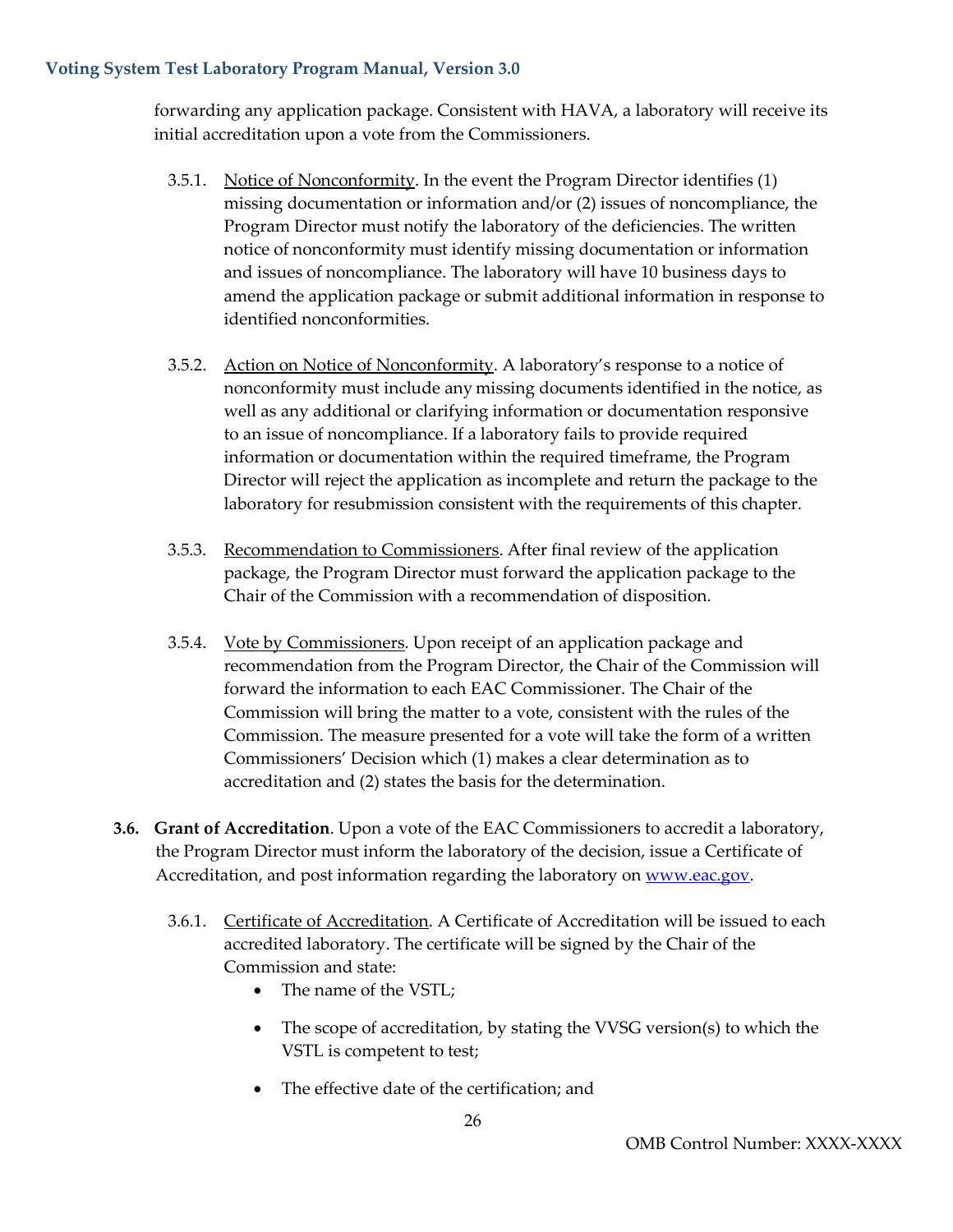- The technical standards to which the laboratory was accredited.
- 3.6.2. Post Information on Web Site. The Program Director will make the following information available on [www.eac.gov:](http://www.eac.gov/)
	- NIST's recommendation letter
	- The Commissioner's decision on accreditation
	- The Certificate of Accreditation
- **3.7. Effect of Accreditation**. Receipt of an EAC Accreditation indicates that a laboratory has met the applicable requirements and may serve as a VSTL under the EAC's Testing and Certification Program.
	- 3.7.1. Scope of Accreditation. A VSTL must operate within the limits of the scope of accreditation as stated on its certificate of accreditation.
	- 3.7.2. Representation. A VSTL must not make representations regarding its accreditation beyond its scope of accreditation.
	- 3.7.3. No Endorsement. A certificate of accreditation is not an endorsement of the recipient VSTL. A VSTL must not state or imply EAC endorsement.
	- 3.7.4. <u>Accreditation Logo</u>. A VSTL may display the EAC laboratory accreditation logo. Only the EAC authorized logo may be used. The display must be used in a manner consistent Sections 3.7.1. - 3.7.3. Specifications for the reproduction and use of the EAC logo are found in Appendix H.
- **3.8. Denial of Accreditation**. Upon a vote of the EAC Commissioners not to accredit a laboratory, the Program Director will inform the laboratory of the decision and post a copy of the Commissioners' decision and the denial notification on [www.eac.gov.](http://www.eac.gov/)
	- 3.8.1. Notice of Denial. The Program Director will provide written notification of the Commissioners' decision. This notification will include:
		- A statement of the decision and brief summary explanation of the basis for the decision,
		- Notice of the laboratory's right to an appeal; and
		- A copy of the Commissioners' decision.
- **3.9. Requesting Appeal**. A laboratory that has been denied accreditation has the right to appeal. A laboratory may appeal a Denial of Accreditation by submitting a written appeal to the Program Director, addressed to the Chair of the EAC. The appeal must be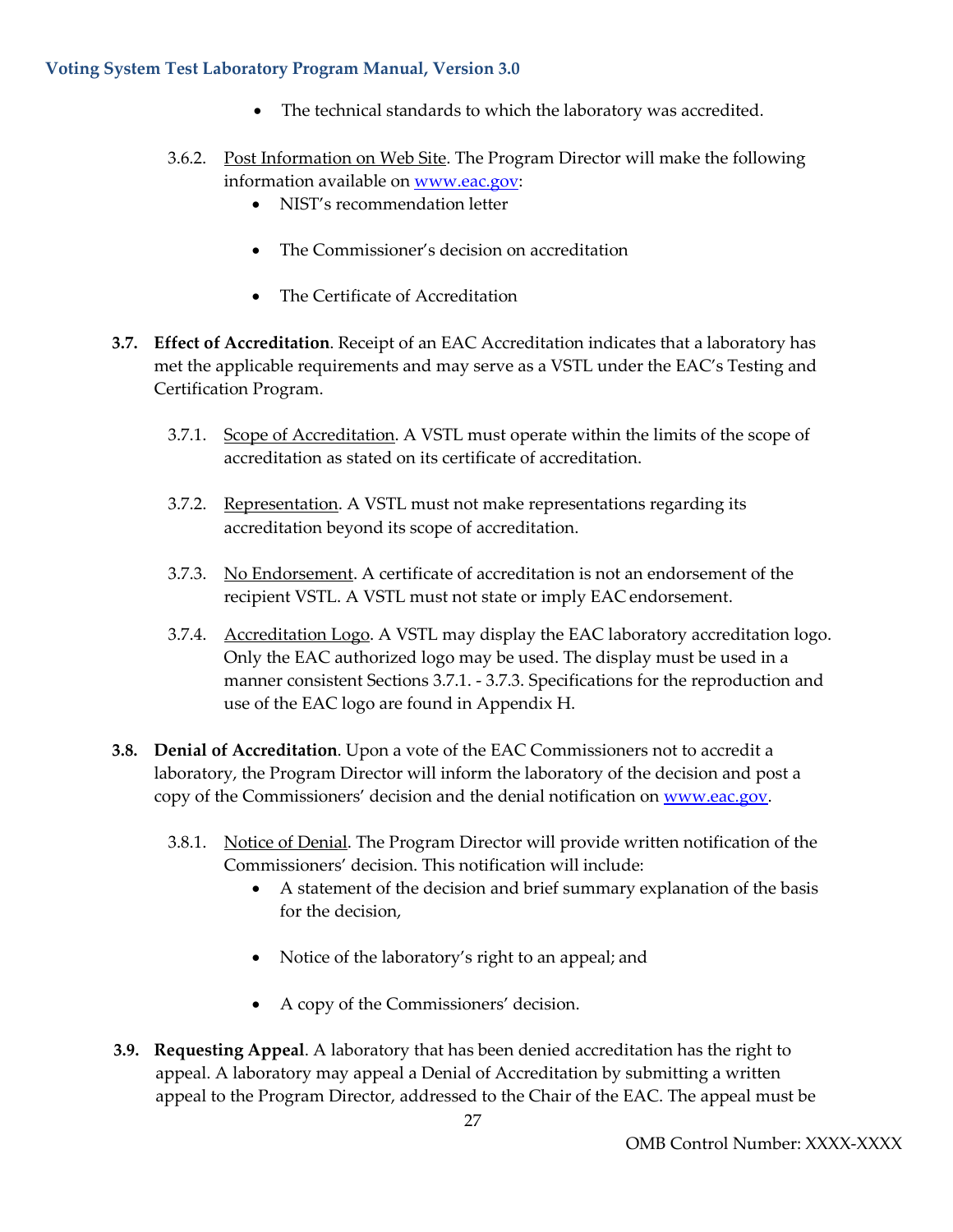submitted within 14 calendar days of receipt of the denial notification (late requests will not be considered). The appeal must clearly state the specific conclusions of the decision the laboratory wishes to appeal. Supporting documentation or other evidence may be submitted in support of the appeal.

- **3.10. EAC Action on an Appeal**. Upon receipt of an appeal, the Program Director must provide written acknowledgement of receipt of the appeal to the laboratory. The notification will inform the laboratory of the next steps of the appeal base on Section 3.11 of this manual.
- **3.11. Commissioners' Decision on Appeal**. All timely appeals will be considered by the Commissioners. Upon receipt of an appeal, the Chair of the Commission will forward the appeal to each Commissioner along with the original application package, Commissioners' Decision, and Program Director's recommendation. After a reasonable time to review and consider the materials, the Chair of the Commission will bring the matter to a vote consistent with the rules of the Commission. The measure presented for a vote will take the form of a written Commissioners' Decision on Appeal, that will state the final determination, address the matters raised by the appeal, provide reasoning behind the appeal, and state the appeal decision is final.

The Commissioners will make one of two determinations on the appeal: Grant of Appeal or Denial of Appeal. If the Commissioners determine that the previous decision of the Commission should be overturned in full then the appeal will be granted, and the laboratory will be granted accreditation. If the Commissioners determine that any part of the previous decision of the Commission should be upheld such that the requirements in Chapters 2 and 3 this manual will not be met in full then the appeal will be denied, and the laboratory will be denied accreditation.

**3.12. Effect of Denial of Accreditation**. An EAC denial of accreditation indicates only that a laboratory has failed to document or demonstrate that it has the procedures, policies, management, or personnel in place to meet the requirements of this Program. A denial of accreditation is based upon current policy and procedure and is not an indicator of past performance. A laboratory that is denied accreditation has the right to cure any identified defect and reapply by resubmitting their application package consistent with Section 3.4 of this manual.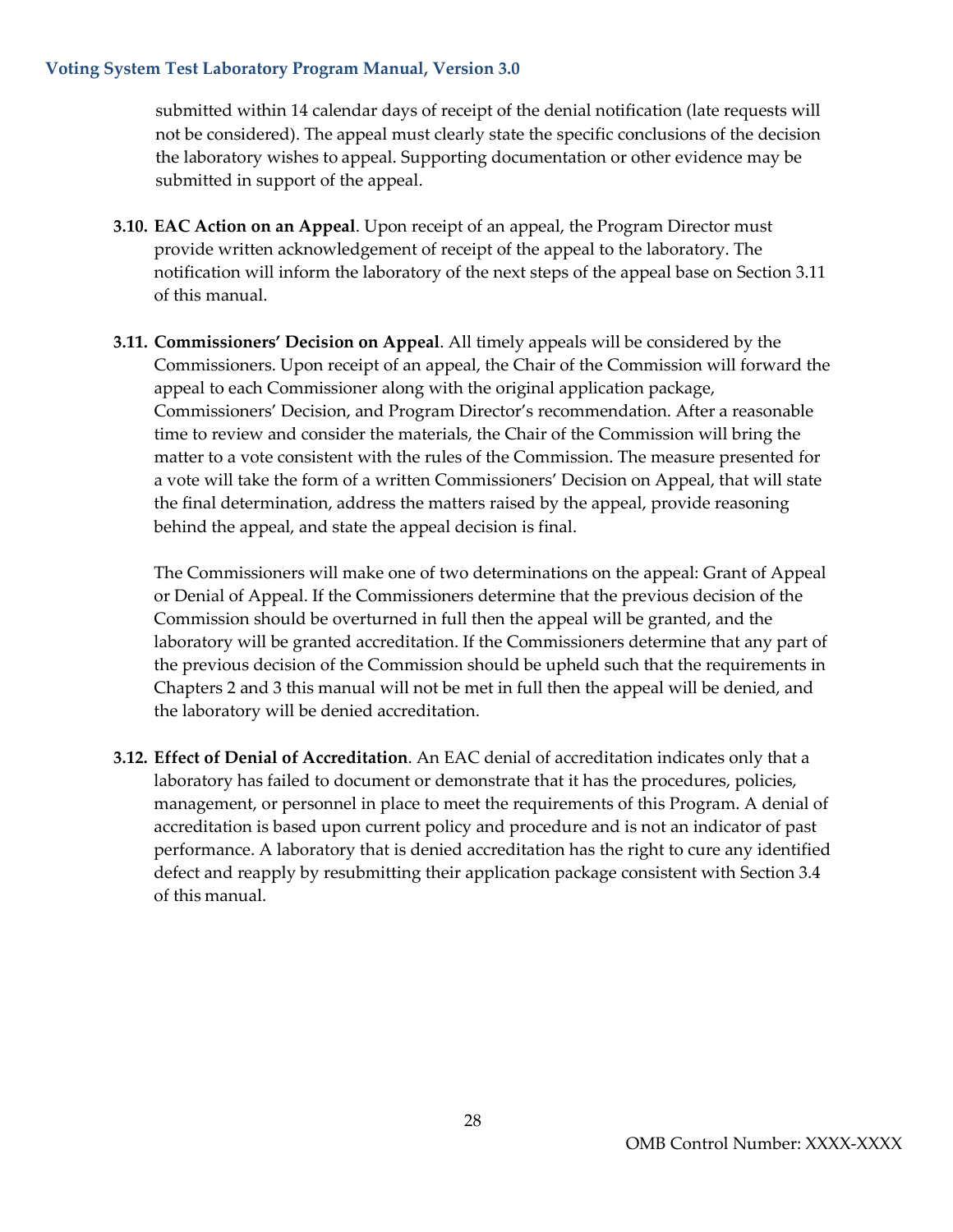### <span id="page-29-0"></span>**4. Compliance Management Program**

- **4.1. Purpose**. The purpose of the Compliance Management Program is to improve the EAC's VSTL Program; increase coordination, communication, and understanding between the EAC and its VSTLs; and improve public confidence in elections by facilitating VSTL accountability. The program accomplishes this by requiring personal interaction between EAC staff and VSTL personnel, collecting information and performing reviews to ensure continued compliance with program requirements, and requiring that VSTLs promptly remedy any identified areas of noncompliance.
- **4.2. Compliance Management Program**. The Compliance Management Program meets its purpose by gathering information on the procedures and practices of its VSTLs. There are three main sources of information: (1) VSTL Notifications of Changes, (2) EAC Requests for Documents or Information and (3) EAC Reviews. The information collected is reviewed by the EAC to ensure that VSTLs are meeting all program requirements. Any areas of noncompliance or recommendations for improvement are presented to VSTLs in a Compliance Management Report.
- **4.3. VSTL Notification of Changes**. VSTLs are obligated to report any significant changes regarding the information, agreements or certifications made to the EAC as a condition of accreditation (see Section 2.6). Failure to report changes in conditions or practices may result in suspension or revocation of accreditation consistent with the requirements and procedures in Chapter 5.
- **4.4. Request for Information**. The Program Director may request a VSTL to provide information to demonstrate the laboratory's continuing compliance with the VSTL Program.
	- 4.4.1. EAC Request. A request for information must be made in writing and provide a reasonable timeframe for VSTL response. Requests for information take the form of interrogatories and may also include a request for existing documentation.
	- 4.4.2. VSTL Response. VSTLs must respond within the timeframe provided by the Program Director. If additional time is needed, VSTLs may request an extension that must be made within the timeframe of the original request. The grant of additional time is at the sole discretion of the Program Director. VSTLs must ensure that each question is answered completely and accurately. For documentation requests, VSTLs must provide copies of all documents responsive to the request. If any document is considered privileged or protected from release under federal law, it must be properly labeled. If a requested document does not exist, then the VSTL must state this.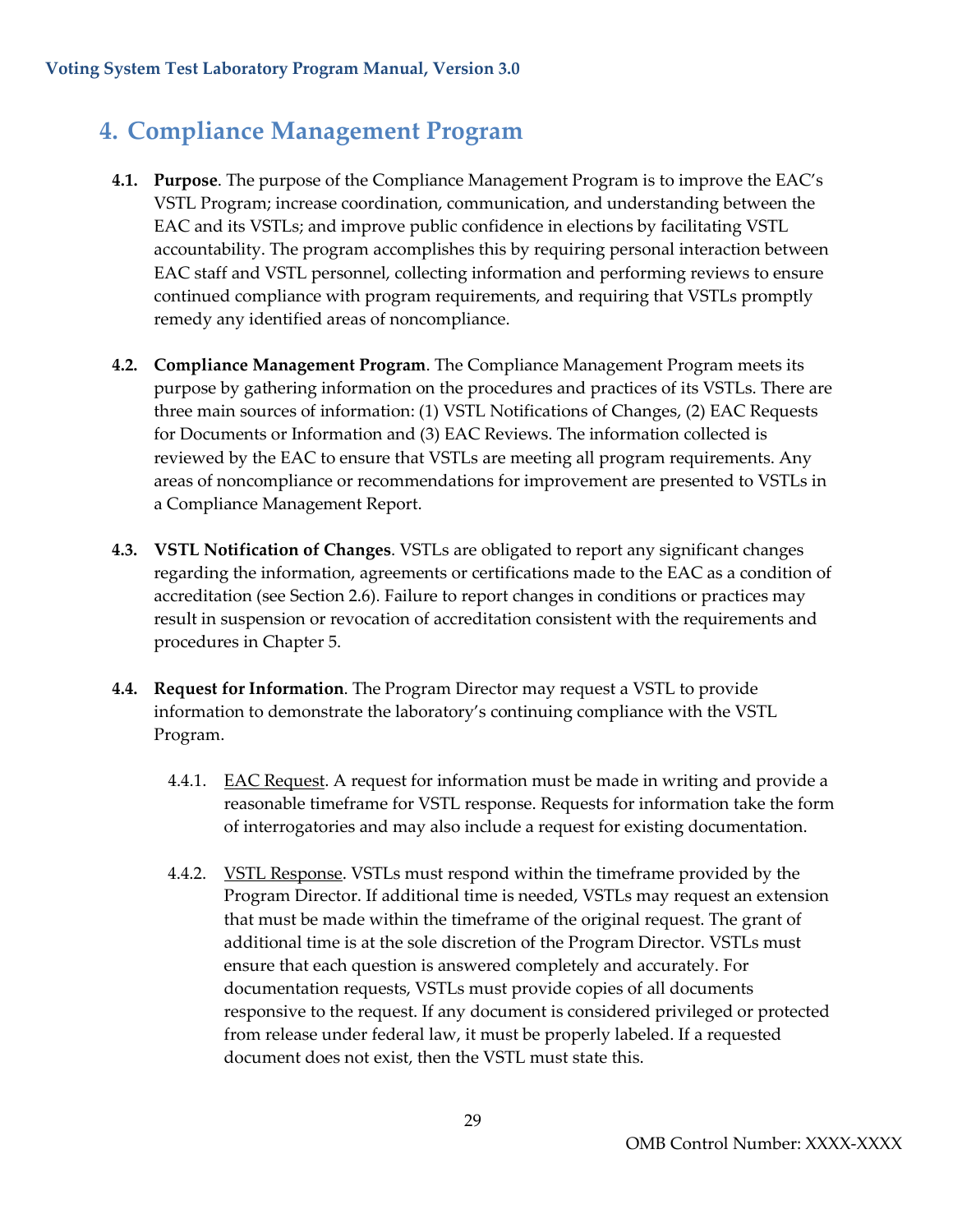- 4.4.3. Failure to Respond. Failure to timely respond to a request for documents or information may result in a suspension or revocation of accreditation consistent with the requirements and procedures of Chapter 5.
- **4.5. Laboratory Review.** The EAC must conduct biennial reviews of VSTLs. There are two parts of the review: documentation review and on-site review. The documentation review consists of qualified EAC personnel reviewing the VSTL's policies and procedures to ensure that they meet the requirements of the VSTL Program (Chapter 2). The on-site review consists of qualified EAC personnel assessing the VSTL's personnel and observing testing to verify compliance with applicable VSTL documentation.
- **4.6. Laboratory Review Procedure**. The Program Director will determine when the review will be conducted for each VSTL and must notify the VSTL in writing at least 15 calendar days prior to the review. Reviews must be conducted with as little impact as possible on the activities of the VSTL. The VSTL and its employees are required to participate in the review and cooperate with qualified EAC personnel. The reviewer must provide the VSTL an exit briefing prior to the termination of the on-site review.
	- 4.6.1. Notice. The Program Director will coordinate the review with VSTL management. The review notification must include the following information:
		- An estimated timeframe during which EAC reviewers will be on site.
		- The scope of review that will allow the VSTL to identify the documents, personnel, and testing it must make available to EAC reviewers.
		- The VSTL's responsibility to coordinate and cooperate with the EAC throughout the review process.
	- 4.6.2. VSTL Response to Notice. Upon receipt of a notice of the review, the VSTL must coordinate the logistics of the review with the Program Director. In the event the proposed date or timeframe makes access to the required personnel, documents, or testing untenable, the VSTL must contact the Program Director in writing and identify, (1) The conflict or other problem which makes the proposed date and timeframe untenable, and (2) a proposed alternative date for the review. The acceptance of an alternative review date is at the sole discretion of the Program Director.
	- 4.6.3. Review. EAC reviewers must conduct a brief kickoff meeting with all necessary VSTL staff. This meeting will enable the EAC reviewers to provide an overview of the review and allow the VSTL to ask any questions. EAC reviewers must conduct reviews during the VSTL's normal working hours. The reviewers will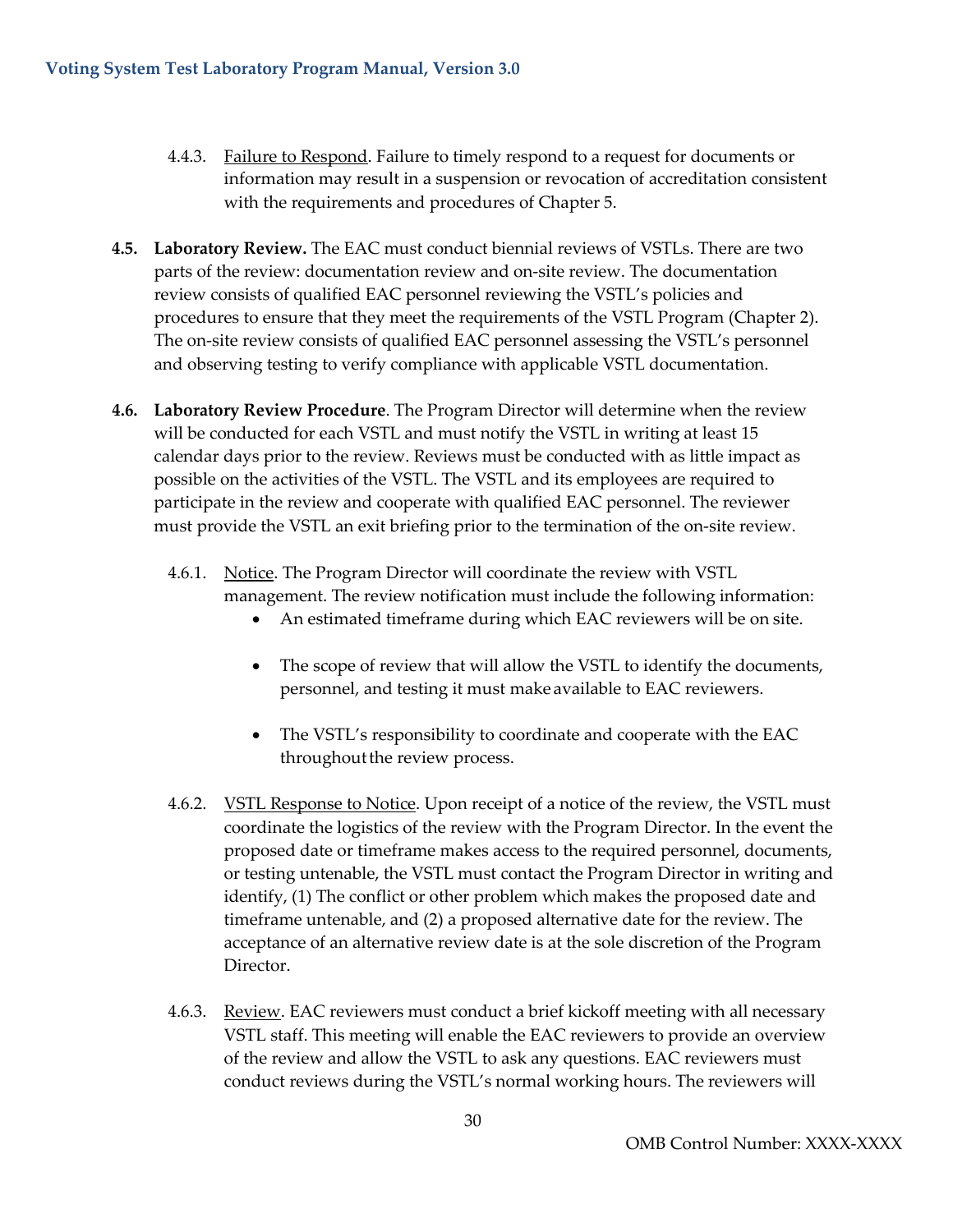make every effort to work as efficiently as possible and avoid impacting the laboratory's routine operations. The VSTL and its employees are required to cooperate with EAC reviewers. This cooperation includes providing a private, physical location for EAC personnel to review documents and speak with VSTL employees. The VSTL is responsible for ensuring the following:

- The reviewers have access to all requested VSTL documents. All documents specifically identified in the notice of the review must be presented to reviewers upon arrival.
- The reviewers have access to requested personnel. The VSTL must ensure that key personnel for each substantive area identified in the notice of the review be available to EAC reviewers during the review period.
- The reviewers have access to VSTL facilities involved in the testing of voting systems, including the facilities of third-party contractor laboratories.
- 4.6.4. Exit Briefing. EAC reviewers must conduct an informal exit briefing with the VSTL. The briefing must identify any documents, information, or personnel which the VSTL remains responsible for making available to the reviewers; inform the VSTL of the next steps in the review process; and provide the VSTL an opportunity to ask questions.
- **4.7. EAC Compliance Management Reports**. The EAC must issue a written compliance management report after performing any review, and after a request for information or VSTL notification of change when either indicates a noncompliance with program requirements. All reports must provide a brief summary of the review process, request for information or VSTL notification of change, state any findings resulting from the review, and identify any corrective action that may be required.
	- 4.7.1 Purpose. The purpose of the report is to provide the VSTL with EAC's findings regarding its program so that noncompliant items can be identified, and rectified, exceptional practices may be identified and encouraged, and recommendations may be put forth in an effort to improve the VSTL's program.
	- 4.7.2 Summary of Process. The summary provides background information regarding how the information supporting EAC findings was collected including identifying sources of information, methodology, and standards. The summary states the date(s) of the review, type of review, the program areas reviewed including specific documents, personnel discussions that were integral to the report findings, and the processes used by the reviewers to determine compliance.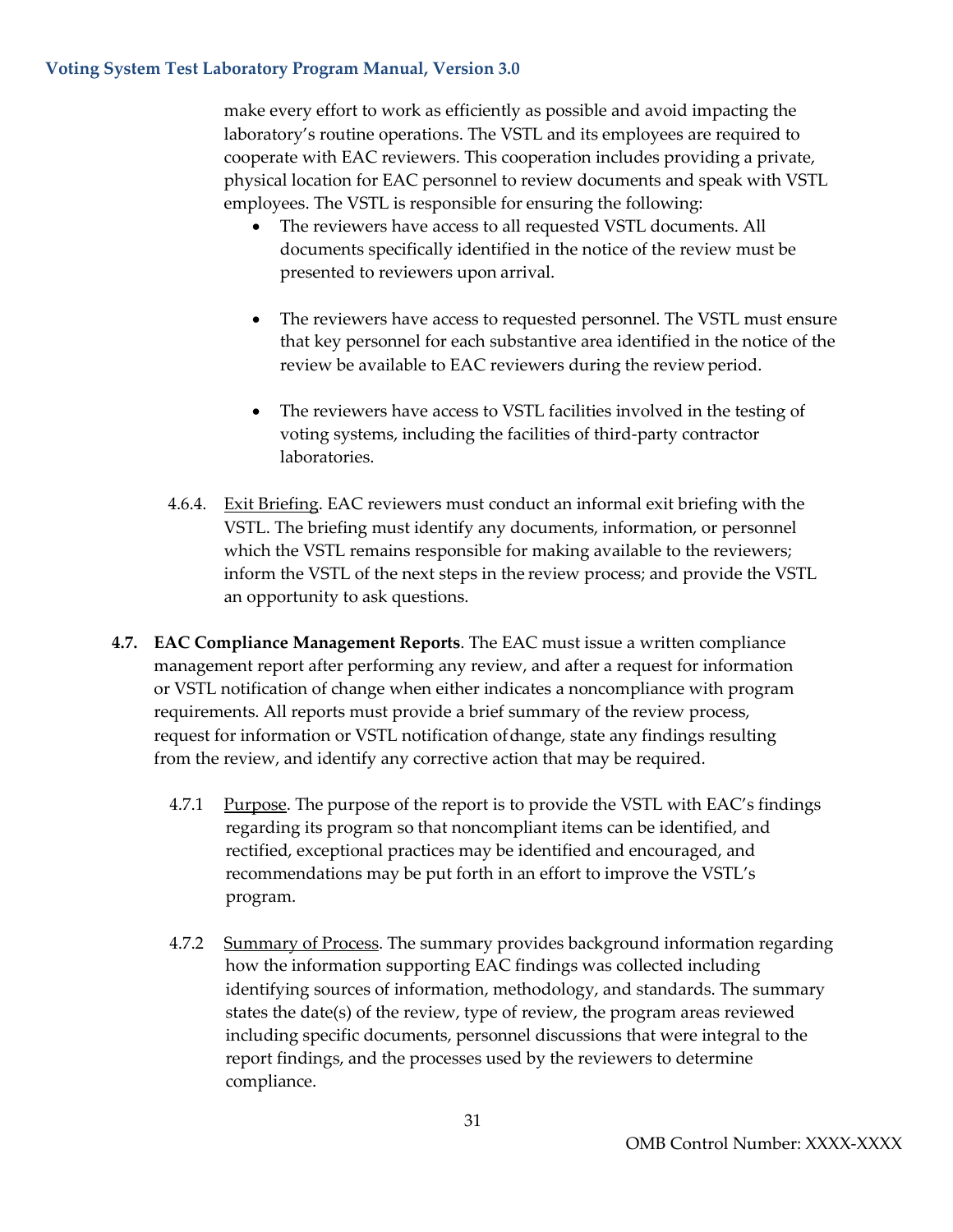- 4.7.3 Findings. The report must include all findings of the review, any requests for information, and any VSTL Notifications of Change. Findings are the results of the audit and include conformities and nonconformities to this program's requirements. Audit findings may lead to the identification of risks, opportunities for improvement, or recording good practices. Reports will identify two types of nonconformities:
	- *Major*. A major nonconformity is a failure that is fundamentally critical to the VSTL's technical capability to test voting systems and is a violation that compromises the integrity of the EAC's Testing and Certification Program. Examples of major nonconformities would be a total breakdown of a system, process, or procedure, multiple minor nonconformities related to the same process, or unauthorized documentation changes.
	- *Minor*. A minor nonconformity is a failure to conform to a requirement that is not likely to result in a failure of the quality management system. It may be a single observed lapse or isolated incident where there is minimal risk of nonconforming product being released to the customer. Examples of minor nonconformities would be a document with an unauthorized change, a missing training record, or an instrument past its calibration date.
- **4.8. Corrective Action**. Corrective action is required if nonconformities are identified. If a nonconformity occurs, the VSTL must:
	- 4.8.1. React to the nonconformity and, as applicable:
		- take action to control and correct it,
		- address the consequences, and
		- challenge the nonconformity.
	- 4.8.2. Evaluate the need for action to eliminate the cause(s) of the nonconformity so that it does not recur or occur elsewhere by:
		- reviewing and analyzing the nonconformity,
		- determining the causes of nonconformity, and
		- determining if similar nonconformities exist or could potentially occur.
	- 4.8.3. Implement any action needed.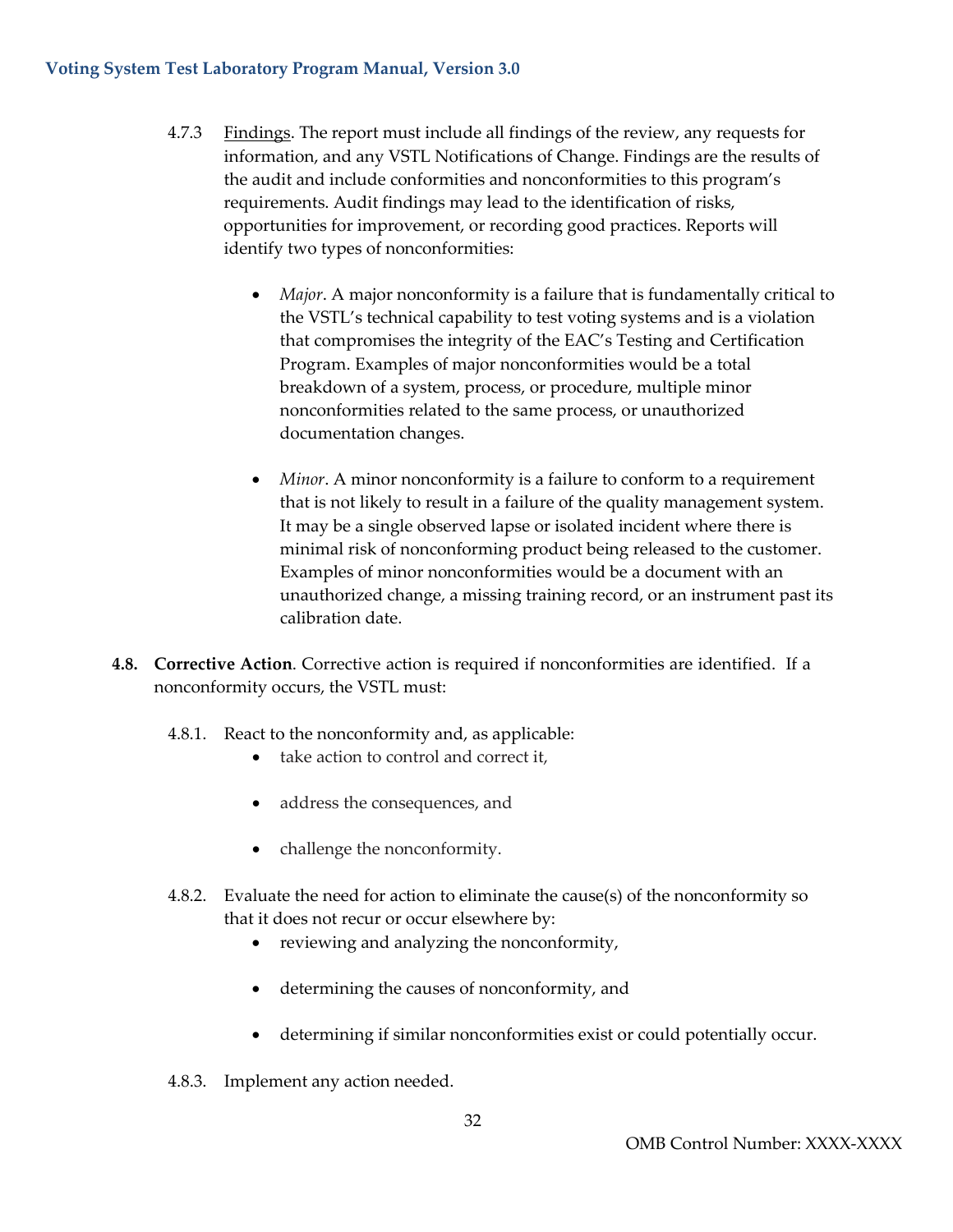- 4.8.4. Review the effectiveness of any corrective action taken.
- 4.8.5. Update risks and opportunities determined planning, if necessary.
- 4.8.6. Make changes to the management system, if necessary.
	- *4.8.6.1. Challenging Nonconformities*. The VSTL may challenge a nonconformity if it believes its procedures and practices were in compliance with program requirements at the time of the review. Written challenges must be filed within five calendar days of receipt of the report, and must state the basis for the challenge, address the facts and conclusions in the EAC report, and provide information that clearly documents that the VSTL was in compliance at the time of the review. The Program Director must accept or reject a VSTL's challenge in writing. If a challenge is accepted, no corrective action is required. If the challenge is rejected, the VSTL has 20 calendar days from receipt of the notice of rejection to perform remedial action.
	- *4.8.6.2. Conducting Remedial Action*. VSTLs may submit a remedial plan within 20 calendar days of receipt of the report. The remedial plan must identify each nonconformity, outline the steps to be taken to achieve compliance, state the timeframe for each step, and identify the means and final date by which the VSTL will be compliant. A remedial plan is subject to approval from the Program Director. A VSTL's failure to obtain approval of a remedial plan or unauthorized deviation from an approved plan's requirements or deadlines will result in suspension of accreditation.
	- *4.8.6.3. EAC Approval of Remedial Plan*. The Program Director must work with the VSTL to develop a remedial plan that will bring the VSTL into compliance. The Program Director must provide written approval of the VSTL's remedial plan.
	- *4.8.6.4. VSTL Implementation of a Remedial Plan*. After the remedial plan has been approved by the Program Director, the VSTL has 20 calendar days to implement its plan. The VSTL must not deviate from the plan's procedures and the associated requirements or deadlines without the written consent of the Program Director. Failure to follow the remedial plan will result in the termination of the cure process. A determination to terminate the cure process must be made in writing by the Program Director.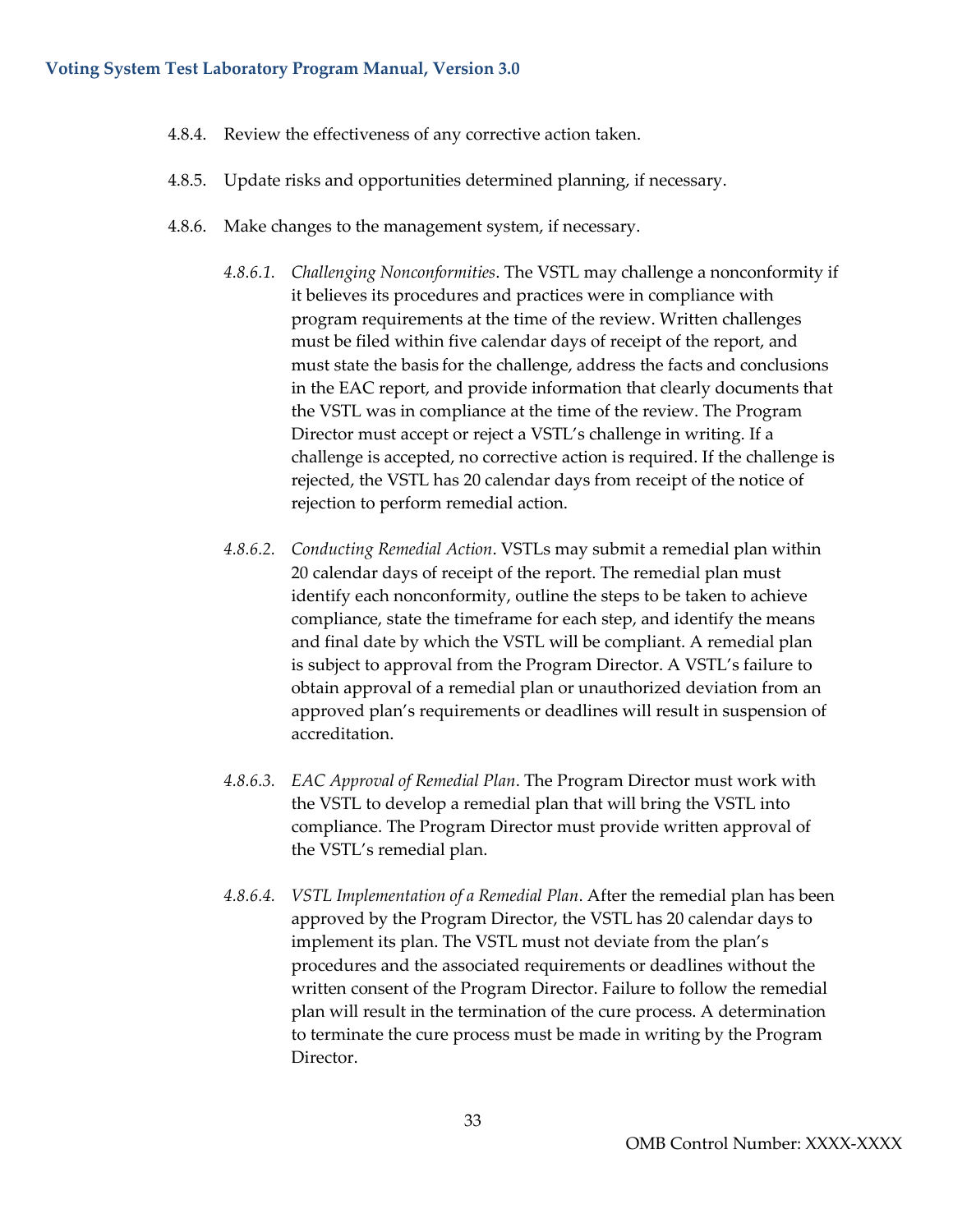*4.8.6.5. EAC Verification of Remedy*. Upon a VSTL's completion of the remedial plan, the Program Director must verify compliance.

> If the Program Director determines that the remedial plan was not completed, the cure process will be terminated. A determination to terminate the cure process must be made in writing by the Program Director.

> If the Program Director determines that the remedial plan was completed, the Program Director must provide the VSTL a Notice of Compliance and recommend accreditation to the Commissioners.

- **4.9 Suspension of Accreditation**. The purpose of suspension is to ensure that a noncompliant VSTL ceases to test voting systems. The VSTL will have 20 calendar days to implement its remedial plan as outlined in Section 4.8. If the remedial plan is not implemented, the Program Director must issue a Decision on Suspension. The decision will state (1) the decision of the Program Director, (2) the basis for, and reasoning behind, the decision and (3) the VSTL's obligations and rights during suspension (if applicable). A Decision on Suspension will be provided to the VSTL, issued to all registered manufacturers, and posted on <u>www.eac.gov</u>.
	- **4.9.1** Effect of Suspension. A suspended VSTL must immediately cease all testing of voting systems under the EAC's Testing and Certification Program. Any testing performed by a suspended VSTL will not be accepted by the EAC. Any period of suspension must be clearly documented in a VSTL's test report. Testing under the EAC's Testing and Certification Program will not resume unless the suspension is lifted.
	- **4.9.2** Challenge of Suspension. The VSTL will have 10 calendar days to challenge its suspension. The VSTL must challenge the factual finding(s) that serve as the basis for its suspension and must provide documentation in support of its challenge.

If the Program Director does not receive a documented challenge within the 10-day window or deems the challenge to be insufficient, the Program Director must submit a recommendation to revoke the VSTL's accreditation to the EAC Commissioners.

If the Program Director determines that the documented challenge addresses the nonconformities, the Program Director must provide the VSTL a Notice of Compliance and recommend accreditation to the EAC Commissioners.

**4.10 Risks and Opportunities.** The VSTL must consider the risks and opportunities associated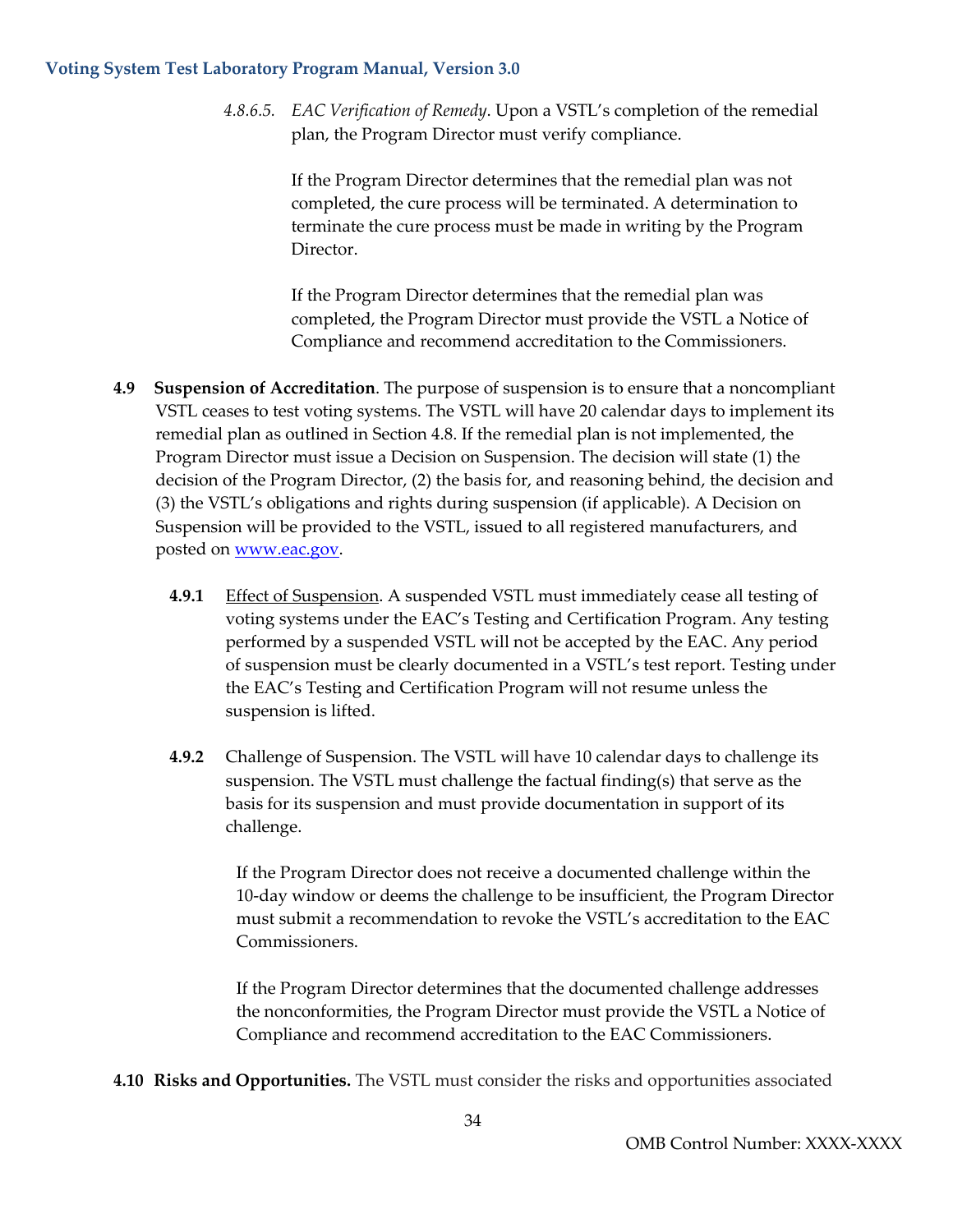with its activities in order to:

- give assurance that the management system achieves its intended results,
- enhance opportunities to achieve the purpose and objectives of the VSTL,
- prevent, or reduce, undesired impacts and potential failures in the laboratory activities, and
- achieve improvement.

The VSTL must plan actions to address these risks and opportunities, and how to integrate and implement these actions into its management system and evaluate the effectiveness of these actions.

Actions taken to address risks and opportunities must be proportional to the potential impact on the validity of VSTL's results. Options to address risks can include identifying and avoiding threats, taking risk in order to pursue an opportunity, eliminating the risk source, changing the likelihood or consequences, sharing the risk, or retaining risk by informed decision.

**4.11 Improvement.** The VSTL must identify and select opportunities for improvement and implement any necessary actions. Opportunities for improvement can be identified through the review of the operational procedures, the use of the policies, overall objectives, audit results, corrective actions, management review, suggestions from personnel, risk assessment, analysis of data, and proficiency testing results. The VSTL must seek feedback, both positive and negative, from its customers. The feedback must be analyzed and used to improve the management system, VSTL activities, and customer service. Examples of the types of feedback include customer satisfaction surveys, communication records, and review of reports with customers.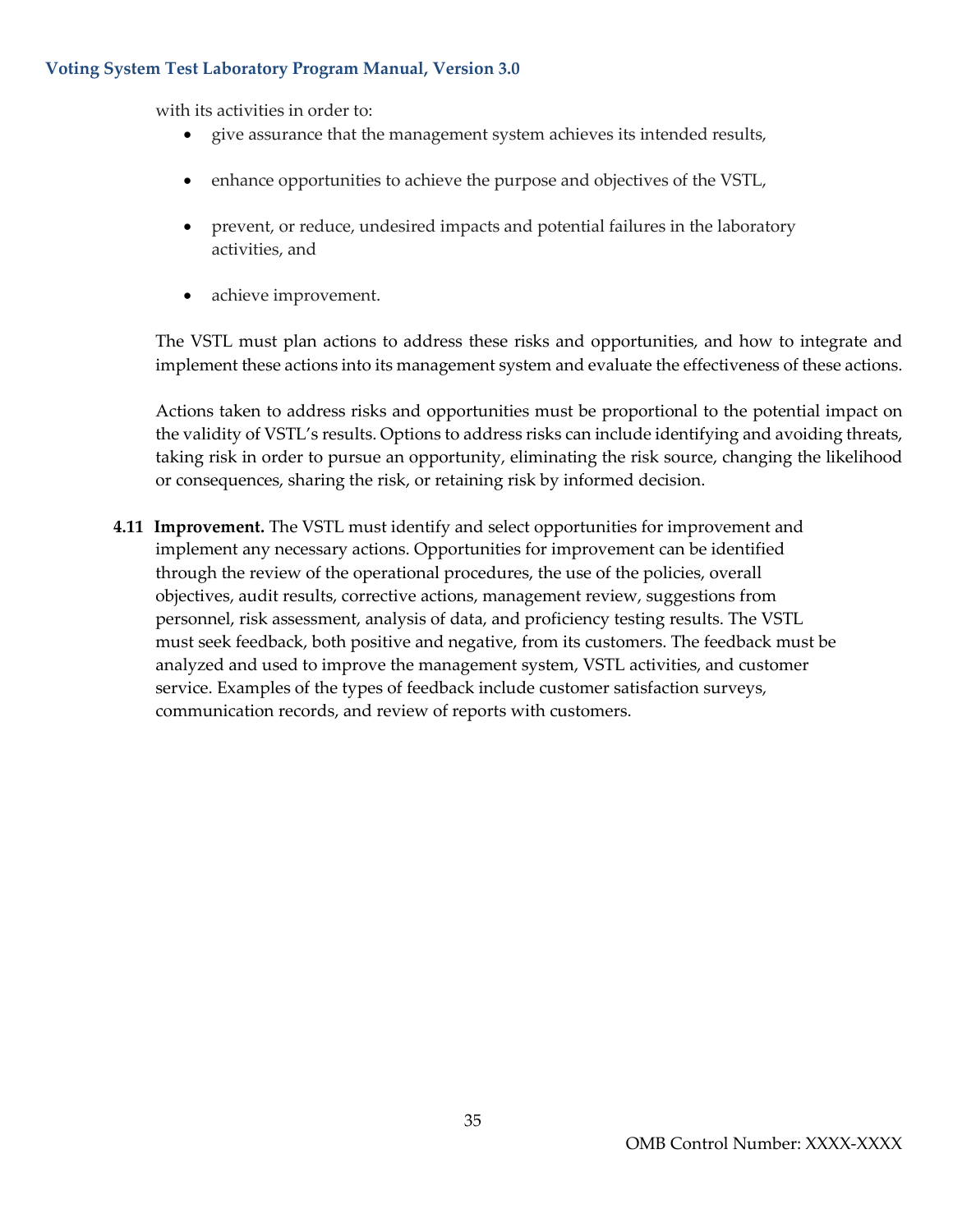### <span id="page-36-0"></span>**5. Revocation of Accreditation**

- **5.1. Overview**. This chapter describes the process for revoking the accreditation of a VSTL. The EAC will revoke an accreditation upon a factual finding that a VSTL has failed to remedy a nonconformity. Revocation of Accreditation is a three-step process: (1) suspension of accreditation, (2) Commissioners' Decision on Revocation of Accreditation, and (3) notify NIST NVLAP of revocation.
- **5.2. Revocation**. The EAC monitors VSTL compliance through (1) the VSTL's continuing obligation to provide EAC Notifications of Changes, (2) EAC's authority to issue Requests for Information, and (3) the performance of VSTL Reviews. The process to revoke a VSTL's accreditation will be initiated after an opportunity to remedy nonconformities as described in Section 4.8.
- **5.3. Commissioners' Decision on Revocation of Accreditation**. Pursuant to HAVA, a VSTL may have its accreditation revoked only by a vote of the Commissioners. The Program Director will provide each Commissioner with all relevant documentation including:
	- the VSTL's submission to challenging suspension,
	- the Compliance Management Report,
	- any documents pertaining to challenges or remedial plans provided by the VSTL in response to a relevant Compliance Management Report, and
	- a Program Director recommendation as to disposition.
	- 5.3.1. Consideration. Each Commissioner will review and consider all relevant materials that have been provided. A Commissioner may request the Program Director to provide additional materials or information. Such requests and any responsive materials must be provided to each Commissioner. The Chair of the Commission will ensure that each Commissioner has sufficient time to consider the relevant material before a vote is called.
	- 5.3.2. Process. The Chair of the Commission will bring the Decision of Revocation of Accreditation to a vote consistent with the rules of the Commission. The measure presented for a vote will take the form of a written Commissioners' Decision on Revocation that determines:
		- *5.3.2.1. Program Compliance.* If the VSTL demonstrates that it meets all program requirements, successfully challenging all previous findings of noncompliance, the Commissioners will find the VSTL compliant, lift the VSTL's suspension, and issue a Certificate of Accreditation.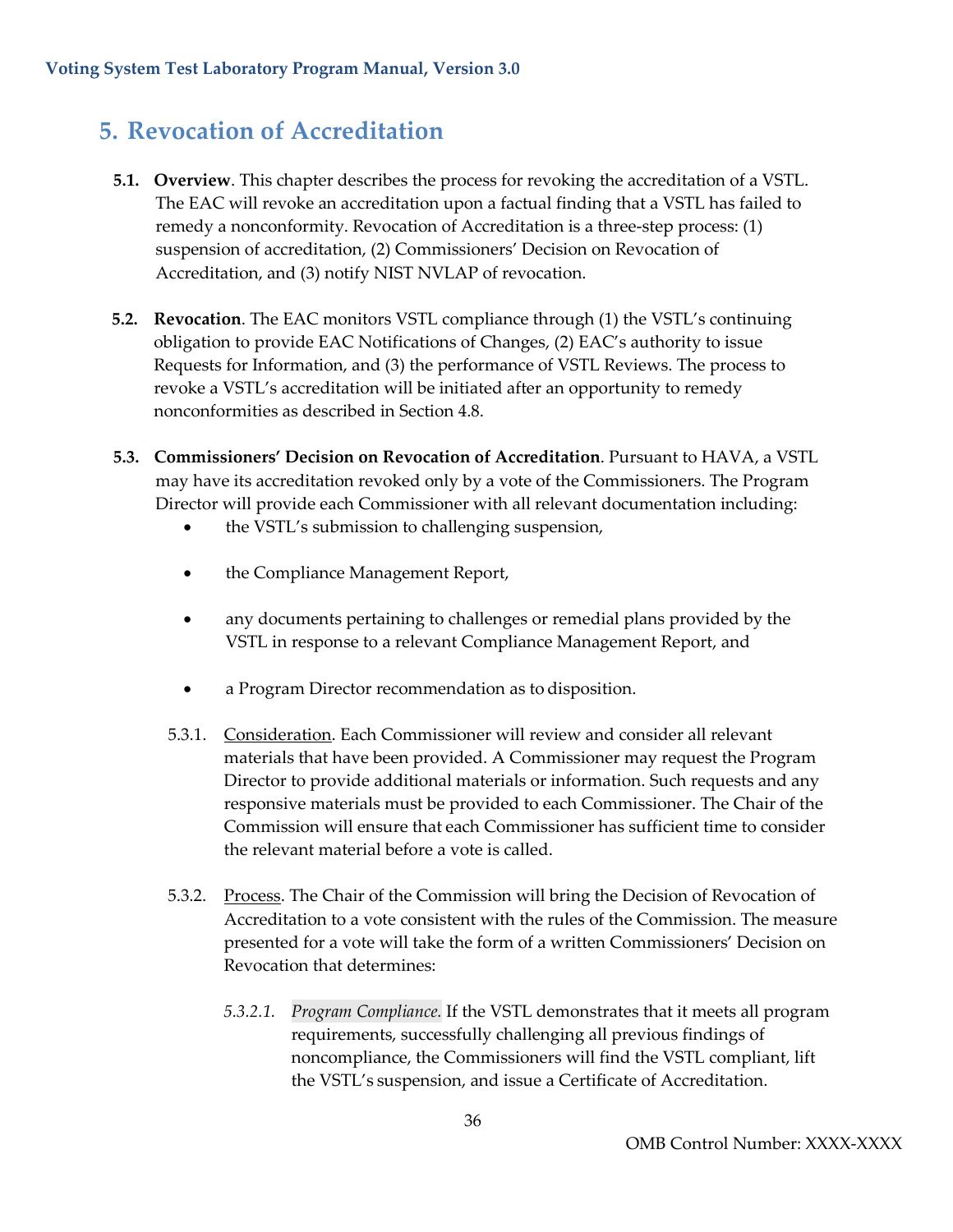- *5.3.2.2. Revocation of Accreditation.* If the VSTL does not demonstrate that it meets all program requirements and at least one previous finding of noncompliance stands, the Commissioners will find the VSTL to be noncompliant and issue a Revocation of Accreditation.
- 5.3.3. Publication of Decision. After a vote of the Commissioners adopting a Decision on Revocation, the Program Director must notify the VSTL, all EAC-registered manufacturers, and the Director of NIST, and post the decision on [www.eac.gov.](http://www.eac.gov/)
- **5.4. Effect of Revocation of Accreditation.** A revocation of accreditation is effective upon the vote of the Commissioners. VSTLs that have had their accreditation revoked may no longer test voting systems or submit test reports under the EAC Certification Program. The VSTLs may not represent themselves as accredited by the EAC. A VSTL which has had its accreditation revoked may reapply for EAC accreditation consistent with the requirements in Chapter 2, only after the EAC receives a new recommendation for their participation from NIST. Where a revocation of accreditation results in the termination of testing prior to completion, the VSTL must provide information to the EAC consistent with 2.10.7. Manufacturers may request the EAC grant permission to replace their lead VSTL pursuant to section 4.3.1.2.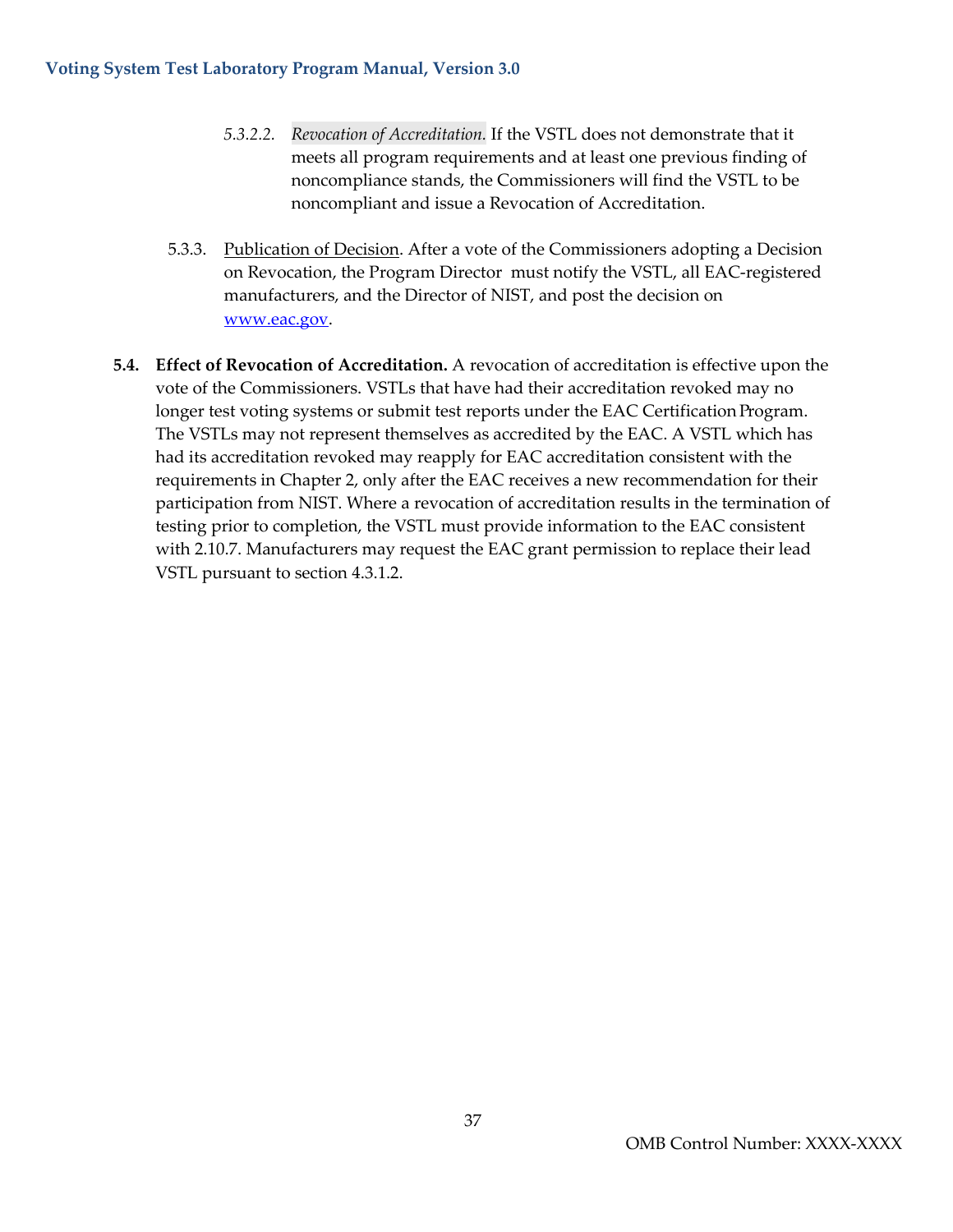### <span id="page-38-0"></span>**6. Release of Laboratory Accreditation Program Information**

- **6.1 Overview**. VSTLs participating in the Certification Program are required to provide the EAC with a variety of documents. In general, these documents are releasable to the public and, in many cases, the information provided will be published by the EAC. In limited cases, documents may not be released if they include trade secrets, confidential commercial information, or personal information. While the EAC is ultimately responsible for determining which documents are protected by federal law from release, VSTLs must identify the information that they believe should be protected and provide substantiation and a legal basis for withholding such information. This chapter discusses EAC's general policy on the release of information and provides VSTL's with the standards, procedures, and requirements for identifying documents as trade secrets or confidential commercial information.
	- 6.1.1 Requests for information. The public may request access to Certification Program documents under FOIA (5U.S.C. §552). The EAC must promptly process such requests per the requirements of that Act.
	- 6.1.2 Publication of documents. The EAC must publish program documents (or portions of documents) through the use of **WWW.eac.gov**. The published documents will cover the full spectrum of the program, including information pertaining to:
		- Accredited VSTLs
		- VSTL test plans
		- VSTL test reports
		- Agency decisions
		- Denials of certification
		- Issuance of certifications
		- Compliance management reports
		- Suspensions or revocation of accreditations
		- Other topics as determined by the EAC.
	- 6.1.3 Trade Secrets and Confidential Commercial Information. Federal law places a number of restrictions on a Federal agency's authority to release information to the public. Exemption 4 of the FOIA protects "trade secrets and commercial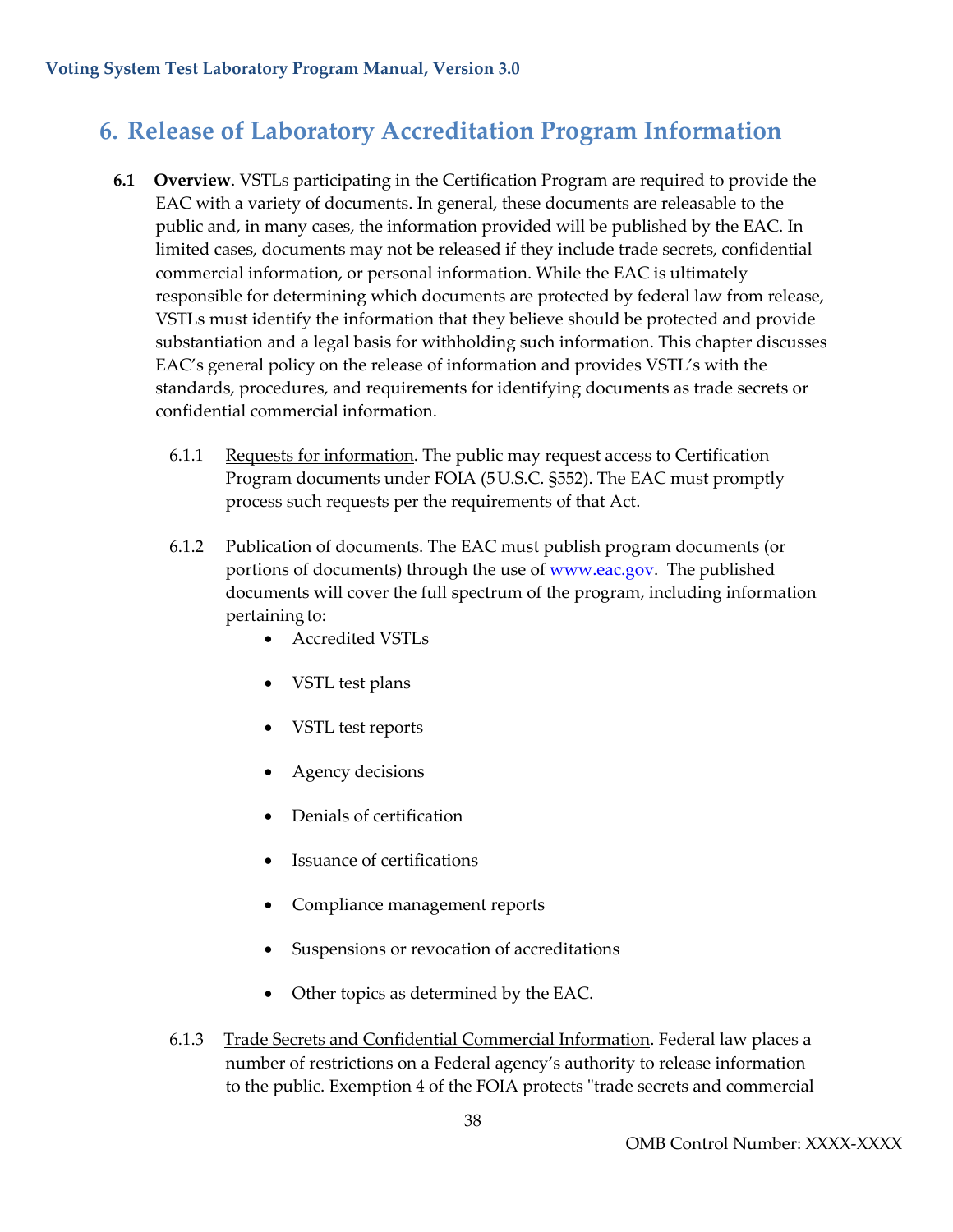or financial information obtained from a person [that is] privileged or confidential." The exemption covers two distinct categories of information in federal agency records, (1) trade secrets, and (2) information that is (a) commercial or financial, and (b) obtained from a person, and (c) privileged or confidential. Both types of information are explicitly prohibited from release by the FOIA and the Trade Secrets Act (18 U.S.C. §1905).

- **6.2 Trade Secrets**. A trade secret is "information, including a formula, pattern, compilation, program, device, method, technique, or process that:
	- Derives independent economic value, actual or potential, from not being generally known to, and not being readily ascertainable by proper means by, other persons who can obtain economic value from its disclosure or use; and
	- Is the subject of efforts that are reasonable under the circumstances to maintain its secrecy."

Trade secret relates to the productive process itself, describing how a product is made. It does not relate to information describing end product capabilities, features, or performance. The following examples illustrate productive processes that may be considered as trade secrets:

- Plans, schematics, and other drawings useful in production.
- Specifications of materials used in production.
- Voting system source code used to develop or manufacture software where release of this information would reveal actual programming details.
- Technical descriptions of manufacturing processes and other secret information relating directly to the production process.

The following examples are likely not considered as trade secrets:

- Information pertaining to a finished product's capabilities or features.
- Information pertaining to a finished product's performance.
- Information regarding product components that would not reveal any commercially valuable information regarding production.
- **6.3 Privileged or Confidential Commercial Information**. Privileged or confidential commercial information consists of information submitted by a VSTL that is commercial or financial in nature.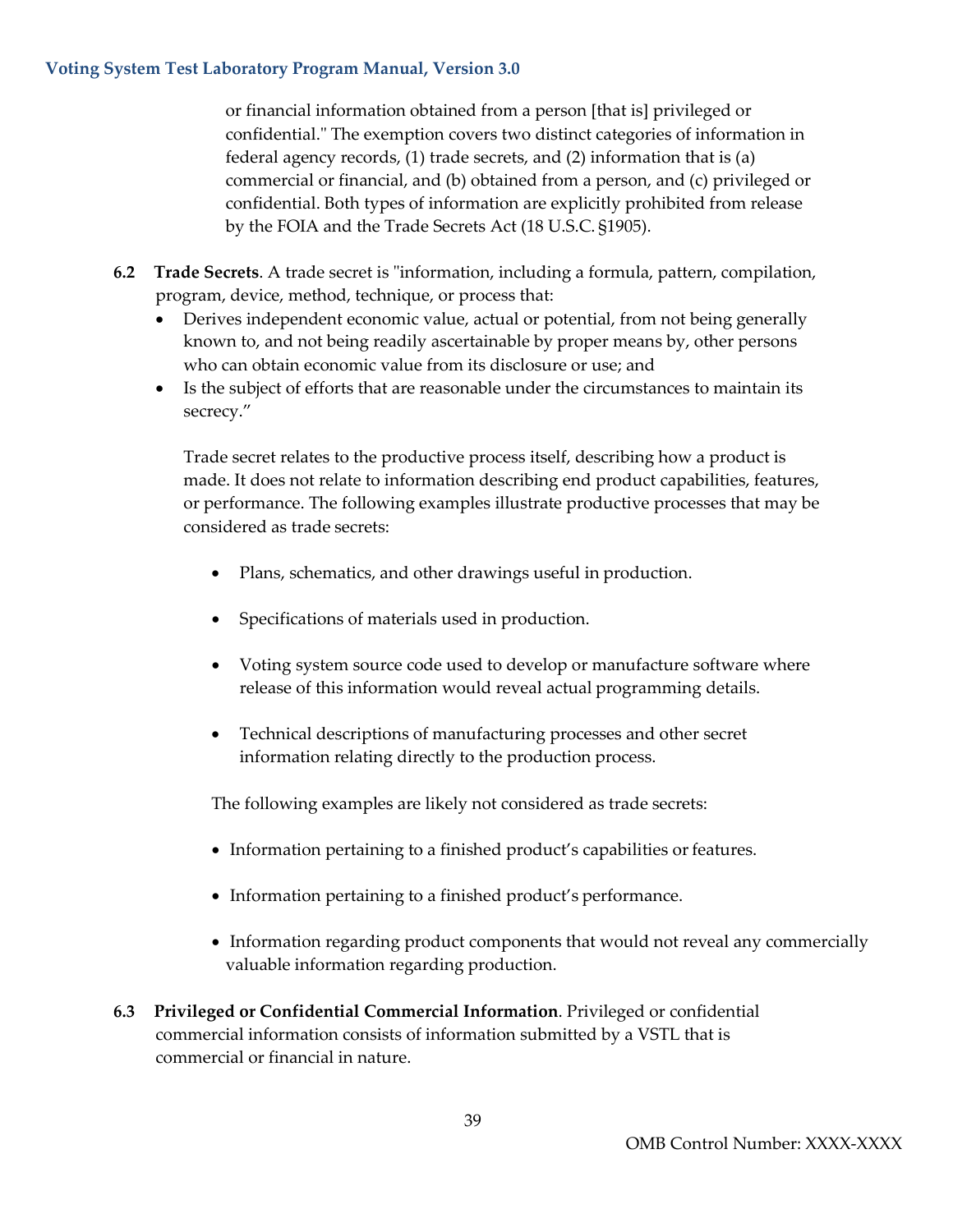- 6.3.1 Commercial or Financial Information. The terms *commercial* and *financial* should be given their ordinary meanings. They include records in which a submitting VSTL has any *commercial interest.*
- 6.3.2 Privileged or Confidential Information. Commercial or financial information is privileged or confidential if the disclosure of such information would likely cause substantial harm to the competitive position of the submitter. The concept of harm to one's competitive position focuses on harm flowing from a competitor's affirmative use of the proprietary information. This does not include incidental harm associated with upset customers or employees.
- **6.4 EAC's Responsibilities**. The EAC is ultimately responsible for determining whether or not a document (in whole or in part) may be released pursuant to federal law. In doing so, the EAC will require information and input from the VSTL submitting the documents. This requirement is essential for the EAC to identify, track, and make determinations on the large volume of documentation it receives. The EAC has the following responsibilities in regard to the submitted documentation:
	- 6.4.1 Managing Documentation and Information. The EAC must control the documentation it receives by ensuring that documents are secure and released to third parties only after appropriate review and determination.
	- 6.4.2 Contacting a VSTL on Proposed Release of Potentially Protected Documents. In the event that a member of the public submits a FOIA request for documentation provided by a VSTL or the EAC or otherwise proposes the release of such documents, the EAC must take the following actions:
		- 6.4.2.1 Review the documents to determine if they are potentially protected from release as trade secrets or confidential commercial information. The documents at issue may have been previously identified as protected by the VSTL when submitted (see Section 7.6.1. below) or identified by the EAC during review.
		- 6.4.2.2 Grant the submitting VSTL an opportunity to provide input. In the event the information has been identified as potentially protected from release as a trade secret or confidential commercial information, the EAC must notify the submitter and allow the submitting VSTL an opportunity to submit its position on the issue prior to release of the information. The submitter must respond consistent with Section 6.5.1. below.
		- 6.4.3 Final Determination on Release. After providing the submitter of the information an opportunity to be heard, the EAC will make a final decision on release and must inform the submitter of this decision.

40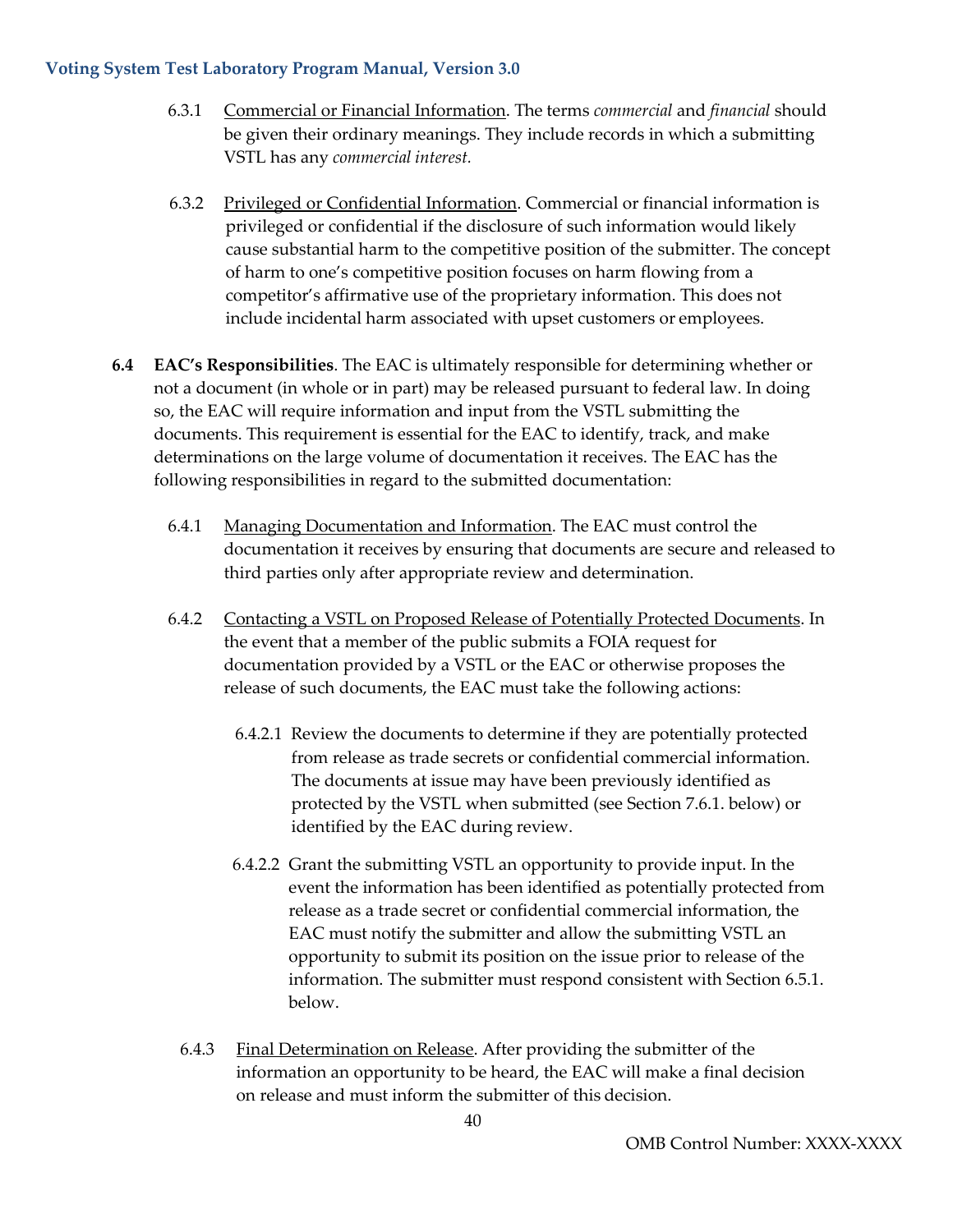- **6.5 VSTL's Responsibilities**. Although the EAC is ultimately responsible for determining if a document, or any portion thereof, is protected from release as a trade secret or confidential commercial information, the VSTL is responsible for identifying documents, or portions of documents, it believes warrant such protection. The VSTL is responsible for providing the legal basis and substantiation for its determination regarding the withholding of a document. This responsibility arises in two situations: (1) upon the initial submission of information and (2) upon notification by the EAC that it is considering the release of potentially protected information.
	- 6.5.1 Initial Submission of Information. When a VSTL is submitting documents to the EAC, it is responsible for identifying any document or portion of a document that it believes is protected from release by federal law. VSTLs must identify protected information by taking the following action:
		- 6.5.1.1 *Submitting a Notice of Protected Information*. This notice must identify the document, document page, or portion of a page that the VSTL believes should be protected from release. This identification must be done with specificity. For each piece of information identified, the VSTL must state the legal basis for its protected status.
			- Cite the applicable law that exempts the information from release.
			- Clearly discuss why that legal authority applies and why the document must be protected from release.
			- If necessary, provide additional documentation or information. For example, if the VSTL claims a document contains confidential commercial information, it wouldalso have to provide evidence and analysis of the competitive harm that would result upon release.
		- 6.5.1.2 *Label Submissions*. Label all submissions identified in the notice as "Proprietary Commercial Information." Label only those submissions identified as protected. Attempts to indiscriminately label all materials as proprietary renders the markings moot.
	- 6.5.2 Notification of Potential Release. In the event a VSTL is notified that the EAC is considering the release of information that the VSTL thinks may be protected, the VSTL must respond to the notice in writing within 15 calendar days. VSTLs that do not respond within the 15-day deadline will be viewed as not objecting to release. If the VSTL objects to the release, the response must clearly state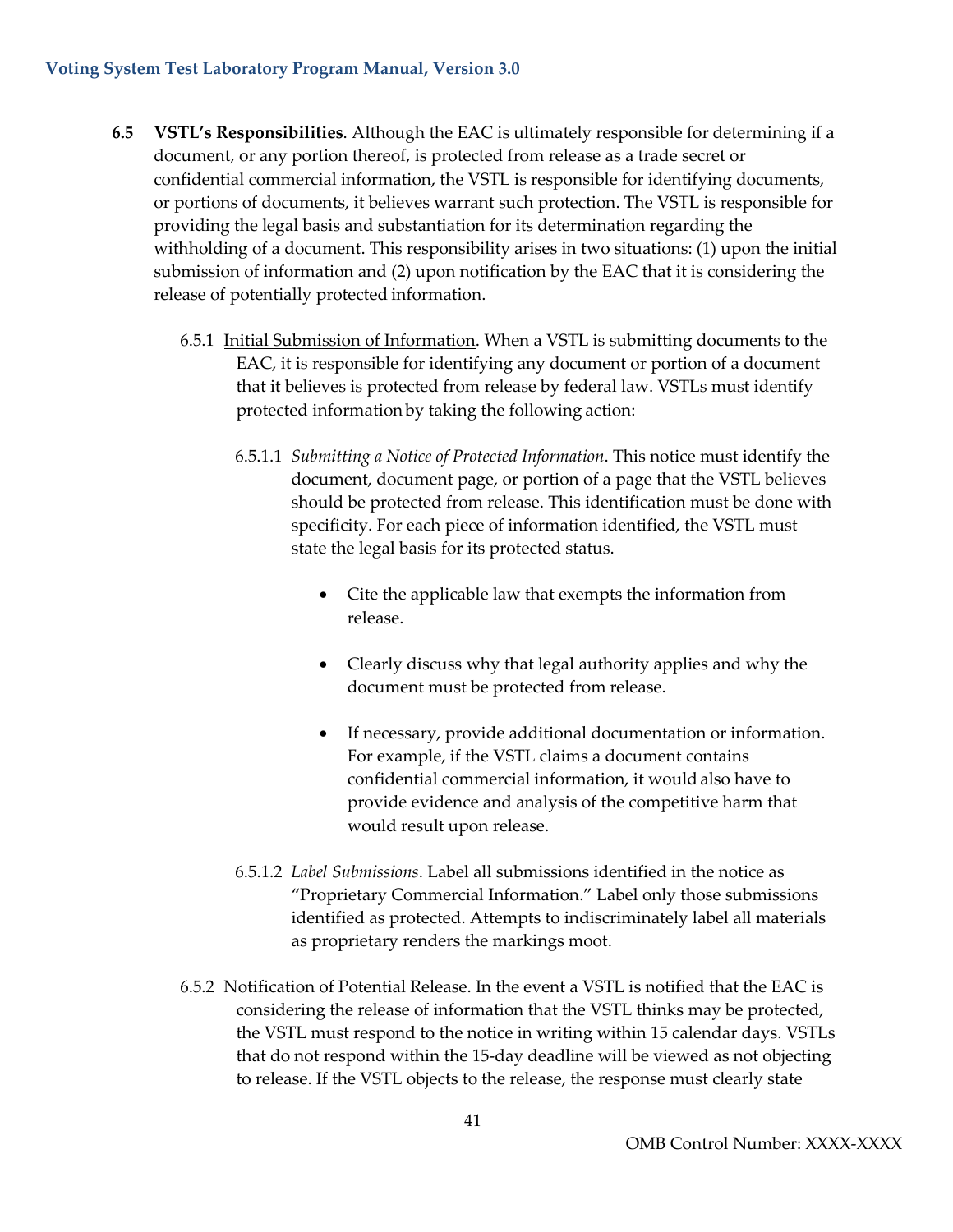which portions of the document should be protected from release.

- **5.1. Personal Information**. Certain personal information is protected from release under FOIA and the Privacy Act (5 U.S.C. §552a). This information includes private information about a person that, if released, would cause the individual embarrassment or constitute an unwarranted invasion of personal privacy. The EAC does not require the submission of private, individual information and the incidental submission of such information should be avoided. If a VSTL believes it is required to submit such information, it should contact the Program Director. Examples of such information include:
	- Social security number
	- Bank account numbers
	- Home address
	- Home phone number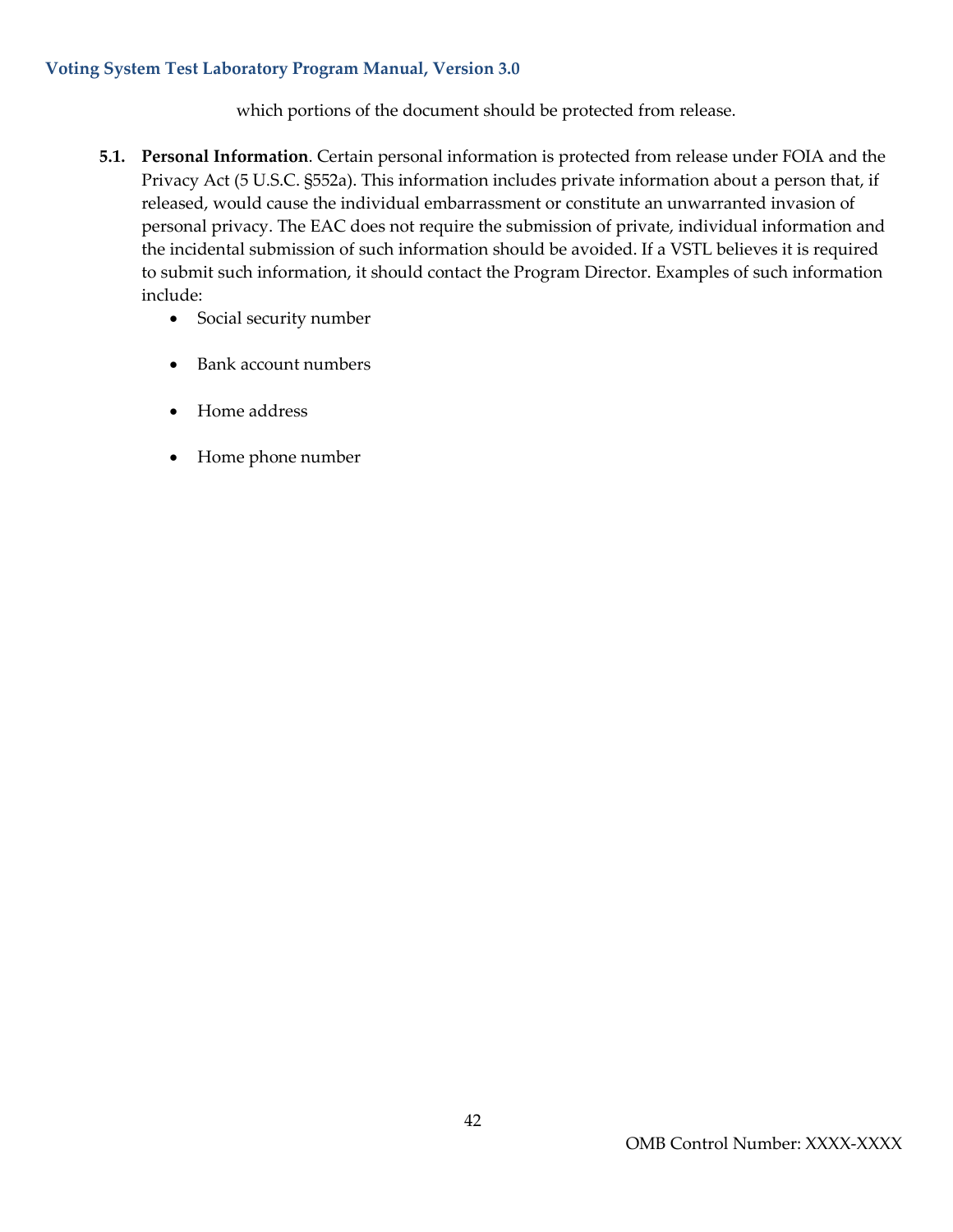### <span id="page-43-0"></span>**Appendix A – Glossary**

**Definitions**. For purposes of this manual, the terms listed below have the following definitions:

Appeal. A formal process by which the EAC is petitioned to reconsider a decision.

Applicant Laboratory. An independent, non-Federal laboratory which has applied for EAC accreditation after receipt of an invitation.

Certification Program. The EAC Voting System Testing and Certification Program

Commercial-Off-the-Shelf (COTS). Hardware or software components that are widely available for purchase and can be integrated into special-purpose systems.

Commission. The U.S. Election Assistance Commission, as an agency.

Commissioners. The serving commissioners of the U.S. Election Assistance Commission.

Component. An identifiable and discrete part of the larger voting system essential to the operation of the voting system, and an immediate subset of the system to which it belongs.

Days. Calendar days, unless otherwise noted. When counting days, for the purpose of submitting or receiving a document, the count begins on the first full calendar day after the date the document was received.

Decision Authority. The EAC Executive Director or Executive Director's designee.

Election Official. A State or local government employee who has as one of his or her primary duties the management or administration of a Federal election.

Federal Election. Any primary, general, runoff, or special election in which a candidate for Federal office (President, Senator, or Representative) appears on the ballot.

Fielded Voting System. A voting system purchased or leased by a state or local government that is being use in a Federal election.

Gift. A gift includes any gratuity, favor, discount, entertainment, travel, service, hospitality, loan, meal, forbearance, or other item having monetary value.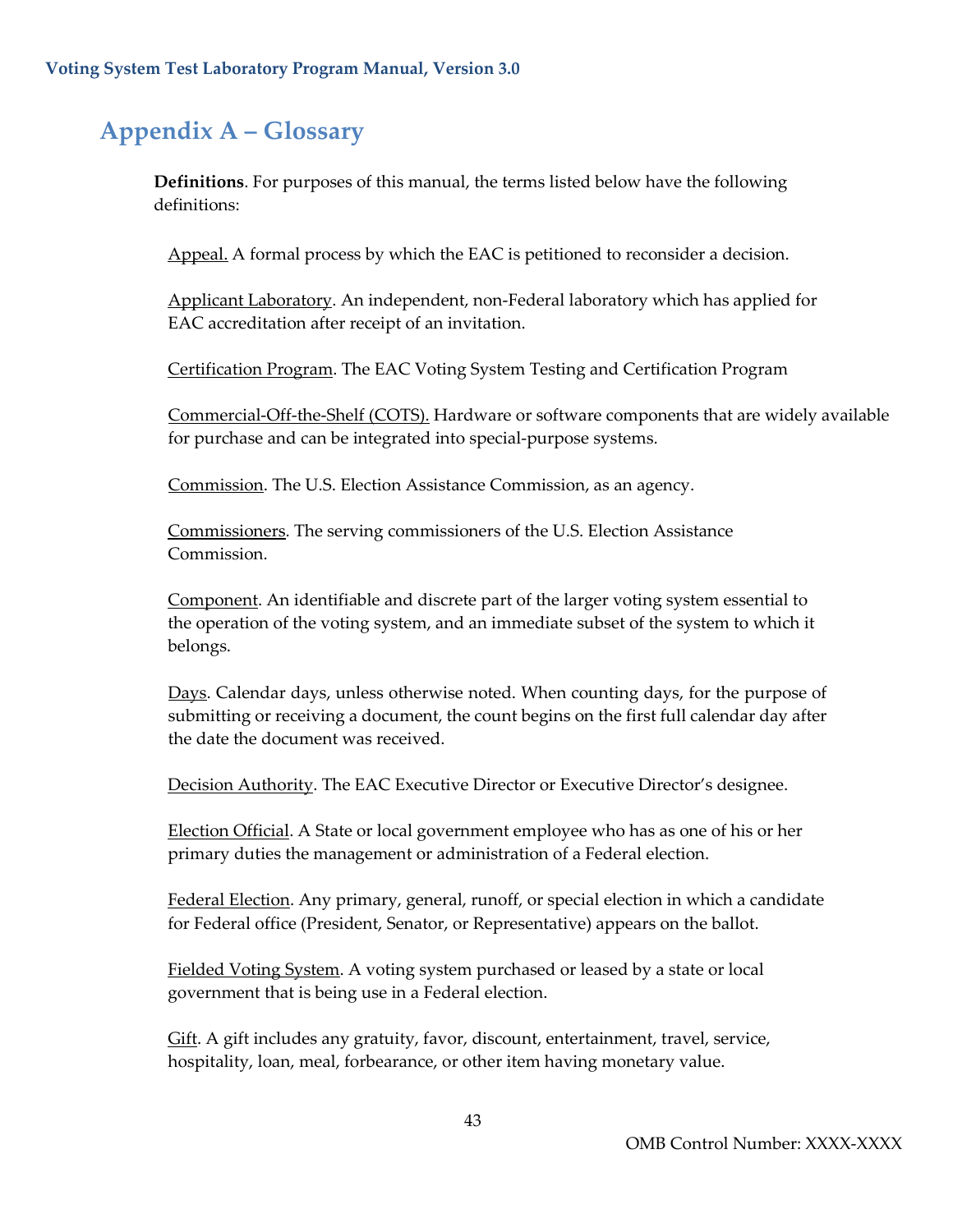Integration Testing. The end-to-end testing of a full system configured for use in an election to assure that all legitimate configurations meet applicable guidelines.

Manufacturer. The entity with ownership and control over a voting system submitted for certification.

Minor Change Order. A minor change order is a change to a certified voting system's hardware, software, Technical Data Package (TDP), or data, the nature of which does not materially alter the system's reliability, functionality, capability, or operation. Any changes made to a system under test will result in the manufacturer supplying a list and detailed description of all changes.

Modification. Any change to a previously EAC-certified voting system's hardware, software, or firmware that is not classified as a minor change order or new system.

Program Director. The individual responsible for administering and managing the Testing and Certification Program.

Proprietary Information. Commercial information or trade secrets protected from release under the Freedom of Information Act (FOIA) and the Trade Secrets Act.

Qualified EAC Personnel. Qualified EAC personnel have attained ISO/IEC 17025 internal auditing credentials.

Recommended Laboratory. A laboratory recommended for EAC accreditation by the Director of NIST after evaluation by NVLAP.

Scope of Accreditation. The version or versions of the Federal Voluntary Voting System Guidelines (VVSG) to which a VSTL is authorized to test.

System Identification Tools. Tools created by a manufacturer of voting systems which allow elections officials to verify that the hardware and software of systems purchased are identical to the systems certified by the EAC.

Third-Party Laboratory. A laboratory contracted or otherwise providing testing services to a VSTL to meet program requirements.

Trusted Build. A software build where source code is converted into machinereadable binary instructions (executable code) in a manner providing security measures which help ensure that the executable code is a verifiable and faithful representation of the source code.

Voluntary Voting System Guidelines (VVSG). Voluntary voting system guidelines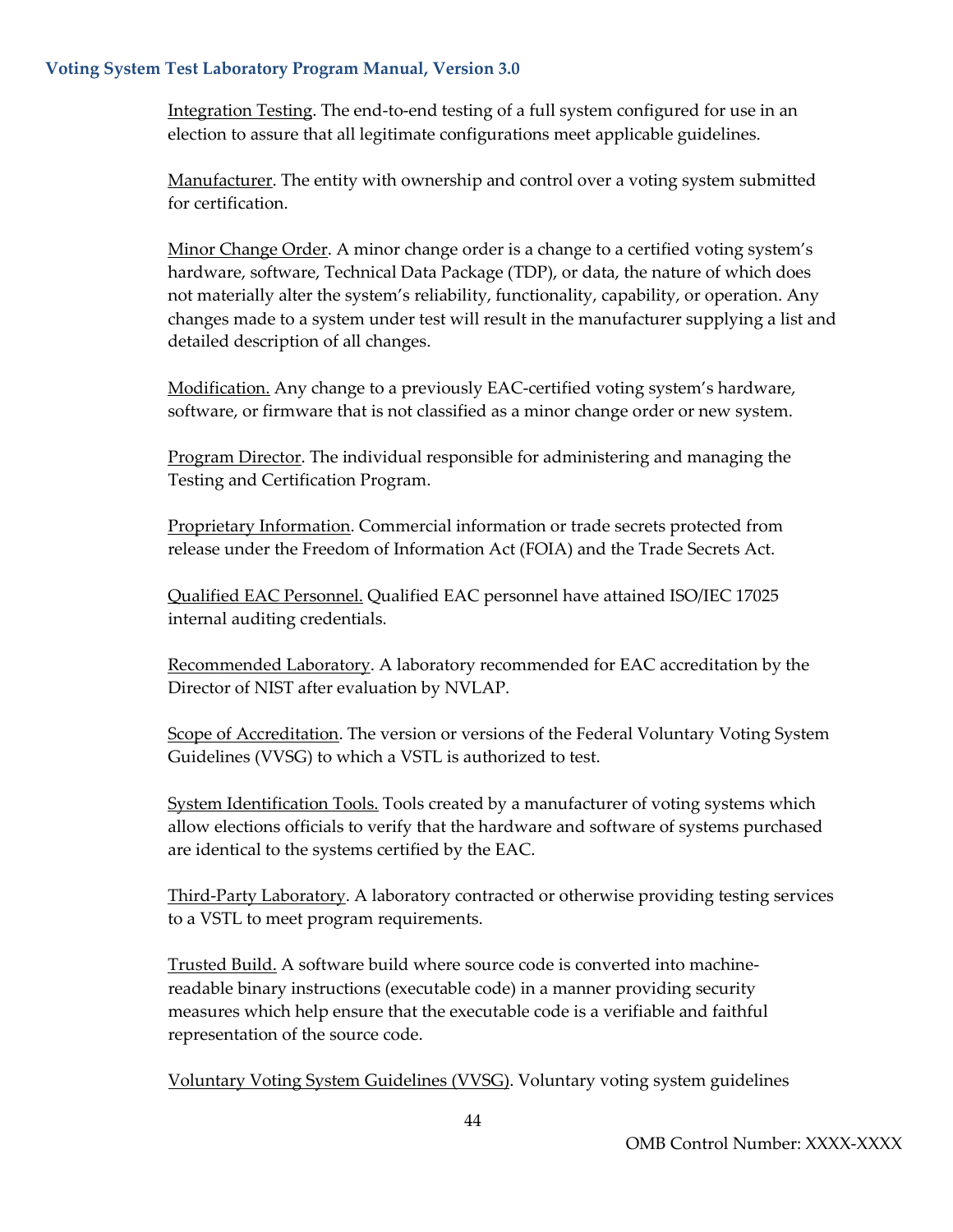developed, adopted, and published by the EAC. The guidelines are identified by version number and date.

Voting System. The total combination of mechanical, electromechanical, and electronic equipment (including the software, firmware, and documentation required to program, control, and support the equipment) that is used to define ballots, cast and count votes, report or display election results, interface the voting system to the voter registration system, and maintain and produce any audit trail information.

Voting System Test Laboratories (VSTLs). Laboratories accredited by the EAC to test voting systems to EAC approved voting system standards.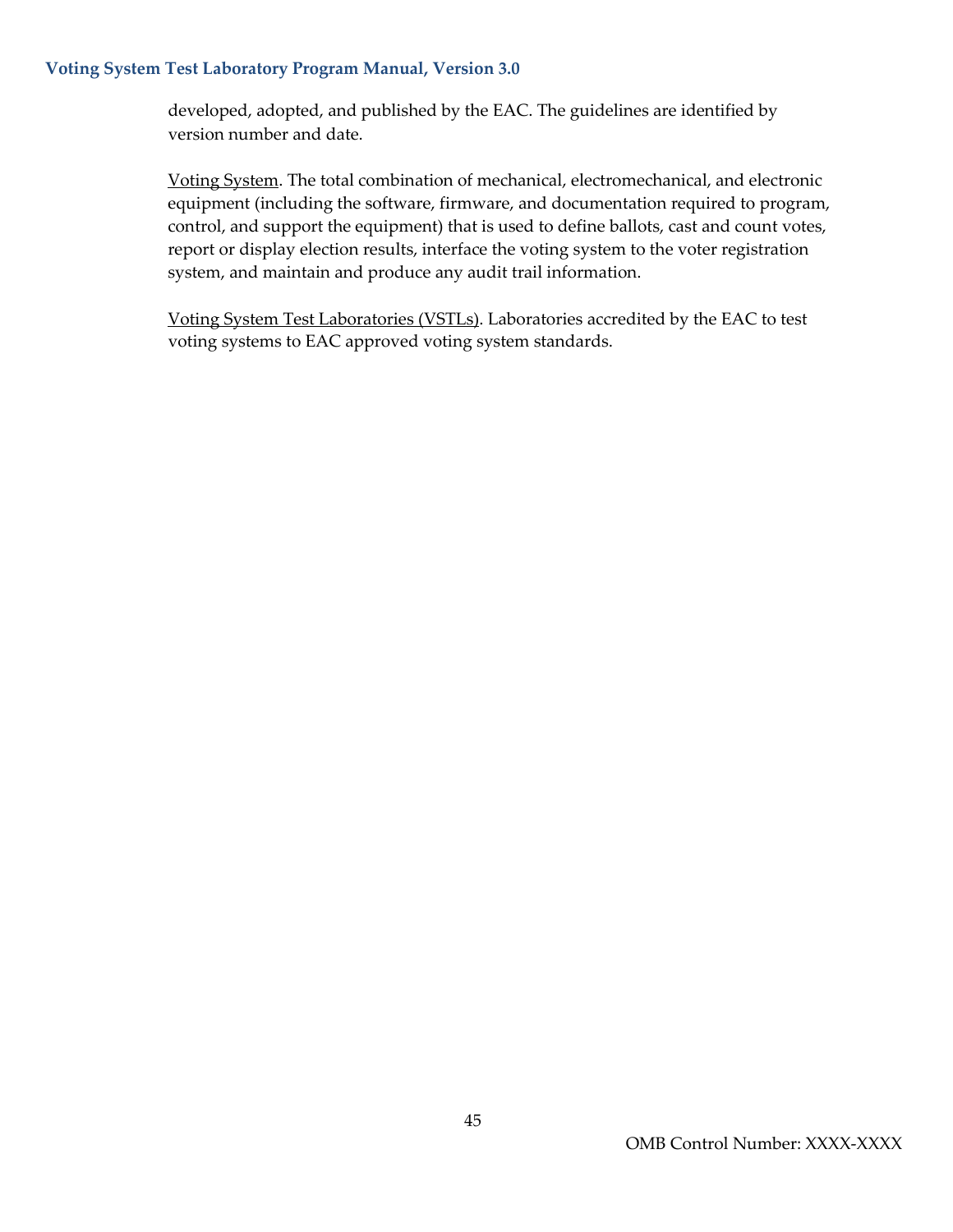### <span id="page-46-0"></span>**Appendix B – References**

**References**. The following documents are referenced in this manual. For dated references, only the edition cited applies. For undated references, the latest edition of the referenced document (including any amendments) applies.

- ISO/IEC 17011, *Conformity assessment- General requirements for accreditation bodies accrediting conformity assessment bodies.*
- ISO/IEC 17025, *General requirements for the competence of testing andcalibration laboratories.*
- NIST Handbook 150, (*NVLAP) Procedures and General Requirements.*
- NIST Handbook 150-22, (*NVLAP) Voting System Testing.*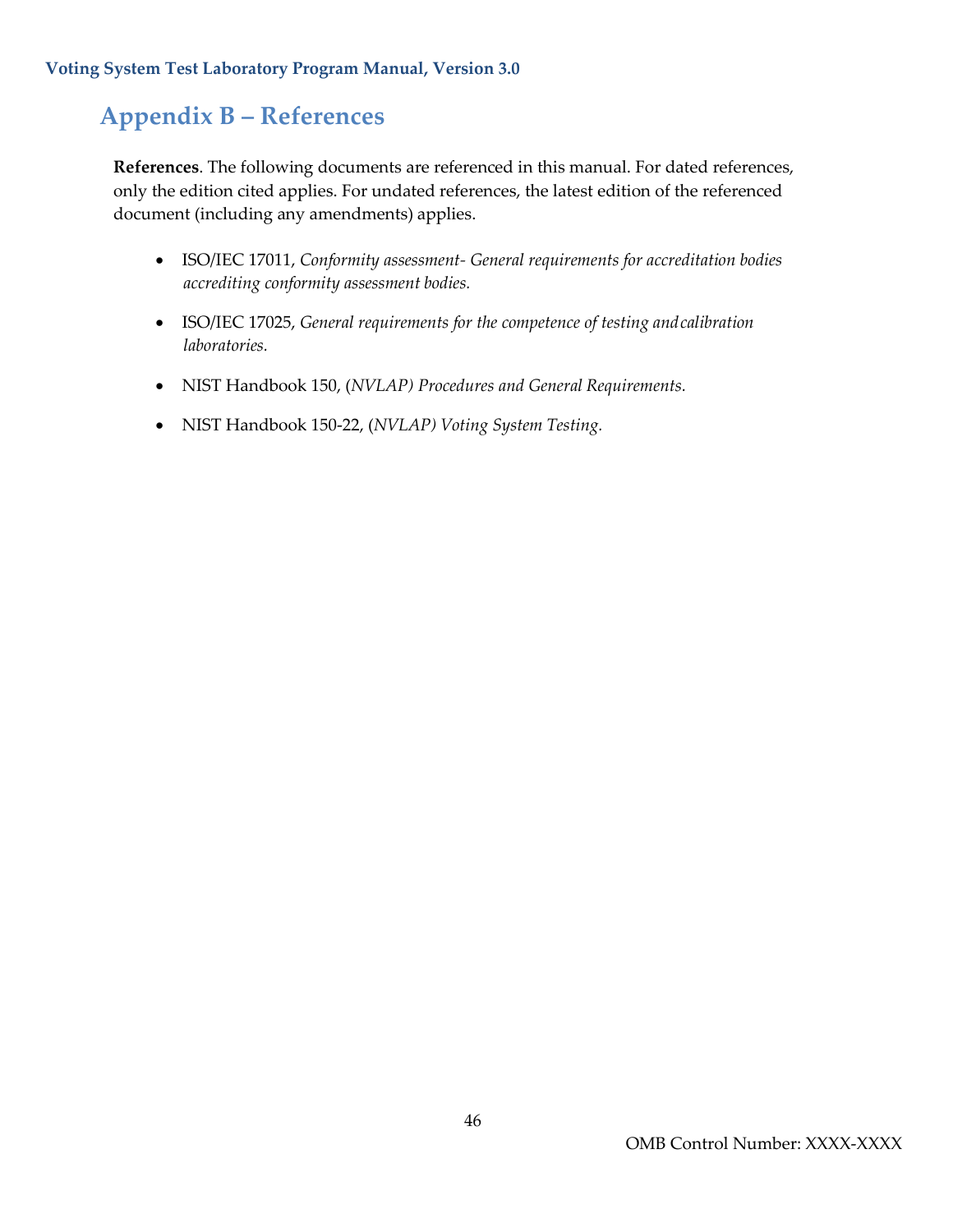### <span id="page-47-0"></span>**Appendix C – Voting System Test Plan Outline**

This outline is provided solely as an aid to test plan development. Note that these items may change significantly, depending on the specific project planned.

#### **1 Introduction**

- 1.1 References
- 1.2 Terms and Abbreviations
- 1.3 Testing Responsibilities
	- 1.3.1 Project schedule with
		- 1.3.1.1 Owner assignments
		- 1.3.1.2 Test case development
		- 1.3.1.3 Test procedure development and validation
		- 1.3.1.4 3rd party tests
		- 1.3.1.5 EAC and manufacturer dependencies
- 1.4 Target of Evaluation Description
	- 1.4.1 System Overview
	- 1.4.2 Block diagram
	- 1.4.3 System Limits
	- 1.4.4 Supported Languages
	- 1.4.5 Supported Functionality
		- 1.4.5.1 Standard VVSG Functionality
		- 1.4.5.2 Manufacturer Extensions

#### **2. Pre-Certification Testing and Issues**

2.1 Evaluation of prior VSTL testing

2.1.1 Reason for testing and results, listing of modifications from previous tocurrent system

2.2 Evaluation of prior non-VSTL testing

2.2.1 Reason for testing and results, states, other 3rd party entities

2.3 Known Field Issues

2.3.1 Listing of relevant issues uncovered during field operations

#### **3 Materials Required for Testing**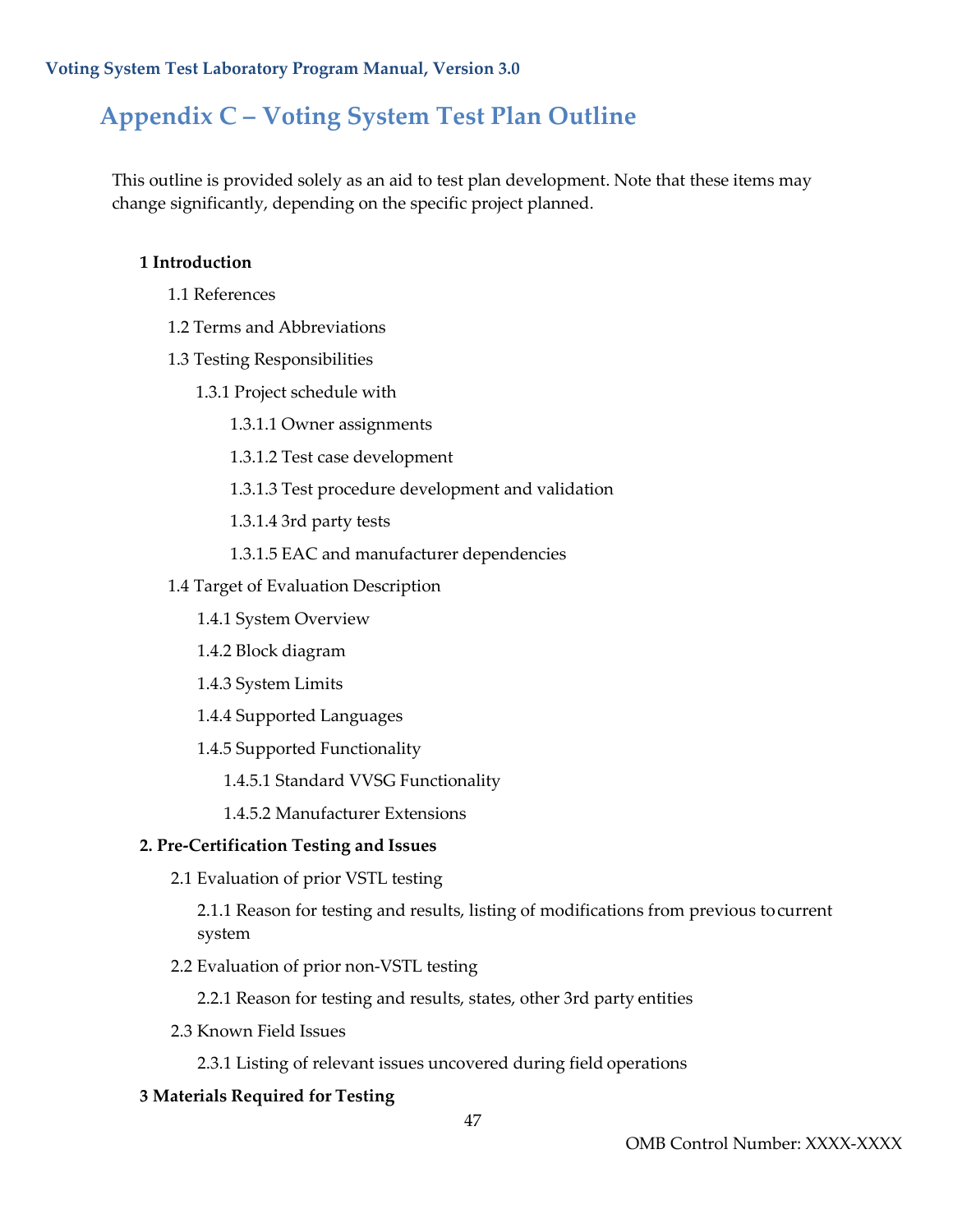- 3.1 Software
- 3.2 Equipment
- 3.3 Test Materials
- 3.4 Deliverable Materials

#### **4 Test Specifications**

- 4.1 Requirements
	- 4.1.1 Mapping of requirements to equipment type and features
	- 4.1.2 Rationale for why some requirements are not applicable to this campaign
- 4.2 Hardware Configuration and Design
- 4.3 Software System Functions
- 4.4 Test Case Design
	- 4.4.1 Hardware Qualitative Examination Design
		- 4.4.1.1 Mapping of requirements to specific interfaces
	- 4.4.2 Hardware Environmental Test Case Design
	- 4.4.3 Software Module Test Case Design and Data
	- 4.4.4 Software Functional Test Case Design and Data
	- 4.4.5 System-level Test Case Design
- 4.5 Security functions
- 4.6 TDP evaluation
- 4.7 Source Code review
- 4.8 QA & CM system review

#### **5 Test Data**

- 5.1 Data Recording
- 5.2 Test Data Criteria
- 5.3 Test Data Reduction

#### **6 Test Procedure and Conditions**

- 6.1 Facility Requirements
- 6.2 Test Set-up
- 6.3 Test Sequence

#### **7 Test Operations Procedures**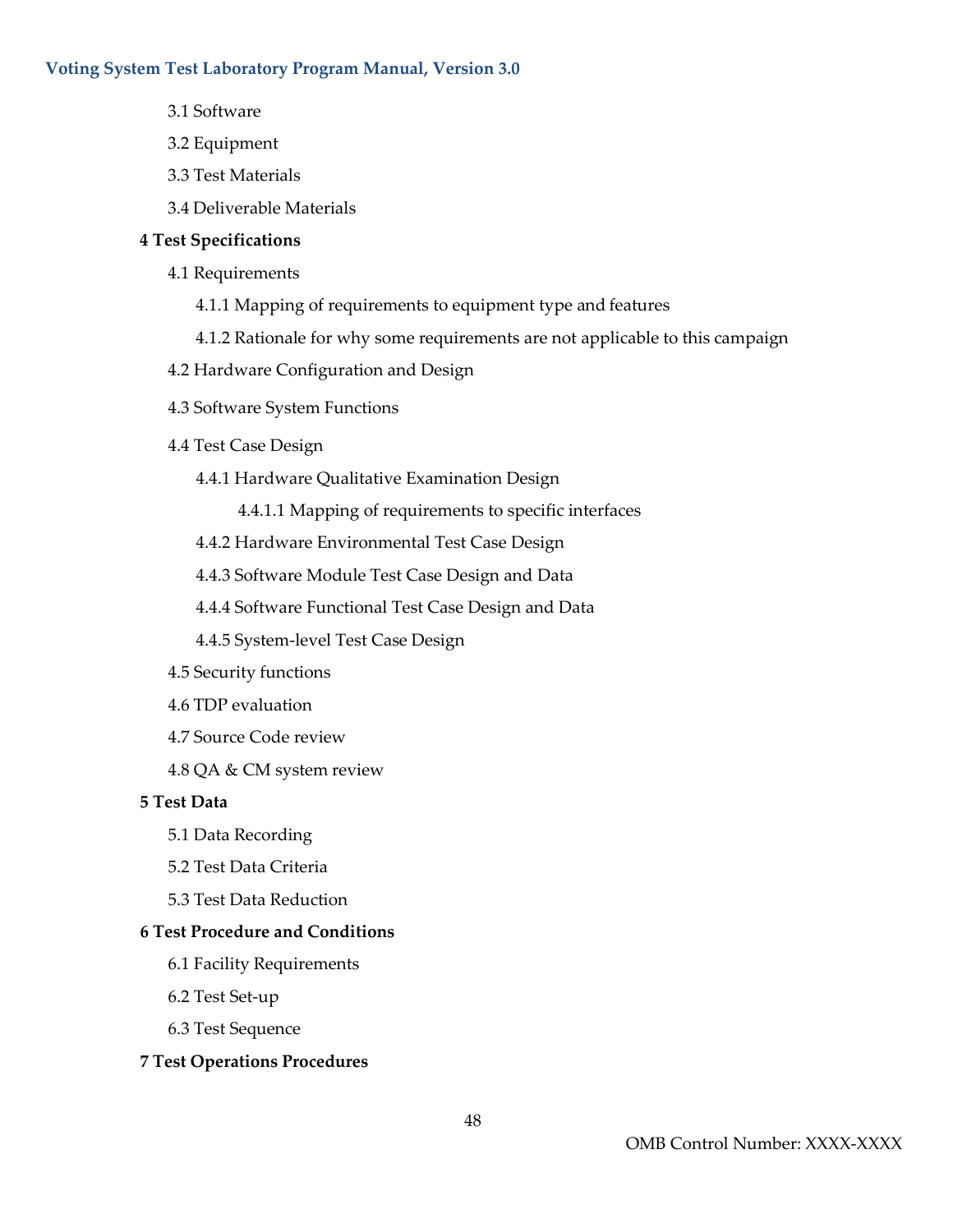### <span id="page-49-0"></span>**Appendix D - Voting System Modification Test Plan Outline**

This outline is provided solely as an aid to test plan development. Note that these items may change significantly, depending on the specific project planned.

#### **1. Introduction**

1.1Description and Overview of EAC-certified system being modified

1.1.1 Complete definition of the baseline certified system.

1.1.2 Detailed description of the engineering changes and/or modifications tothe certified system and why the modification was implemented.

1.1.3 An initial assessment of the impact that the modifications have on the system and past certification.

1.1.4 Description of what will be regression tested to establish assurance that the modifications have no adverse impact on the compliance, integrity or performance of the system.

- 1.2 References
- 1.3 Terms and Abbreviations
- 1.4 Project Schedule
- 1.5 Scope of testing

1.5.1 Block diagram (if applicable)

- 1.5.2 System limits (if applicable)
- 1.5.3 Supported Languages
- 1.5.4 Supported Functionality
- 1.5.5 VVSG
- 1.5.6 RFIs
- 1.5.7 NOCs

#### **2. Pre-Certification Testing and Issues**

- 2.1 Evaluation of prior VSTL testing
- 2.2 Evaluation of prior non-VSTL testing (if applicable)
- 2.3 Known Field Issues (if applicable)

#### **3. Materials Required for Testing**

3.1 Software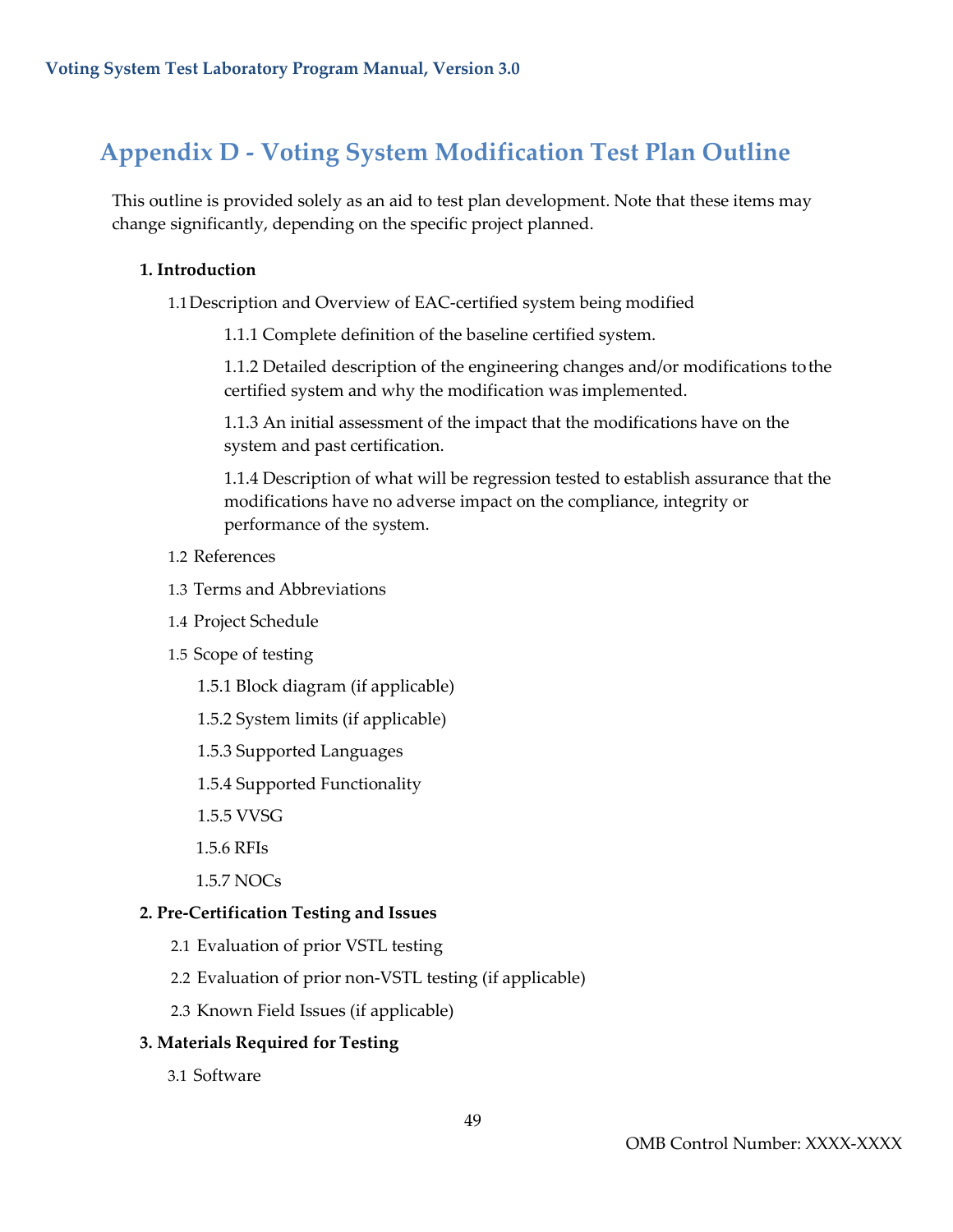- 3.2 Equipment
- 3.3 Test Materials
- 3.4 Deliverable
- 3.5 Proprietary Data

#### **4. Test Specifications**

- 4.1 Requirements
	- 4.1.1 Mapping of requirements to equipment type and features
	- 4.1.2 Rationale for why some requirements are not applicable to this campaign
- 4.2 Hardware Configuration and Design (if applicable)
- 4.3 Software System Functions (if applicable)
- 4.4 Test Case Design
	- 4.4.1 Hardware Qualitative Examination Design (if applicable)
	- 4.4.2 Hardware Environmental Test Case Design (if applicable)
	- 4.4.3 Software Module Test Case Design and Data (if applicable)
	- 4.4.4 Software Functional Test Case Design and Data (if applicable)
	- 4.4.5 System-level Test Case Design
- 4.5 Security functions (if applicable)
- 4.6 TDP evaluation
- 4.7 Source Code review (if applicable)
- 4.8 QA & CM system review

#### **5. Test Data**

- 5.1 Test Data Recording
- 5.2 Test Data Criteria

#### **6. Test Procedure and Conditions**

- 6.1 Test Facilities
- 6.2 Test Set-up
- 6.3 Test Sequence
- 6.4 Test Operations Procedure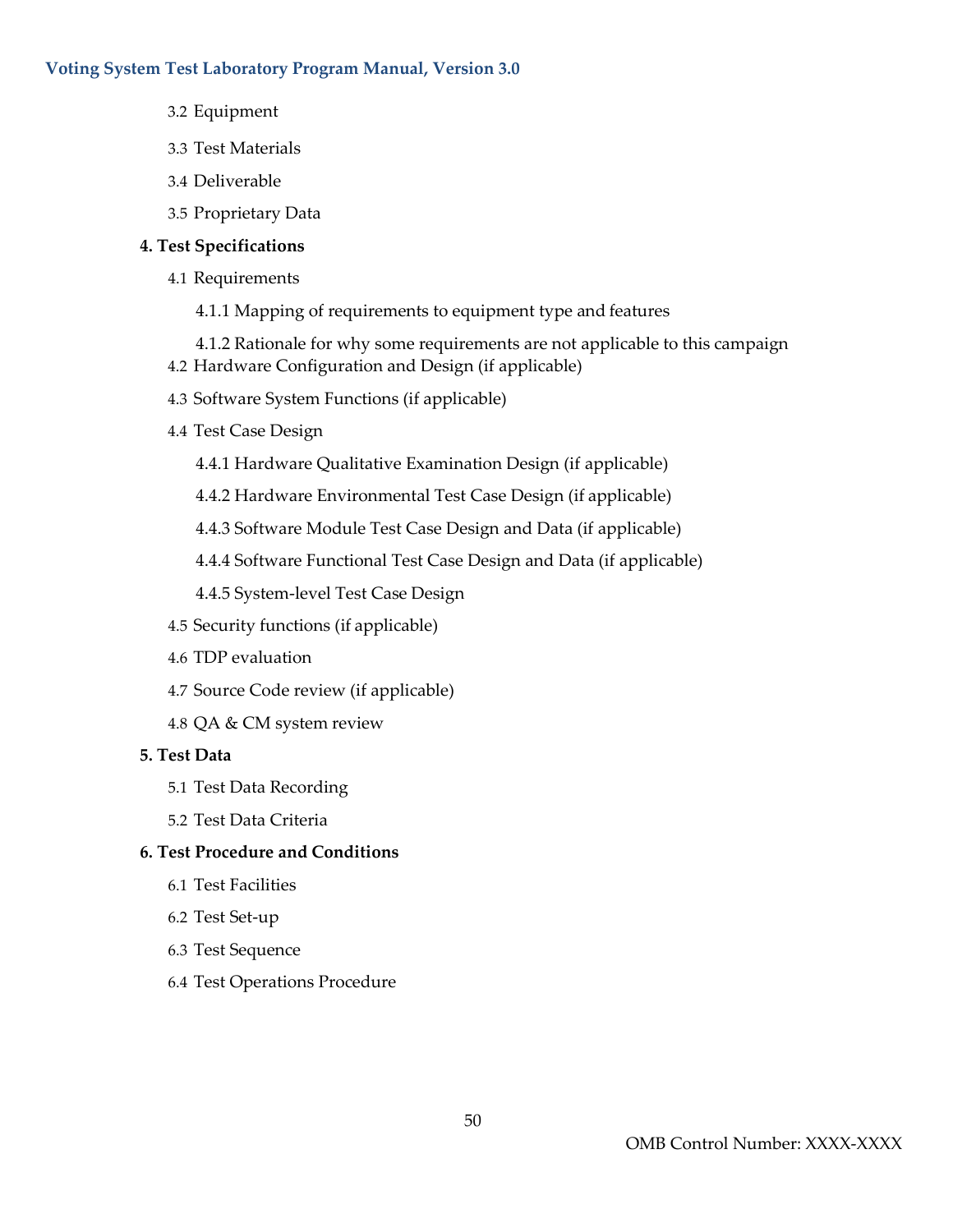### <span id="page-51-0"></span>**Appendix E - Voting System Test Report Outline**

Test Reports produced by VSTLs must follow the format outlined below. Deviations from this format may be used upon prior written approval of the Program Director.

#### **1. System Identification and Overview**

#### **2. Certification Test Background**

- 2.1 Revision History
- 2.2 Implementation Statement

#### **3. Test Findings**

- 3.1 Summary Finding
- 3.2 Anomalies
- 3.3 Correction of Deficiencies
- Appendix A. Additional Findings
- Appendix B. Warrant of Accepting Change Control Responsibility
- Appendix C. Trusted Build
- Appendix D. Test Plan
- Appendix E. State Test Reports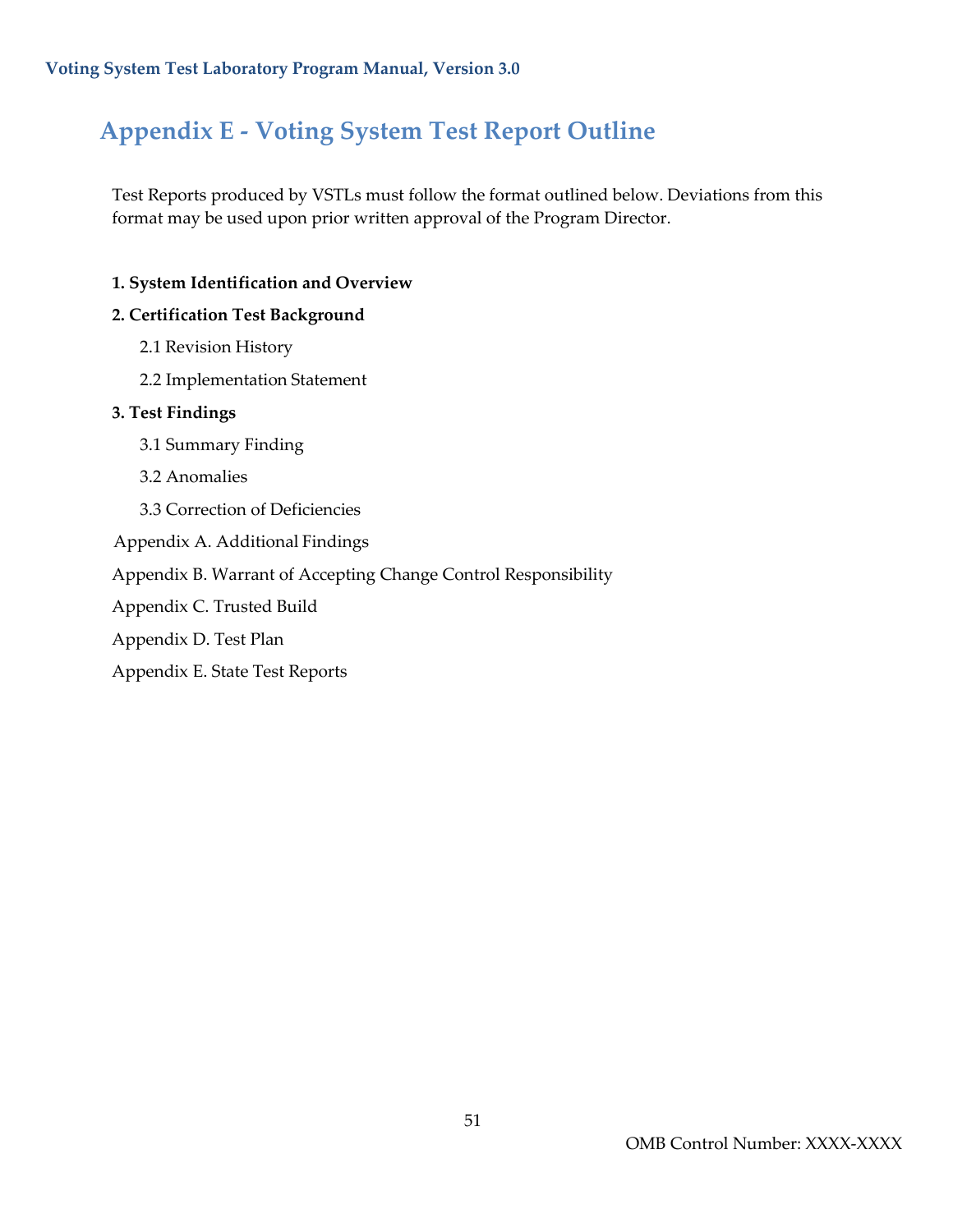### <span id="page-52-0"></span>**Appendix F – Voting System Modification Test Report Outline**

Test Reports produced by VSTLs must follow the format outlined below. Deviations from this format may be used upon prior written approval of the Program Director.

#### **1. Introduction**

- 1.1Description of EAC-certified system being modified
- 1.2 References
- 1.3 Terms and Abbreviations

#### **2. Certification Test Background**

- 2.1 Revision History
- 2.2 Scope of testing
	- 2.2.1 Modification Overview
		- 2.2.1.1 Detailed list of changes
	- 2.2.2 Block diagram (if applicable)
	- 2.2.3 Supported Languages
	- 2.2.4 VVSG
	- 2.2.5 RFIs
	- 2.2.6 NOCs

#### **3. Test Findings and Recommendation**

- 3.1 Summary Finding and Recommendation
	- 3.1.1 Hardware Testing
	- 3.1.2 System Level Testing
	- 3.1.3 Source code review
- 3.2 Anomalies and Resolutions
- 3.3 Deficiencies and Resolutions

#### 4. **Recommendation for Certification**

Appendix A. Additional Findings

Appendix B. Deficiency report (if applicable)

Appendix C. Anomaly report (if applicable)

Appendix D. Test Plan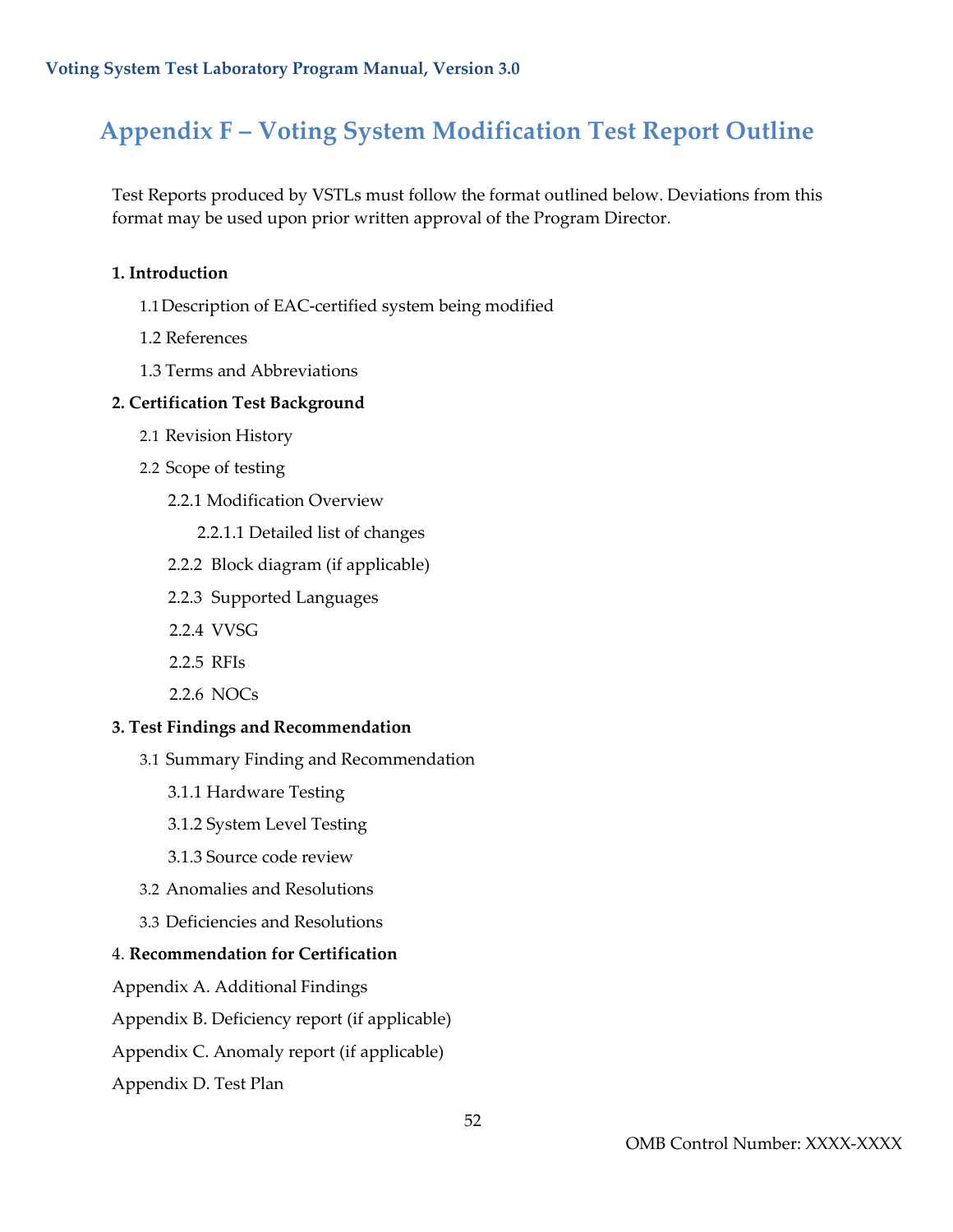Appendix E. State Test Reports (if applicable)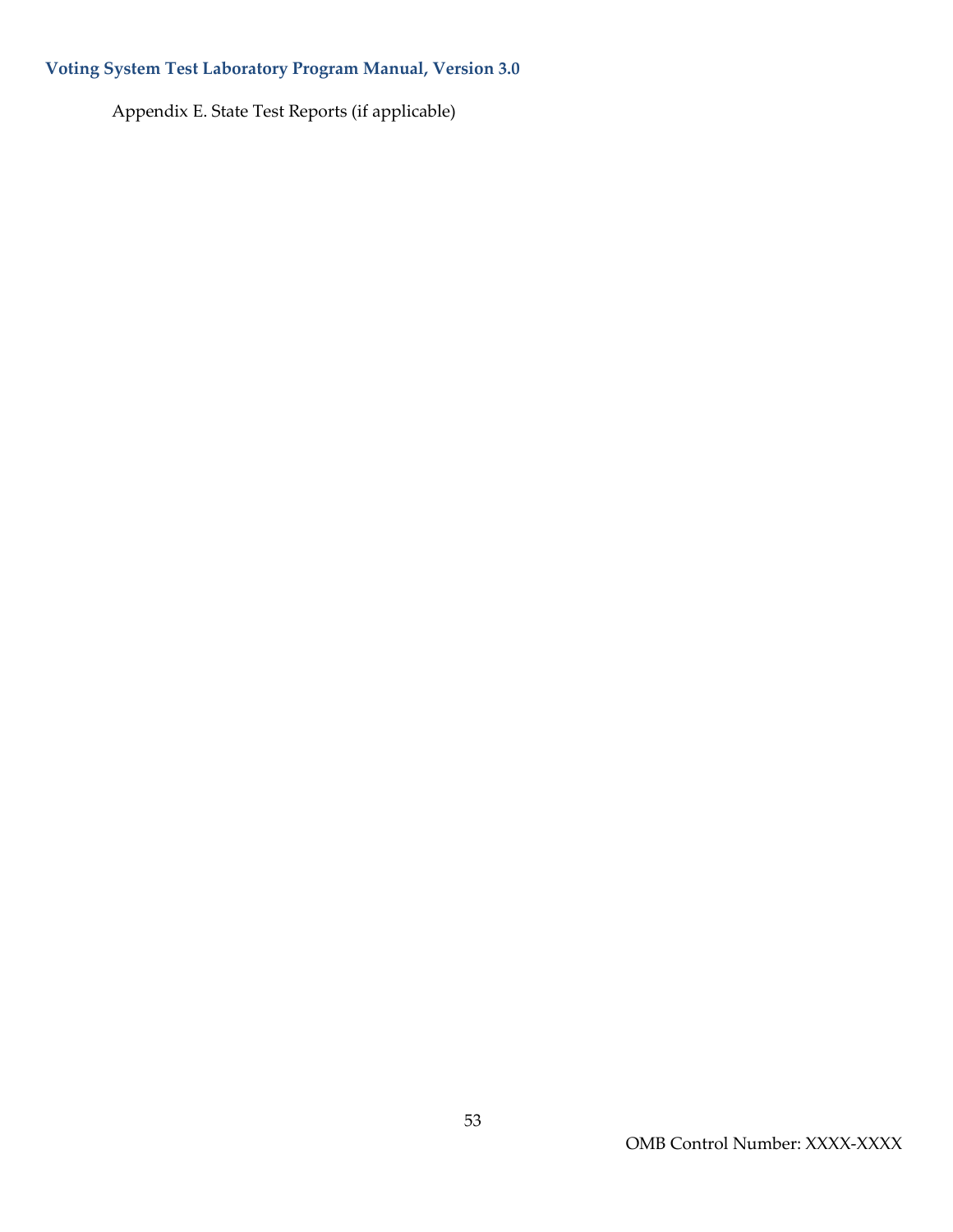### <span id="page-54-0"></span>**Appendix G – Certification of Laboratory Conditions and Practices Form**



#### **CERTIFICATION OF LABORATORY CONDITIONS AND PRACTICES**

I, the undersigned, having investigated or caused to be investigated each matter, below; certify, affirm and acknowledge that each of the following numbered statements are true and otherwise accurately reflect the status, condition and operations of (hereinafter "Laboratory"). I understand that by certifying the information below, I am making a statement or representation to the U.S. Election Assistance Commission required for receiving a Laboratory Accreditation under 42 U.S.C. §15371(b). I further understand, that to the extent any of the below representations or certifications are found to be materially false, the U.S. Election Assistance Commission may revoke any Accreditations granted to the above-named laboratory and that I may be subject to criminal prosecution under 18 U.S.C. §1001.

- 1. **Signing Official**. I hereby certify that I am an officer, partner or other official vested with the legal authority to speak for, contract on behalf of, or otherwise bind the above noted company, corporation, partnership or organization (Laboratory).
- 2. **Personnel**. I certify, consistent with Section 2.4. of the EAC *Voting System Test Laboratory Program Manual* (hereinafter Laboratory Manual), that the laboratory has written policies in place to ensure that it does not currently, and will not in the future, employ any individuals in any capacity related to the testing of voting systems who have been convicted of a felony offense or any criminal offense involving fraud, misrepresentation, or deception under either Federal or State law.
- 3. **Conflicts of Interest and Prohibited Practices**. I certify, consistent with Section 2.5. of the Laboratory Manual, that the Laboratory maintains and enforces written policies which:
	- a. Prohibit conflicts of interest or the appearance of conflicts of interest pursuant to Section 2.4.1. of the Laboratory Manual.
	- b. Prohibit practices such as participation in both the development and testing of a voting system or the solicitation or acceptance of gifts from a voting system manufacture pursuant to Section 2.4.2. of the Laboratory Manual.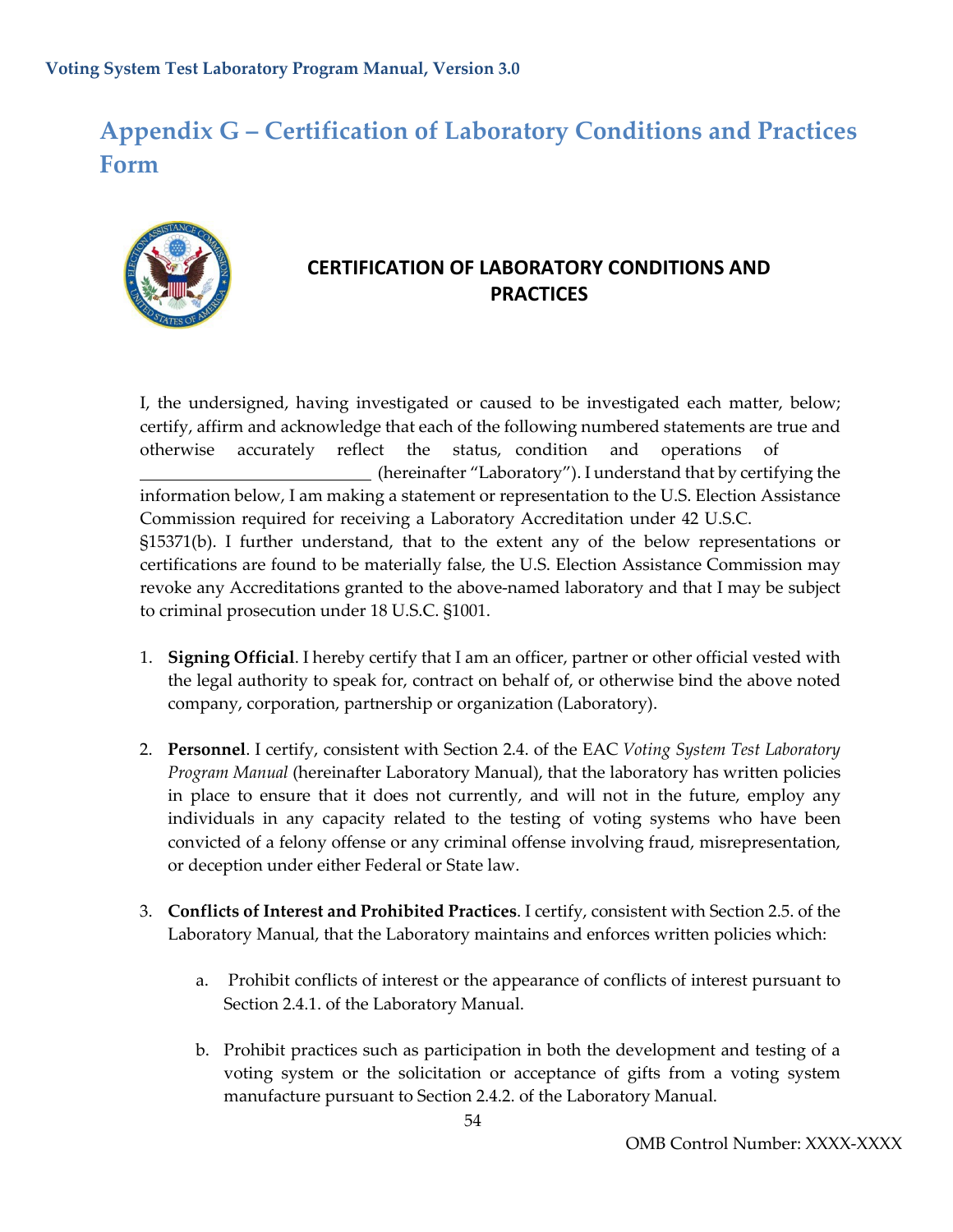- c. Provide clear mechanisms for enforcement of the prohibitions noted above pursuant to Section 2.4.3. of the Laboratory Manual.
- 4. **Financial Stability.** I certify, consistent with Section 2.19. of the Laboratory Manual, that the laboratory possesses sufficient resources to enable it to properly use and maintain its test equipment and facility, to satisfactorily perform all required functions, and to adequately indemnify itself against financial liabilities or penalties that may result from its operations.
- 5. **Authority to do Business in the United States.** I certify, consistent with Section 2.17. of the Laboratory Manual, that the Laboratory is lawfully entitled or otherwise not prohibited from doing business with the United States or its citizens or operating in the United States.
- 6. **Recordkeeping**. I certify, consistent with Section 2.20. of the Laboratory Manual, that the laboratory operates and manages a records system in which it maintains all forms, reports, test records, observations, calculations and derived data for all tests performed for a period of at least 5 years.

I, by signing my name below, certify, affirm and acknowledge, under penalty of federal law, that each of the above numbered paragraphs accurately represent the operations, conditions and practices of (Laboratory).

Signed this day, \_\_\_\_\_\_\_\_\_\_\_\_\_:

(Signature)

(Name of Signing Official)

(Title of Signing Official)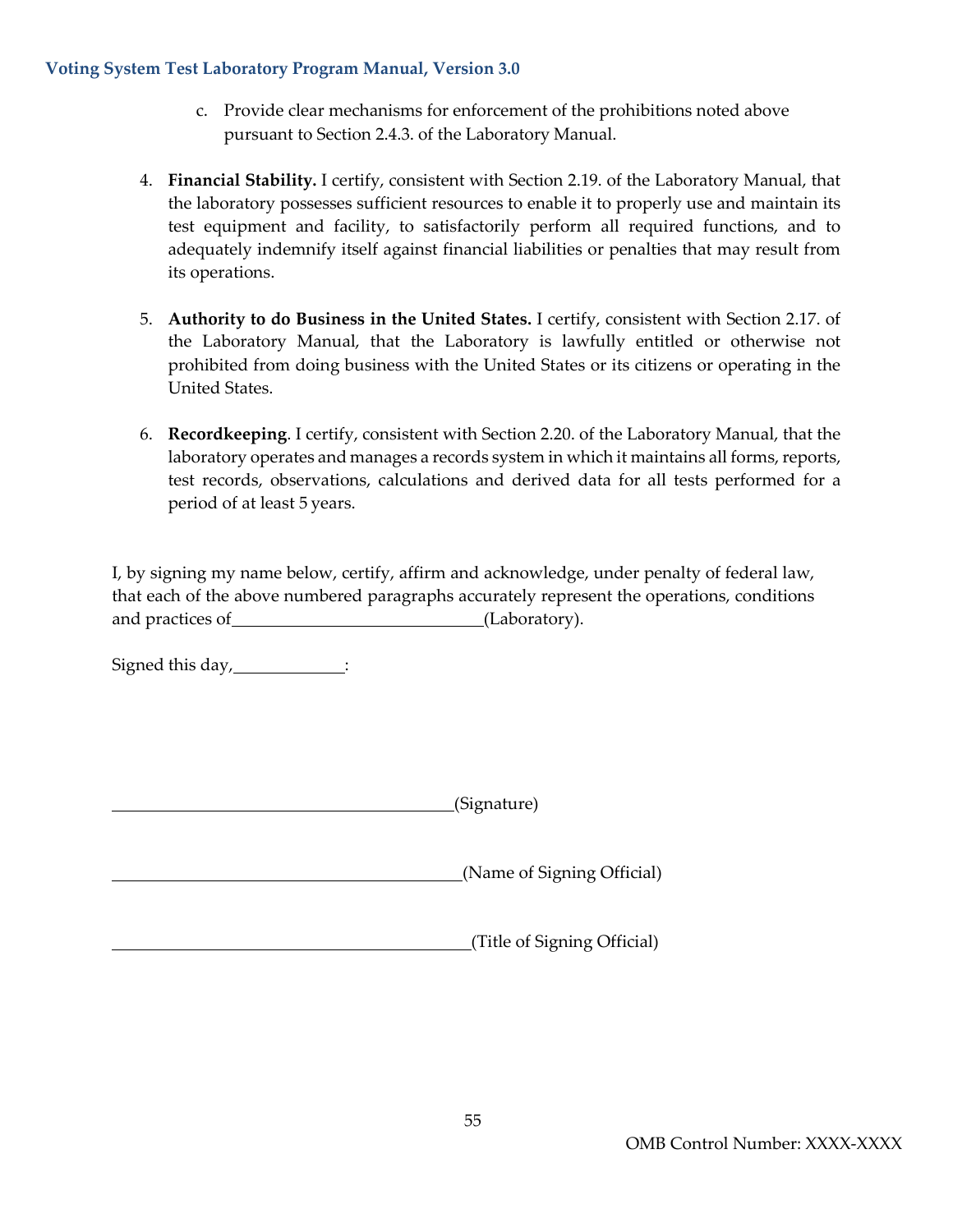### <span id="page-56-0"></span>**Appendix H – Specification for Reproduction and use of the EAC Laboratory Accreditation Logo**

#### **Specification for Reproduction and use of the EAC Laboratory Accreditation Logo**

To maintain a high level of quality and consistency in a variety of applications, the following guidelines have been developed for VSTL use of the EAC laboratory accreditation logo.

#### **Use and Display**

The EAC VSTL logo contains the following elements:

The "U.S. Election Assistance Commission" and "VSTL" logotype separated by a divider rule. The EAC will provide all accredited VSTLs with high resolution digital files for use on approved written or electronic documents.

The logo may only be used by EAC accredited VSTLs and must not misrepresent the specific standards or guidelines to which the VSTL has been accredited. The EAC VSTL logo may be displayed on all reports and work documents that contain **exclusive** results from testing activities that have been carried out within the labs' EAC scope of accreditation. Accredited laboratories may also incorporate the logo in publicity and/or advertising materials, including brochures and organization publications, technical literature, business reports, Web sites and quotations or proposals for work.

Only the approved version of the VSTL logo may be used. When using the logo:

- Do not print the logo in black over a dark background.
- Do not change any colors of the logo.
- Do not configure the elements of the logo in a different format.
- Do not crop or remove any part of the logo.
- Do not distort the logo.
- Do not tilt the logo in any direction.
- Do not add shadows, effects or other elements to the logo.
- Do not change the typeface/font used in the logo.

#### **Minimum Size**

The full VSTL logo must remain readable in all uses and should not be reduced to a size smaller than 2.5 inch  $\times$  1 inch.

#### **Minimum Clear Space**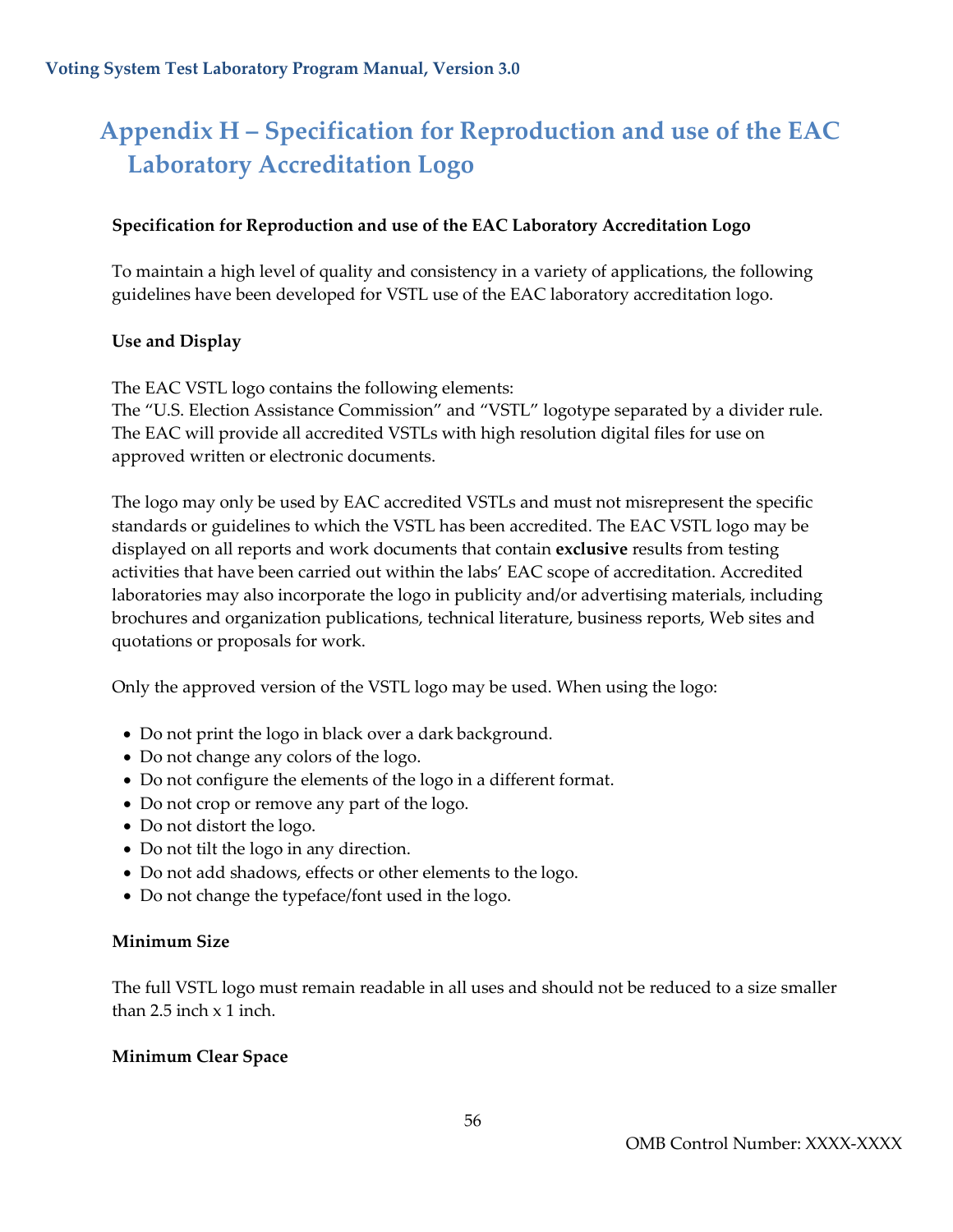The clear space surrounding the VSTL logo is an integral part of the logo design. An area of clear space must be maintained around the logo to prevent it from being in conflict with other design elements on the page. The clear space should measure at least X on all sides, where X equals ½ the height of the upper-case letters "VSTL" in the logo. Do not place any other logo, logotype, trademark, text, or other graphic element in the minimum clear space area.

#### **One Color Printing**

A black version of the logo may be printed on white or light color background paper. In these instances, the logo should appear in 100% black.

#### **Color Printing**

Whenever possible, the full color version of the logo should be used. The appropriate colors are provided below for 4 color process printing or RGB for electronic use.

#### **Blue**

CMYK = 98/78/0/29

 $RGB = 0/51/153$ 

HSL = 156/255/77

#### **Red**

CMYK = 5/96/98/5

 $RGB = 204/51/0$ 

 $HSL = 10/255/102$ 

**Embossing on "VSTL"** = CMYK 97/92/0/65